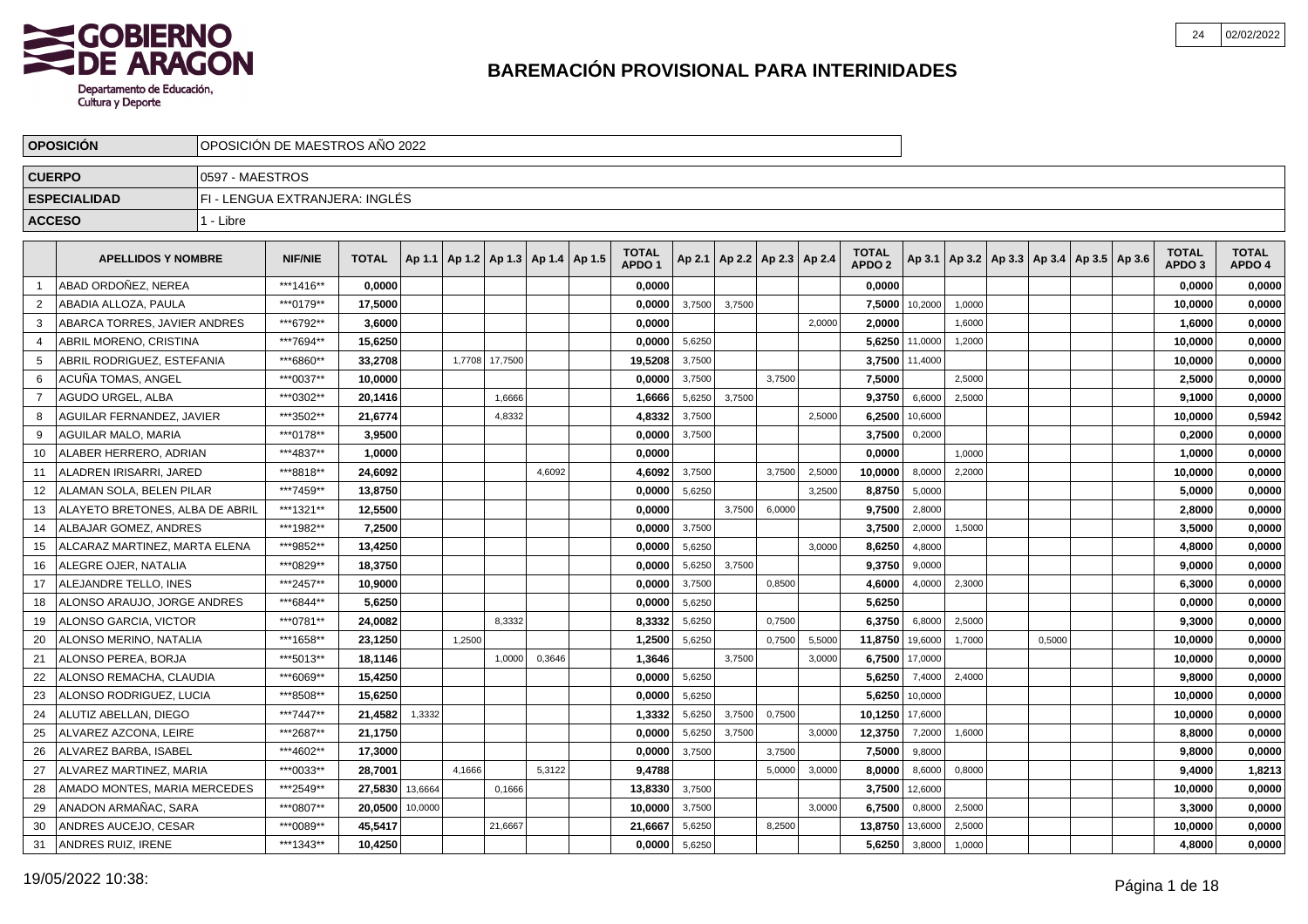

|               | <b>OPOSICION</b>                            |                 | OPOSICION DE MAESTROS ANO 2022 |              |         |        |                                            |        |        |                                   |        |        |                                   |        |                                   |         |        |                                                     |        |        |                                   |                        |
|---------------|---------------------------------------------|-----------------|--------------------------------|--------------|---------|--------|--------------------------------------------|--------|--------|-----------------------------------|--------|--------|-----------------------------------|--------|-----------------------------------|---------|--------|-----------------------------------------------------|--------|--------|-----------------------------------|------------------------|
| <b>CUERPO</b> |                                             | 0597 - MAESTROS |                                |              |         |        |                                            |        |        |                                   |        |        |                                   |        |                                   |         |        |                                                     |        |        |                                   |                        |
|               | <b>ESPECIALIDAD</b>                         |                 | FI - LENGUA EXTRANJERA: INGLÉS |              |         |        |                                            |        |        |                                   |        |        |                                   |        |                                   |         |        |                                                     |        |        |                                   |                        |
| <b>ACCESO</b> |                                             | 1 - Libre       |                                |              |         |        |                                            |        |        |                                   |        |        |                                   |        |                                   |         |        |                                                     |        |        |                                   |                        |
|               |                                             |                 |                                |              |         |        |                                            |        |        |                                   |        |        |                                   |        |                                   |         |        |                                                     |        |        |                                   |                        |
|               | <b>APELLIDOS Y NOMBRE</b>                   |                 | <b>NIF/NIE</b>                 | <b>TOTAL</b> |         |        | Ap 1.1   Ap 1.2   Ap 1.3   Ap 1.4   Ap 1.5 |        |        | <b>TOTAL</b><br>APDO <sub>1</sub> |        |        | Ap 2.1   Ap 2.2   Ap 2.3   Ap 2.4 |        | <b>TOTAL</b><br>APDO <sub>2</sub> |         |        | Ap 3.1   Ap 3.2   Ap 3.3   Ap 3.4   Ap 3.5   Ap 3.6 |        |        | <b>TOTAL</b><br>APDO <sub>3</sub> | <b>TOTAL</b><br>APDO 4 |
| 32            | ANDREU SIN, LORENA                          |                 | ***0496**                      | 27,3539      |         |        | 3,8332                                     | 2,6041 | 0,9166 | 7,3539                            | 3,7500 | 3,7500 |                                   | 2,5000 | 10,0000                           | 9,6000  | 2,5000 |                                                     |        |        | 10,0000                           | 0,0000                 |
| 33            | ANORO LUPON, ALBA                           |                 | ***2902**                      | 18.6250      |         |        |                                            |        |        | 0.0000                            | 5,6250 |        |                                   | 3,0000 | 8,6250                            | 10,0000 | 1,0000 |                                                     |        |        | 10,0000                           | 0,0000                 |
| 34            | <b>ANTON VAL, MARIA</b>                     |                 | ***8178**                      | 3,7500       |         |        |                                            |        |        | 0,0000                            | 3,7500 |        |                                   |        | 3,7500                            |         |        |                                                     |        |        | 0,0000                            | 0,0000                 |
| 35            | ANTONA VICENTE, JULIA                       |                 | ***1307**                      | 21,0250      |         |        |                                            |        |        | 0,0000                            | 5,6250 |        |                                   | 5,5000 | 11,1250                           | 8,4000  | 1,5000 |                                                     |        |        | 9,9000                            | 0,0000                 |
| 36            | ARAGON MARQUES, DAVID                       |                 | ***5779**                      | 14,5000      |         |        |                                            |        |        | 0,0000                            | 3,7500 |        | 0,7500                            |        | 4,5000                            | 10,4000 |        |                                                     |        |        | 10,0000                           | 0,0000                 |
| 37            | ARAGUAS MORATA, JULIA                       |                 | ***5617**                      | 21,5832      |         |        | 0,3332                                     |        |        | 0,3332                            | 3,7500 |        | 7,5000                            |        | 11,2500                           | 12,0000 | 2,5000 |                                                     |        |        | 10,0000                           | 0,0000                 |
| 38            | ARAMAYONA GASCON, SILVIA                    |                 | ***1530**                      | 19.2666      |         |        |                                            | 0,4166 |        | 0.4166                            | 3,7500 | 3,7500 | 3,8500                            |        | 11,3500                           | 5,0000  | 2,5000 |                                                     |        |        | 7,5000                            | 0,0000                 |
| 39            | ARASANZ PEREZ. NATALIA                      |                 | ***0288**                      | 21,6250      |         |        |                                            |        |        | 0,0000                            | 5,6250 |        | 6,0000                            |        | 11,6250                           | 8,4000  | 2,5000 |                                                     |        |        | 10,0000                           | 0,0000                 |
| 40            | ARCAL LUNA, ANDREA                          |                 | ***2078**                      | 23,0582      |         |        | 0,1666                                     | 0,4166 |        | 0,5832                            | 5,6250 | 3,7500 | 3,1000                            |        | 12,4750                           | 13,6000 |        |                                                     |        |        | 10,0000                           | 0,0000                 |
| 41            | ARCEGA LAURA, CARLA                         |                 | ***9566**                      | 0,4000       |         |        |                                            |        |        | 0,0000                            |        |        |                                   |        | 0,0000                            | 0.4000  |        |                                                     |        |        | 0,4000                            | 0,0000                 |
| 42            | ARGENTE ROS, ELENA                          |                 | ***4239**                      | 55,7100      | 26,7500 |        |                                            |        |        | 26,7500                           | 3,7500 | 3,7500 |                                   | 3,2500 | 10,7500                           | 18,2000 | 2,5000 |                                                     | 0,0833 | 0,2500 | 10,0000                           | 8,2100                 |
| 43            | ARIZA BLAS, ELENA                           |                 | ***6265**                      | 38.1000      | 22,2500 |        |                                            |        |        | 22,2500                           | 3,7500 |        | 0,3000                            | 3,0000 | 7,0500                            | 8,8000  |        |                                                     |        |        | 8,8000                            | 0,0000                 |
| 44            | ARRASTIA PALAU, IVONE                       |                 | ***4077**                      | 20,3958      |         | 0,5208 |                                            |        |        | 0,5208                            | 5,6250 |        | 1,2500                            | 3,0000 | 9,8750                            | 15,8000 |        |                                                     |        |        | 10,0000                           | 0,0000                 |
| 45            | ARREDONDO PARAGES, MARIA                    |                 | ***1988**                      | 45.5120      |         | 3,6458 |                                            | 0,3646 |        | 4,0104                            | 5,6250 | 3,7500 | 2,0500                            |        | 11,4250                           | 22,8000 | 2,0000 |                                                     |        |        | 10,0000                           | 20,0766                |
| 46            | ARRIBAS CONESA, MARTA                       |                 | ***1959**                      | 23,0250      |         |        | 1,5000                                     |        |        | 1,5000                            | 5,6250 |        | 2,9000                            | 3,0000 | 11,5250                           | 12,2000 | 2,5000 |                                                     |        |        | 10,0000                           | 0,0000                 |
| 47            | ARROYO PEREZ. MARIA JESUS                   |                 | ***9499**                      | 19,2750      |         |        |                                            |        |        | 0,0000                            | 5,6250 |        | 3,6500                            |        | 9,2750                            | 14,4000 |        |                                                     |        |        | 10,0000                           | 0,0000                 |
| 48            | <b>ARTAL MARCO, BEATRIZ</b>                 |                 | ***0790**                      | 18,3083      |         | 5,2083 |                                            |        |        | 5,2083                            | 3,7500 |        | 0,8500                            | 3,5000 | 8,1000                            | 2,0000  | 2,5000 | 0,5000                                              |        |        | 5,0000                            | 0,0000                 |
| 49            | ARTIGAS MARIN, MIGUEL                       |                 | ***6862**                      | 16,7250      |         |        |                                            |        |        | 0,0000                            | 5,6250 |        | 1,1000                            |        | 6,7250                            | 12,0000 |        |                                                     |        |        | 10,0000                           | 0,0000                 |
| 50            | AVILA SANCHEZ, SANDRA                       |                 | ***2273**                      | 21,6250      |         |        |                                            |        |        | 0.0000                            | 5,6250 |        | 6,0000                            |        | 11,6250                           | 12,2000 | 1,5000 |                                                     |        |        | 10,0000                           | 0,0000                 |
| 51            | <b>BAILO VALERO, EDUARDO</b>                |                 | ***1170**                      | 6,3500       |         |        |                                            |        |        | 0,0000                            | 3,7500 |        |                                   |        | 3,7500                            | 2,6000  |        |                                                     |        |        | 2,6000                            | 0,0000                 |
| 52            | <b>BAJEN GONZALO, SARA</b>                  |                 | ***6367**                      | 23,3297      |         |        |                                            |        |        | 0,0000                            | 5,6250 |        | 6,0000                            | 3,7500 | 15,0000                           | 6,2000  | 1,5000 |                                                     |        |        | 7,7000                            | 0,6297                 |
| 53            | BALBERA PERTUZ, VERA LUCIA                  |                 | ***5810**                      | 17.1250      |         |        |                                            |        |        | 0.0000                            | 5,6250 |        | 1,5000                            |        | 7,1250                            | 13,0000 | 2,0000 |                                                     |        |        | 10.0000                           | 0,0000                 |
| 54            | BALLABRIGA OLIVITO, ALVARO<br><b>MANUEL</b> |                 | ***6018**                      | 10,4500      |         |        |                                            |        |        | 0.0000                            | 3,7500 |        |                                   |        | 3,7500                            | 6,2000  | 0,5000 |                                                     |        |        | 6,7000                            | 0,0000                 |
| 55            | <b>BALLESTEROS COSTERO, SARA</b>            |                 | ***0871**                      | 6,2500       |         |        |                                            |        |        | 0.0000                            | 3,7500 |        |                                   | 2,5000 | 6,2500                            |         |        |                                                     |        |        | 0,0000                            | 0,0000                 |
| 56            | <b>BAMBO PUEYO. ISABEL</b>                  |                 | ***5952**                      | 15.6250      |         |        |                                            |        |        | 0.0000                            | 5,6250 |        |                                   |        | 5.6250                            | 10.4000 |        |                                                     |        |        | 10,0000                           | 0,0000                 |
| 57            | BAQUEDANO HERNANDO, ANDREA                  |                 | ***9022**                      | 11,3750      |         |        |                                            |        |        | 0,0000                            | 5,6250 |        | 1,7500                            |        | 7,3750                            | 2,6000  | 1,4000 |                                                     |        |        | 4,0000                            | 0,0000                 |
| 58            | BARRERA SANCHEZ, NURIA                      |                 | ***5598**                      | 20.6000      |         |        |                                            |        |        | 0.0000                            | 5,6250 | 1,8750 |                                   | 5,5000 | 13,0000                           | 6,6000  | 1,0000 |                                                     |        |        | 7,6000                            | 0,0000                 |
| 59            | <b>BARRIOS BERNAD, ANTONIO</b>              |                 | ***1695**                      | 55,7947      | 41,1666 |        |                                            |        |        | 41,1666                           | 5,6250 |        |                                   |        | 5,6250                            | 7,4000  |        |                                                     |        |        | 7,4000                            | 1,6031                 |
| 60            | BARTOLI BERNAD, BERTA MARIA                 |                 | ***7091**                      | 22,6729      |         |        | 2,1666                                     | 0,1563 |        | 2,3229                            | 3,7500 | 3,7500 | 2,1000                            | 0,7500 | 10,3500                           | 10,0000 | 1,3000 |                                                     |        |        | 10,0000                           | 0,0000                 |
| 61            | <b>BATRES OBRIEN, IGNACIO</b>               |                 | ***1414**                      | 46,7499      | 32,9999 |        |                                            |        |        | 32,9999                           | 3,7500 |        |                                   |        | 3,7500                            | 12,8000 | 1,8000 |                                                     |        |        | 10,0000                           | 0,0000                 |
| 62            | BAYONA CUBER, CLARA                         |                 | ***1920**                      | 9,7500       |         |        |                                            |        |        | 0,0000                            | 3,7500 |        |                                   |        | 3,7500                            | 6,0000  |        |                                                     |        |        | 6,0000                            | 0,0000                 |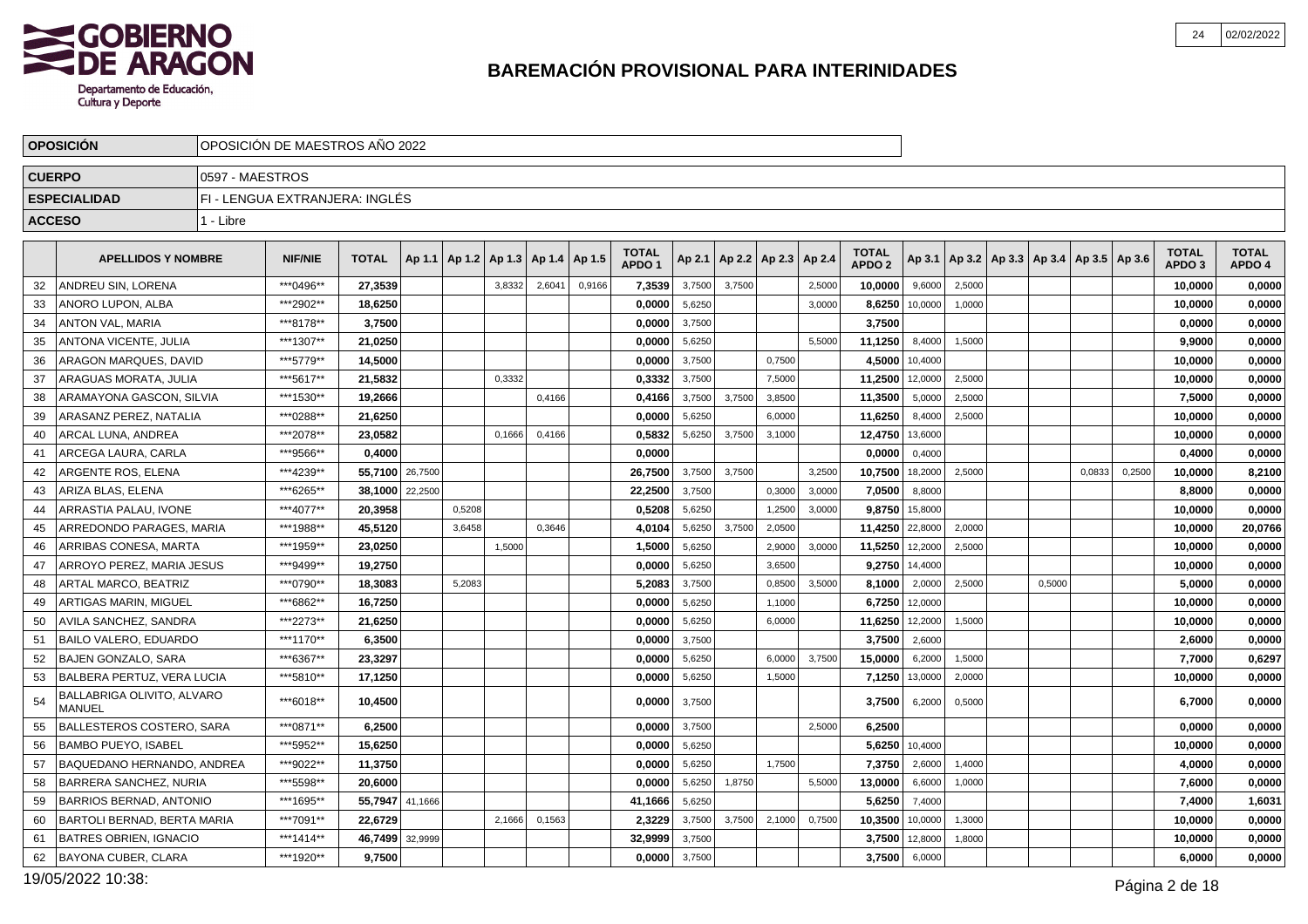

|               | <b>OPOSICION</b>                  |                 | OPOSICION DE MAESTROS ANO 2022 |                 |         |        |                          |        |        |                                   |        |        |                          |        |                                   |                |                                            |  |        |                                   |                        |
|---------------|-----------------------------------|-----------------|--------------------------------|-----------------|---------|--------|--------------------------|--------|--------|-----------------------------------|--------|--------|--------------------------|--------|-----------------------------------|----------------|--------------------------------------------|--|--------|-----------------------------------|------------------------|
| <b>CUERPO</b> |                                   | 0597 - MAESTROS |                                |                 |         |        |                          |        |        |                                   |        |        |                          |        |                                   |                |                                            |  |        |                                   |                        |
|               | <b>ESPECIALIDAD</b>               |                 | FI - LENGUA EXTRANJERA: INGLÉS |                 |         |        |                          |        |        |                                   |        |        |                          |        |                                   |                |                                            |  |        |                                   |                        |
|               | <b>ACCESO</b>                     | 1 - Libre       |                                |                 |         |        |                          |        |        |                                   |        |        |                          |        |                                   |                |                                            |  |        |                                   |                        |
|               |                                   |                 |                                |                 |         |        |                          |        |        |                                   |        |        |                          |        |                                   |                |                                            |  |        |                                   |                        |
|               | <b>APELLIDOS Y NOMBRE</b>         |                 | <b>NIF/NIE</b>                 | <b>TOTAL</b>    | Ap 1.1  |        | Ap 1.2   Ap 1.3   Ap 1.4 |        | Ap 1.5 | <b>TOTAL</b><br>APDO <sub>1</sub> | Ap 2.1 |        | Ap 2.2   Ap 2.3   Ap 2.4 |        | <b>TOTAL</b><br>APDO <sub>2</sub> | Ap 3.1         | Ap 3.2   Ap 3.3   Ap 3.4   Ap 3.5   Ap 3.6 |  |        | <b>TOTAL</b><br>APDO <sub>3</sub> | <b>TOTAL</b><br>APDO 4 |
| 63            | BELTRAN TEBA, ALEJANDRO           |                 | ***6748**                      | 26,1283         | 0,3332  |        |                          | 5,1951 |        | 5,5283                            | 3,7500 |        | 4,3500                   | 2,5000 | 10,6000                           | 29,2000        | 2,5000                                     |  |        | 10,0000                           | 0,0000                 |
| 64            | BENAITE DEL RIO, JORGE            |                 | ***7457**                      | 37,4973         | 24,2498 |        |                          | 2,1875 |        | 26,4373                           |        |        |                          | 2,5000 | 2,5000                            | 6,6000         | 1,1000                                     |  |        | 7,7000                            | 0,8600                 |
| 65            | <b>BENITO CORTES, VERONICA</b>    |                 | ***2883**                      | 9,1250          |         |        |                          |        |        | 0,0000                            | 5,6250 |        |                          |        | 5,6250                            | 1,0000         | 2,5000                                     |  |        | 3,5000                            | 0,0000                 |
| 66            | BENITO MANJAVACAS, JAVIER         |                 | ***0587**                      | 8,7500          |         |        |                          |        |        | 0,0000                            | 3,7500 |        |                          | 5,0000 | 8,7500                            |                |                                            |  |        | 0,0000                            | 0,0000                 |
| 67            | BENITO PEÑA, FRANCISCO JAVIER     |                 | ***2993**                      | 16,9500         |         |        |                          |        |        | 0,0000                            |        | 3,7500 |                          | 5,0000 | 8,7500                            | 8,2000         |                                            |  |        | 8,2000                            | 0,0000                 |
| 68            | <b>BERDIE . MELISA RALUCA</b>     |                 | ****8954*                      | 13.4250         |         |        |                          |        |        | 0.0000                            | 5,6250 |        |                          |        | 5,6250                            | 7,8000         |                                            |  |        | 7.8000                            | 0,0000                 |
| 69            | BERGES SANCHEZ, LOURDES           |                 | ***4612**                      | 9.3750          |         |        |                          |        |        | 0,0000                            | 5,6250 |        | 3,7500                   |        | 9,3750                            |                |                                            |  |        | 0,0000                            | 0,0000                 |
| 70            | BERRUEZO OTEIZA, ENEKO            |                 | ***2853**                      | 54,9166 37,1666 |         |        | 1,0000                   |        |        | 38,1666                           | 3,7500 |        |                          | 3,0000 | 6,7500                            | 25,8000        | 1,7000                                     |  |        | 10,0000                           | 0,0000                 |
| 71            | <b>BESTUE MATEO, NATALIA</b>      |                 | ***2142**                      | 5,1750          |         |        |                          |        |        | 0,0000                            | 3,7500 |        | 1,0250                   |        | 4,7750                            |                | 0,4000                                     |  |        | 0,4000                            | 0,0000                 |
| 72            | <b>BIBIANO PEREZ, TANIA</b>       |                 | ***7173**                      | 21,2500         |         |        |                          |        |        | 0,0000                            | 3,7500 | 3,7500 | 3,7500                   |        | 11,2500                           | 12,0000        | 1,5000                                     |  |        | 10,0000                           | 0,0000                 |
| 73            | BLANCO BLASCO, FCO. GREGORIO      |                 | ***2838**                      | 53,0872         | 35,6666 |        |                          |        |        | 35,6666                           | 3,7500 |        | 2,3500                   |        |                                   | 6,1000 20,6000 |                                            |  |        | 10,0000                           | 1,3206                 |
| 74            | <b>BLASCO HERRERO, VANESA</b>     |                 | ***7061**                      | 17.0500         |         |        |                          |        |        | 0,0000                            | 3,7500 |        | 7,5000                   | 2,5000 | 13,7500                           | 0,8000         | 2,5000                                     |  |        | 3,3000                            | 0,0000                 |
| 75            | <b>BLASCO SANCHEZ, ISMAEL</b>     |                 | ***3883**                      | 34,4233         | 3,3332  |        | 18,5000                  |        | 0.4166 | 22,2498                           |        |        |                          |        | 0,0000                            | 9,6000         | 2,4000                                     |  |        | 10,0000                           | 2,1735                 |
| 76            | <b>BLAZQUEZ AGUAS, BARBARA</b>    |                 | ***6312**                      | 5.2500          |         |        |                          |        |        | 0,0000                            | 3,7500 |        |                          |        | 3,7500                            |                | 1,5000                                     |  |        | 1,5000                            | 0,0000                 |
| 77            | <b>BONA ZUECO, ASIER</b>          |                 | ***0658**                      | 24,6666         |         |        | 7,0000                   |        | 3,1666 | 10,1666                           | 3,7500 |        |                          | 0,7500 | 4,5000                            | 9,0000         | 1,0000                                     |  |        | 10,0000                           | 0,0000                 |
| 78            | <b>BONET ASENSIO, ROSA</b>        |                 | ***6663**                      | 18,2750         |         |        |                          |        |        | 0,0000                            | 5,6250 | 3,7500 |                          |        | 9,3750                            | 6,4000         | 2,5000                                     |  |        | 8,9000                            | 0,0000                 |
| 79            | <b>BRACERO MALAGON, JOSE</b>      |                 | ***3110**                      | 10,2500         |         |        |                          |        |        | 0,0000                            |        | 3,7500 |                          |        | 3,7500                            | 6,0000         | 0,5000                                     |  |        | 6,5000                            | 0,0000                 |
| 80            | <b>BRAVO BENITEZ, MARIA PILAR</b> |                 | ***5523**                      | 11.8750         |         |        |                          |        |        | 0.0000                            | 5,6250 | 3.7500 |                          |        | 9,3750                            |                | 2,5000                                     |  |        | 2,5000                            | 0,0000                 |
| 81            | <b>BRIZ MARTINEZ, BORJA</b>       |                 | ***0421**                      | 16,0832         |         |        | 2,3332                   |        |        | 2,3332                            | 3,7500 |        |                          |        | 3,7500                            | 7,6000         | 2,5000                                     |  |        | 10,0000                           | 0,0000                 |
| 82            | <b>BUENO BELIO, MARIA</b>         |                 | ***3295**                      | 5,5500          |         |        |                          |        |        | 0,0000                            |        | 3,7500 |                          |        | 3,7500                            | 0,6000         | 1,2000                                     |  |        | 1,8000                            | 0,0000                 |
| 83            | <b>BUJ AGUILAR, ANA</b>           |                 | ***2285**                      | 3,7500          |         |        |                          |        |        | 0,0000                            | 3,7500 |        |                          |        | 3,7500                            |                |                                            |  |        | 0,0000                            | 0,0000                 |
| 84            | CABRERA ABAD, DIEGO               |                 | ***0939**                      | 33,2914         | 13,6664 |        |                          |        |        | 13,6664                           | 5,6250 |        | 1,0000                   | 3,0000 | 9,6250                            | 9,6000         | 1,9000                                     |  |        | 10,0000                           | 0,0000                 |
| 85            | CABRERO PORTA, MARIO              |                 | ***2023**                      | 1,0000          |         |        |                          |        |        | 0,0000                            |        |        |                          |        | 0,0000                            |                | 1,0000                                     |  |        | 1,0000                            | 0,0000                 |
| 86            | CALDERON ALGABA, NURIA            |                 | ***6719**                      | 19.2416         |         |        | 0,1666                   |        |        | 0.1666                            | 5,6250 | 3,7500 |                          | 2,5000 | 11,8750                           | 7,2000         |                                            |  |        | 7,2000                            | 0,0000                 |
| 87            | CALVO HERRERO, ESTIBALIZ          |                 | ***5982**                      | 20.7604         |         |        |                          | 0,2604 |        | 0.2604                            | 3,7500 | 3,7500 |                          | 3,0000 | 10,5000                           | 17,6000        | 2,5000                                     |  |        | 10,0000                           | 0,0000                 |
| 88            | CAMERA RECAREDO, LAURA            |                 | ***2239**                      | 60,3006         | 35,5000 |        |                          |        |        | 35,5000                           | 5,6250 |        | 3,7500                   | 3,0000 | 12,3750                           | 20,0000        | 2,5000                                     |  |        | 10,0000                           | 2,4256                 |
| 89            | CAPUZ VELAZQUEZ, CARLA BEATRIZ    |                 | ***6196**                      | 15,5000         |         |        |                          |        |        | 0,0000                            | 3,7500 | 3,7500 |                          |        | 7,5000                            | 8,0000         |                                            |  |        | 8,0000                            | 0,0000                 |
| 90            | CARMONA ANDRES, CRISTINA          |                 | ***3320**                      | 6,8250          |         |        |                          |        |        | 0,0000                            | 5,6250 |        |                          |        | 5,6250                            | 1,2000         |                                            |  |        | 1,2000                            | 0,0000                 |
| 91            | CARO GONZALEZ, MIRIAM             |                 | ***0497**                      | 30,7498         |         |        | 5,3332                   |        | 0,4166 | 5,7498                            | 5,6250 | 3,7500 | 2,9250                   | 3,2500 | 15,0000                           | 12,2000        | 2,5000                                     |  | 0,2917 | 10,0000                           | 0,0000                 |
| 92            | CARRACEDO ANTON, OLGA             |                 | ***3641**                      | 23,0000         |         |        |                          |        |        | 0,0000                            | 5,6250 | 3,7500 | 6,0000                   | 3,5000 | 15,0000                           | 8,0000         |                                            |  |        | 8.0000                            | 0,0000                 |
| 93            | CASTANERA BERDALA, MARTINA        |                 | ***4156**                      | 38,4916 18,3332 |         | 6,2500 | 1,1666                   |        |        | 25,7498                           |        |        |                          | 2,5000 | 2,5000                            | 16,4000        | 1,6000                                     |  |        | 10.0000                           | 0,2418                 |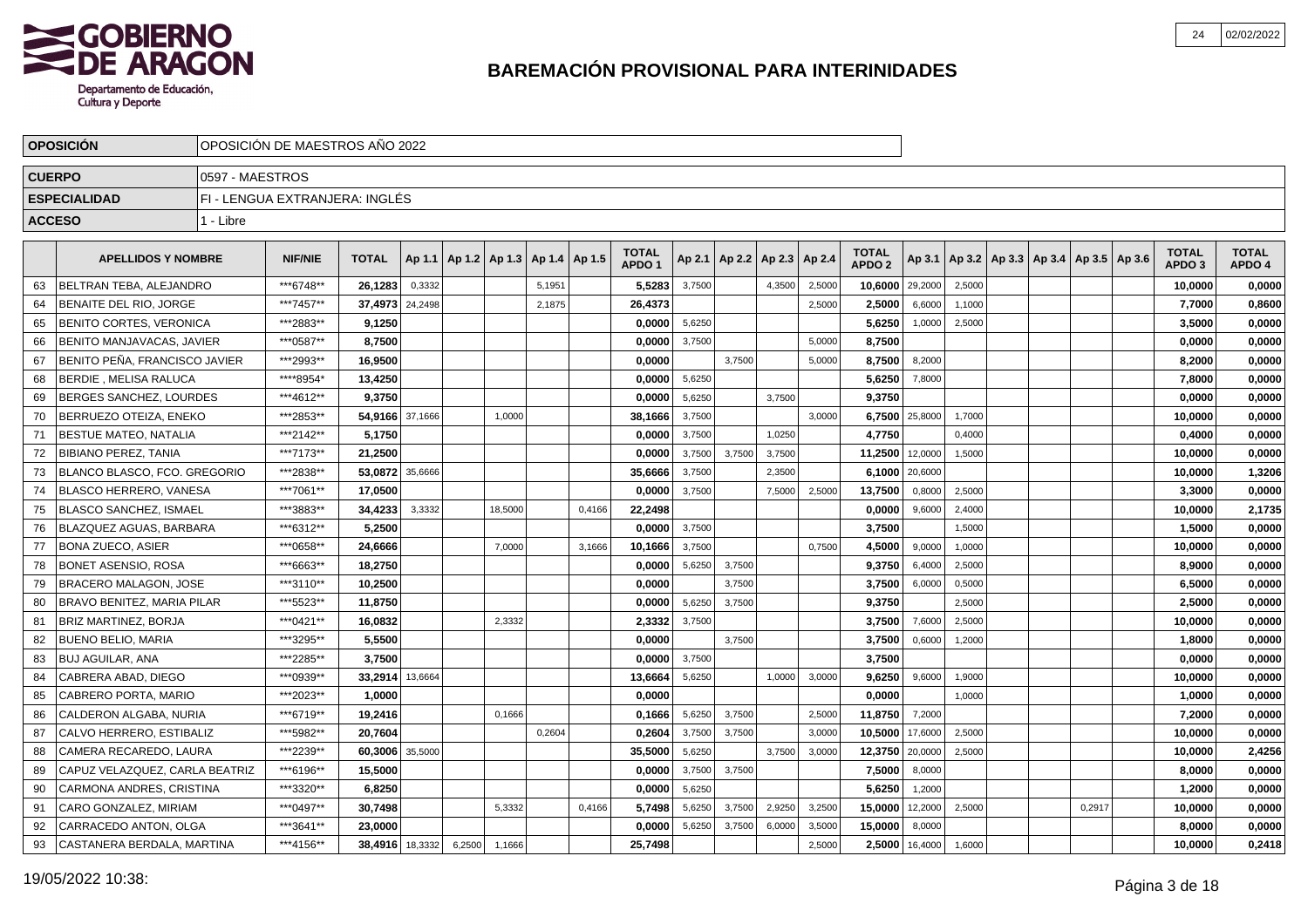

|               | <b>OPOSICION</b>                                | OPOSICIÓN DE MAESTROS AÑO 2022 |                                |              |         |                                   |        |        |        |                                   |        |        |                          |        |                                   |                |        |                                                     |  |                            |                        |
|---------------|-------------------------------------------------|--------------------------------|--------------------------------|--------------|---------|-----------------------------------|--------|--------|--------|-----------------------------------|--------|--------|--------------------------|--------|-----------------------------------|----------------|--------|-----------------------------------------------------|--|----------------------------|------------------------|
| <b>CUERPO</b> |                                                 | 0597 - MAESTROS                |                                |              |         |                                   |        |        |        |                                   |        |        |                          |        |                                   |                |        |                                                     |  |                            |                        |
|               | <b>ESPECIALIDAD</b>                             |                                | FI - LENGUA EXTRANJERA: INGLÉS |              |         |                                   |        |        |        |                                   |        |        |                          |        |                                   |                |        |                                                     |  |                            |                        |
| <b>ACCESO</b> |                                                 | 1 - Libre                      |                                |              |         |                                   |        |        |        |                                   |        |        |                          |        |                                   |                |        |                                                     |  |                            |                        |
|               |                                                 |                                |                                |              |         |                                   |        |        |        |                                   |        |        |                          |        |                                   |                |        |                                                     |  |                            |                        |
|               | <b>APELLIDOS Y NOMBRE</b>                       |                                | <b>NIF/NIE</b>                 | <b>TOTAL</b> | Ap 1.1  | Ap 1.2   Ap 1.3   Ap 1.4   Ap 1.5 |        |        |        | <b>TOTAL</b><br>APDO <sub>1</sub> | Ap 2.1 |        | Ap 2.2   Ap 2.3   Ap 2.4 |        | <b>TOTAL</b><br>APDO <sub>2</sub> |                |        | Ap 3.1   Ap 3.2   Ap 3.3   Ap 3.4   Ap 3.5   Ap 3.6 |  | TOTAL<br>APDO <sub>3</sub> | <b>TOTAL</b><br>APDO 4 |
| 94            | CASTILLO BALLESTEROS, MIGUEL<br>ANGEL           |                                | ***6644**                      | 29,6250      |         | 5,6250                            |        |        |        | 5,6250                            | 3,7500 | 3,7500 | 6,5000                   |        | 14,0000 14,4000                   |                | 1,0000 |                                                     |  | 10,0000                    | 0,0000                 |
| 95            | CASTILLON SAMPIETRO. RAQUEL                     |                                | ***5483**                      | 12.9500      |         |                                   |        |        |        | 0,0000                            | 3,7500 |        |                          |        | 3,7500                            | 8,8000         | 0,4000 |                                                     |  | 9,2000                     | 0,0000                 |
| 96            | CASTRO BLASCO, LAURA                            |                                | ***5791**                      | 14,0250      |         |                                   |        |        |        | 0,0000                            | 5,6250 |        |                          |        | 5,6250                            | 8,4000         |        |                                                     |  | 8,4000                     | 0,0000                 |
| 97            | CASTRO LAPLANA, RAQUEL                          |                                | ***1399**                      | 9,4500       |         |                                   |        |        |        | 0,0000                            | 3,7500 |        |                          | 2.0000 | 5,7500                            | 1,2000         | 2,5000 |                                                     |  | 3,7000                     | 0,0000                 |
| 98            | CATON ALBERO, PATRICIA                          |                                | ***5967**                      | 21,5458      |         |                                   |        | 1,7708 |        | 1,7708                            | 5,6250 | 3,7500 | 0,4000                   |        | 9,7750                            | 7,8000         | 2,5000 |                                                     |  | 10,0000                    | 0,0000                 |
| 99            | CEAMANOS PIEDRAFITA, LUCIA                      |                                | ***4173**                      | 15,6250      |         |                                   |        |        |        | 0,0000                            | 5,6250 |        |                          |        | 5,6250                            | 16,4000        | 1,0000 |                                                     |  | 10,0000                    | 0,0000                 |
| 100           | CEBRIAN SANCHEZ, MARIA                          |                                | ***3103**                      | 18,0250      |         |                                   |        |        |        | 0,0000                            | 5,6250 |        | 2,4000                   |        | 8,0250                            | 11,2000        | 2,5000 |                                                     |  | 10,0000                    | 0,0000                 |
| 101           | CEJAS ROMERO, JOSE ANTONIO                      |                                | ***1938**                      | 45.6014      | 16,3332 |                                   | 0,3332 |        | 3.0000 | 19,6664                           | 5,6250 | 3.7500 | 3,7500                   | 2,5000 | 15,0000                           | 12,0000        | 2,5000 |                                                     |  | 10.0000                    | 0,9350                 |
| 102           | CELIGUETA ARTASONA, NATALIA                     |                                | ***5895**                      | 7.7175       |         |                                   |        |        |        | 0.0000                            | 3,7500 |        |                          | 2,5000 | 6,2500                            |                |        |                                                     |  | 0.0000                     | 1,4675                 |
| 103           | CHERECHES, ANA                                  |                                | *****3968*                     | 48,2500      | 32,0000 |                                   |        |        |        | 32,0000                           | 3,7500 |        |                          | 2.5000 |                                   | 6,2500 41,2000 |        |                                                     |  | 10,0000                    | 0,0000                 |
| 104           | CLEMENTE LAGRAVA, LAURA                         |                                | ***6096**                      | 12.0750      |         |                                   |        |        |        | 0,0000                            | 5,6250 |        | 2,1000                   | 3,7500 | 11,4750                           |                | 0,6000 |                                                     |  | 0,6000                     | 0,0000                 |
| 105           | COBOS REDRADO, IRENE                            |                                | ***0872**                      | 18,6250      |         |                                   |        |        |        | 0,0000                            | 5,6250 |        |                          | 3,0000 | 8,6250                            | 10,6000        |        |                                                     |  | 10,0000                    | 0,0000                 |
| 106           | COLMENAREJO GARCIA, ALICIA DEL<br><b>CARMEN</b> |                                | ***8163**                      | 5,8000       |         |                                   |        |        |        | 0,0000                            |        |        |                          | 2.0000 | 2,0000                            | 2,8000         | 1,0000 |                                                     |  | 3,8000                     | 0,0000                 |
| 107           | CONDE ALVAREZ. IRENE                            |                                | ***8161**                      | 10,0000      |         |                                   |        |        |        | 0.0000                            |        |        |                          |        | $0.0000$ 11,0000                  |                |        |                                                     |  | 10.0000                    | 0,0000                 |
| 108           | CONDE GONZALEZ, MARIA DE LOS<br><b>ANGELES</b>  |                                | ***7097**                      | 3,7500       |         |                                   |        |        |        | 0,0000                            | 3,7500 |        |                          |        | 3,7500                            |                |        |                                                     |  | 0,0000                     | 0,0000                 |
| 109           | CONDE PIRACES, JAVIER                           |                                | ***6245**                      | 9,9000       |         |                                   |        |        |        | 0,0000                            | 5,6250 |        | 1,4750                   |        | 7,1000                            | 2,4000         | 0,4000 |                                                     |  | 2,8000                     | 0,0000                 |
| 110           | CORDOBA JIMENEZ, ALBERTO                        |                                | ***9085**                      | 10,1063      |         |                                   |        | 2,6563 |        | 2,6563                            |        | 3,7500 |                          |        | 3,7500                            | 3,6000         | 0,1000 |                                                     |  | 3,7000                     | 0,0000                 |
| 111           | CORED SOS. ANGELA                               |                                | ***7225**                      | 15,6250      |         |                                   |        |        |        | 0,0000                            | 5,6250 |        |                          |        | 5,6250                            | 11,0000        |        |                                                     |  | 10,0000                    | 0,0000                 |
| 112           | COTS GONZALEZ. LAURA                            |                                | ***8803**                      | 4,7500       |         |                                   |        |        |        | 0.0000                            |        | 3,7500 |                          |        | 3,7500                            | 1,0000         |        |                                                     |  | 1,0000                     | 0,0000                 |
| 113           | <b>CRESPO COMERAS. BEATRIZ</b>                  |                                | ***0431**                      | 3,7500       |         |                                   |        |        |        | 0.0000                            | 3,7500 |        |                          |        | 3,7500                            |                |        |                                                     |  | 0.0000                     | 0,0000                 |
| 114           | <b>CRUZ BURGOS, MARIA</b>                       |                                | ***8489**                      | 5,6250       |         |                                   |        |        |        | 0,0000                            | 5,6250 |        |                          |        | 5,6250                            |                |        |                                                     |  | 0,0000                     | 0,0000                 |
| 115           | <b>CUENCA RUBIO, CARMEN</b>                     |                                | ***0132**                      | 13,7500      |         |                                   |        |        |        | 0,0000                            | 3,7500 |        |                          |        |                                   | 3,7500 10,8000 |        |                                                     |  | 10,0000                    | 0,0000                 |
| 116           | CULEBRAS CASTELLO, JUAN                         |                                | ***5707**                      | 9,9500       |         |                                   |        |        |        | 0,0000                            | 3,7500 |        |                          |        | 3,7500                            | 6,2000         |        |                                                     |  | 6,2000                     | 0,0000                 |
|               | 117   DE ARCE LIROZ, MARTA                      |                                | ***7405**                      | 22,5229      |         | 0,6250                            |        | 2,4479 |        | 3,0729                            | 3,7500 | 3,7500 | 1,9500                   |        |                                   | 9,4500 41,0000 |        |                                                     |  | 10,0000                    | 0,0000                 |
|               | 118   DE DIEGO GRACIA, TANIA                    |                                | ***3285**                      | 16,1521      |         |                                   |        | 0,6771 |        | 0,6771                            | 5,6250 | 3,7500 |                          | 2,0000 | 11,3750                           | 2,6000         | 1,5000 |                                                     |  | 4,1000                     | 0,0000                 |
| 119           | DE LA CRUZ CARRIQUIRI, DAVID                    |                                | ***6042**                      | 15,6250      |         |                                   |        |        |        | 0,0000                            | 5,6250 |        |                          |        | 5,6250                            | 32,2000        | 1,0000 |                                                     |  | 10,0000                    | 0,0000                 |
| 120           | DE LA ORDEN MORERA, LIDIA                       |                                | ***5956**                      | 11,9750      |         |                                   |        |        |        | 0,0000                            | 5,6250 |        |                          | 0,7500 | 6,3750                            | 4,6000         | 1,0000 |                                                     |  | 5,6000                     | 0,0000                 |
| 121           | DE LA PEÑA SANCHEZ, PATRICIA                    |                                | ***0322**                      | 14,7333      |         |                                   |        | 0,2083 |        | 0,2083                            | 5,6250 |        |                          | 3,0000 | 8,6250                            | 4,2000         | 1,7000 |                                                     |  | 5.9000                     | 0,0000                 |
|               | 122 DEL OLMO PEREZ, ANGELA                      |                                | ***0025**                      | 20,3750      | 1,0000  |                                   |        |        |        | 1,0000                            | 5,6250 |        | 0,7500                   | 3,0000 | 9,3750 12,0000                    |                |        |                                                     |  | 10.0000                    | 0,0000                 |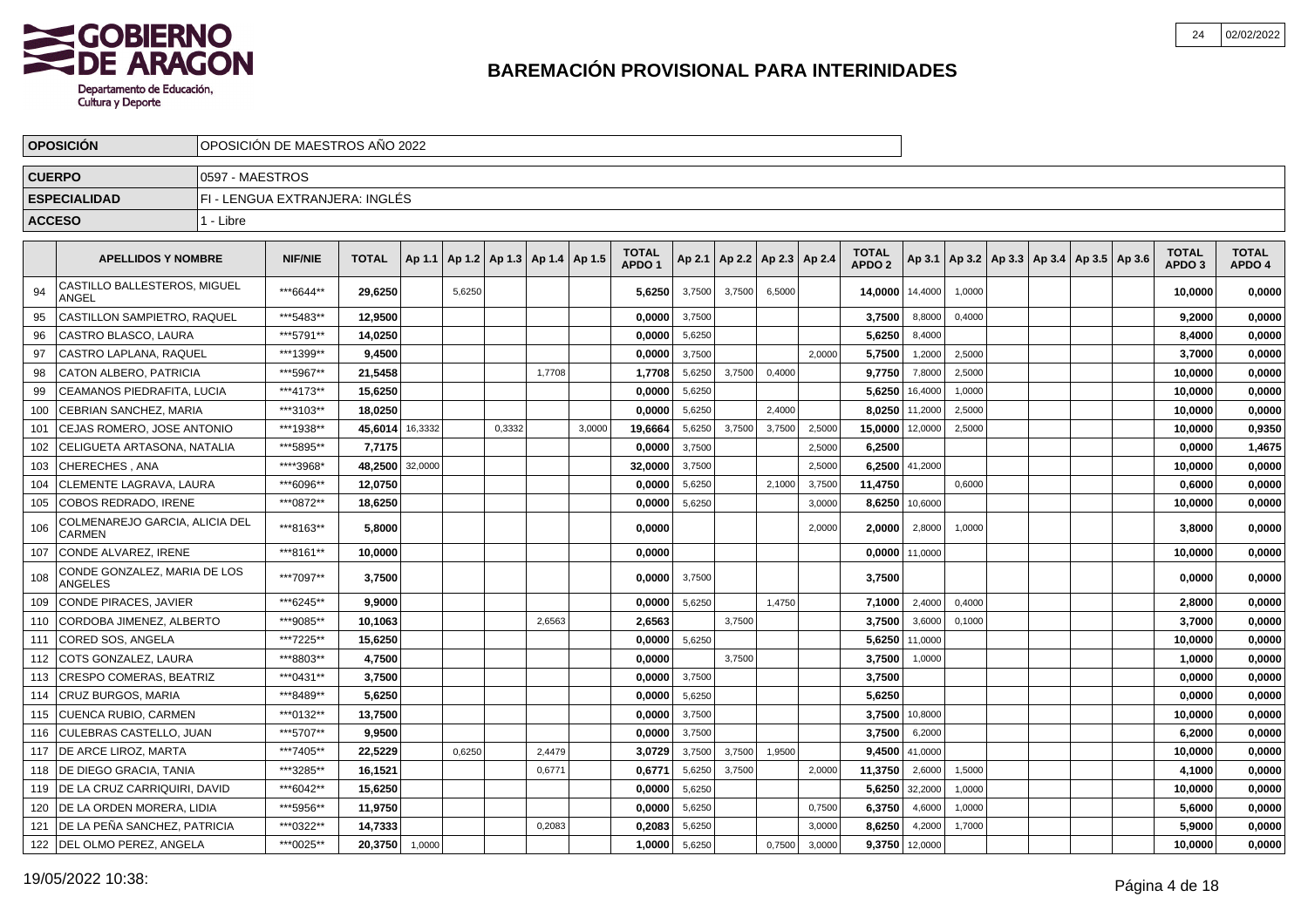

|               | <b>OPOSICION</b>                           |                 | OPOSICIÓN DE MAESTROS AÑO 2022 |              |         |        |                                   |        |        |                                   |        |        |                                   |        |                                   |         |                                                     |  |        |                                   |                        |
|---------------|--------------------------------------------|-----------------|--------------------------------|--------------|---------|--------|-----------------------------------|--------|--------|-----------------------------------|--------|--------|-----------------------------------|--------|-----------------------------------|---------|-----------------------------------------------------|--|--------|-----------------------------------|------------------------|
| <b>CUERPO</b> |                                            | 0597 - MAESTROS |                                |              |         |        |                                   |        |        |                                   |        |        |                                   |        |                                   |         |                                                     |  |        |                                   |                        |
|               | <b>ESPECIALIDAD</b>                        |                 | FI - LENGUA EXTRANJERA: INGLÉS |              |         |        |                                   |        |        |                                   |        |        |                                   |        |                                   |         |                                                     |  |        |                                   |                        |
| <b>ACCESO</b> |                                            | 1 - Libre       |                                |              |         |        |                                   |        |        |                                   |        |        |                                   |        |                                   |         |                                                     |  |        |                                   |                        |
|               |                                            |                 |                                |              |         |        |                                   |        |        |                                   |        |        |                                   |        |                                   |         |                                                     |  |        |                                   |                        |
|               | <b>APELLIDOS Y NOMBRE</b>                  |                 | <b>NIF/NIE</b>                 | <b>TOTAL</b> | Ap 1.1  |        | Ap 1.2   Ap 1.3   Ap 1.4   Ap 1.5 |        |        | <b>TOTAL</b><br>APDO <sub>1</sub> |        |        | Ap 2.1   Ap 2.2   Ap 2.3   Ap 2.4 |        | <b>TOTAL</b><br>APDO <sub>2</sub> |         | Ap 3.1   Ap 3.2   Ap 3.3   Ap 3.4   Ap 3.5   Ap 3.6 |  |        | <b>TOTAL</b><br>APDO <sub>3</sub> | <b>TOTAL</b><br>APDO 4 |
| 123           | <b>IDEL REY MARCOS. ZAIRA</b>              |                 | ***8941**                      | 20,1500      |         |        | 2,5000                            |        |        | 2,5000                            | 3,7500 |        | 0,9000                            | 3,0000 | 7,6500                            | 13,0000 | 2,5000                                              |  |        | 10,0000                           | 0,0000                 |
| 124           | DEL VALLE LAPEDRA, LORETO                  |                 | ***4601**                      | 13,1250      |         |        |                                   |        |        | 0,0000                            | 5,6250 | 3,7500 | 3,7500                            |        | 13,1250                           |         |                                                     |  |        | 0,0000                            | 0,0000                 |
| 125           | DELGADO GIL. DANIEL                        |                 | ***6118**                      | 18,6666      |         |        | 1,1666                            |        |        | 1,1666                            | 3,7500 | 3,7500 |                                   |        | 7,5000                            | 12,2000 | 2,5000                                              |  |        | 10,0000                           | 0,0000                 |
| 126           | DELICADO CERREJON, MARIA                   |                 | ***7158**                      | 4,7500       |         |        |                                   |        |        | 0,0000                            | 3,7500 |        |                                   |        | 3,7500                            |         | 1,0000                                              |  |        | 1,0000                            | 0,0000                 |
| 127           | DIEZ MARTINEZ, MARIA PILAR                 |                 | ***9782**                      | 51,0787      | 31,4999 |        |                                   |        |        | 31,4999                           | 5,6250 |        |                                   | 3,5000 | 9,1250                            | 8,6000  | 0,3000                                              |  |        | 8,9000                            | 1,5538                 |
| 128           | I DIEZ REVIRIEGO. ESTER                    |                 | ***7272**                      | 17,5000      |         |        |                                   |        |        | 0,0000                            | 3,7500 |        | 0,7500                            | 3,0000 | 7,5000                            | 10,4000 | 0,6000                                              |  |        | 10,0000                           | 0,0000                 |
| 129           | I DOMINGO HERNANDEZ. MARIA                 |                 | ***5139**                      | 6,2500       |         |        |                                   |        |        | 0,0000                            | 3,7500 |        |                                   |        | 3,7500                            |         | 2,5000                                              |  |        | 2,5000                            | 0,0000                 |
| 130           | DOMINGUEZ GARCIA, ALVARO                   |                 | ***3886**                      | 13,5000      |         |        |                                   |        |        | 0,0000                            | 3,7500 | 3,7500 |                                   |        | 7,5000                            | 6,0000  |                                                     |  |        | 6,0000                            | 0,0000                 |
| 131           | DUQUE ARPAL, LORENA                        |                 | ***6092**                      | 10,7250      |         |        |                                   |        |        | 0,0000                            | 5,6250 |        |                                   | 2,0000 | 7,6250                            | 0,6000  | 2,5000                                              |  |        | 3,1000                            | 0,0000                 |
| 132           | <b>ECHEANDIA LEON, LEIRE</b>               |                 | ***5833**                      | 18,3750      |         |        |                                   |        |        | 0,0000                            | 5,6250 | 3,7500 | 0,4000                            | 3,5000 | 13,2750                           | 2,6000  | 2,5000                                              |  |        | 5,1000                            | 0,0000                 |
| 133           | <b>IELENA PUYAL. ENRIQUE</b>               |                 | ***6605**                      | 16,6330      | 7,6664  |        | 0,6666                            |        |        | 8,3330                            | 3,7500 |        |                                   | 0,7500 | 4,5000                            | 3,8000  |                                                     |  |        | 3,8000                            | 0,0000                 |
| 134           | ELVIRA MARTIN, ALEJANDRO                   |                 | ***2808**                      | 19,3750      |         |        |                                   |        |        | 0,0000                            | 5,6250 | 3,7500 |                                   |        | 9,3750                            | 12,6000 | 1,3000                                              |  |        | 10,0000                           | 0,0000                 |
| 135           | ELVIRA PINDADO, MARIA AURORA               |                 | ***2956**                      | 25,0000      |         |        |                                   |        |        | 0,0000                            | 5,6250 |        | 11,4000                           |        | 15,0000                           | 15,8000 | 2,1000                                              |  |        | 10,0000                           | 0,0000                 |
| 136           | ERDOZAIN URTASUN, DANIEL<br><b>NICOLAS</b> |                 | ***1039**                      | 13,8541      |         | 0,1041 |                                   |        |        | 0,1041                            | 3,7500 |        |                                   |        | 3,7500                            | 12,2000 |                                                     |  |        | 10,0000                           | 0,0000                 |
| 137           | <b>ESCALONA OSTALE, TANIA</b>              |                 | ***1697**                      | 27,8332      |         |        | 2.8332                            |        |        | 2,8332                            | 5,6250 | 3.7500 | 3,7500                            | 2,5000 | 15,0000                           | 9,0000  | 2,5000                                              |  |        | 10,0000                           | 0,0000                 |
| 138           | <b>ESCANILLA FERNANDEZ, SERGIO</b>         |                 | ***6560**                      | 31,2499      |         |        | 10,6249                           |        | 2,0000 | 12,6249                           | 5,6250 |        |                                   | 3,0000 | 8,6250                            | 12,2000 |                                                     |  | 0,6000 | 10,0000                           | 0,0000                 |
| 139           | <b>ESCUIN APARICIO, CAROLINA</b>           |                 | ***1896**                      | 4,3500       |         |        |                                   |        |        | 0,0000                            | 3,7500 |        |                                   |        | 3,7500                            |         | 0,6000                                              |  |        | 0,6000                            | 0,0000                 |
| 140           | ESPELETA CUENCA, JORGE                     |                 | ***9955**                      | 13,7500      |         |        |                                   |        |        | 0,0000                            | 3,7500 |        |                                   |        | 3,7500                            | 9,2000  | 2,5000                                              |  |        | 10,0000                           | 0,0000                 |
| 141           | ESQUIU PALU, CAYETANA                      |                 | ***0438**                      | 8,3500       |         |        |                                   |        |        | 0,0000                            | 3,7500 |        |                                   |        | 3,7500                            | 2,6000  | 2,0000                                              |  |        | 4,6000                            | 0,0000                 |
| 142           | ESTAGE VALENZUELA, SHELMA<br><b>MARIA</b>  |                 | ***1427**                      | 19,7500      |         |        |                                   |        |        | 0.0000                            | 3,7500 | 3,7500 | 2,2500                            |        | 9.7500                            | 10,2000 | 1,0000                                              |  |        | 10,0000                           | 0,0000                 |
| 143           | ESTEBAN ALONSO, IÑIGO                      |                 | ***1887**                      | 9,2500       |         |        |                                   |        |        | 0,0000                            | 3,7500 |        |                                   |        | 3,7500                            | 5,0000  | 0,5000                                              |  |        | 5,5000                            | 0,0000                 |
| 144           | <b>ESTEBAN BLASCO, ISABEL</b>              |                 | ***4965**                      | 5,6250       |         |        |                                   |        |        | 0,0000                            | 5,6250 |        |                                   |        | 5,6250                            |         |                                                     |  |        | 0,0000                            | 0,0000                 |
| 145           | <b>ESTEBAN MARTELES, PEDRO</b>             |                 | ***2267**                      | 18,2498      |         |        | 4,3332                            |        | 0,1666 | 4,4998                            | 3,7500 |        |                                   |        | 3,7500                            | 10,2000 | 1,3000                                              |  |        | 10,0000                           | 0,0000                 |
| 146           | ESTEBAN VILLUENDAS, ELENA                  |                 | ***6390**                      | 8.2250       |         |        |                                   |        |        | 0,0000                            | 5,6250 |        |                                   |        | 5,6250                            | 1,4000  | 1,2000                                              |  |        | 2,6000                            | 0,0000                 |
| 147           | lESTEVA DE ANDRES. ELIA                    |                 | ***6857**                      | 23.8666      |         |        | 0,1666                            |        |        | 0.1666                            | 5,6250 |        | 10,4000                           |        | 15,0000                           | 6,2000  | 2,5000                                              |  |        | 8,7000                            | 0,0000                 |
| 148           | ESTEVEZ PIÑEIRO, PAULA                     |                 | ***6569**                      | 22,9332      | 1,3332  |        |                                   |        |        | 1,3332                            | 5,6250 | 3,7500 | 0,7500                            | 5,5000 | 15,0000                           | 6,6000  |                                                     |  |        | 6,6000                            | 0,0000                 |
| 149           | FAUQUET BARCOS, OLGA                       |                 | ***6937**                      | 8,7750       |         |        |                                   |        |        | 0,0000                            | 5,6250 |        | 0,7500                            |        | 6,3750                            | 2,4000  |                                                     |  |        | 2,4000                            | 0,0000                 |
| 150           | FERNANDEZ DE DIEGO, ANA                    |                 | ***8005**                      | 15,1750      |         |        |                                   |        |        | 0,0000                            | 5,6250 | 3,7500 | 2,8000                            |        | 12,1750                           | 3,0000  |                                                     |  |        | 3,0000                            | 0,0000                 |
| 151           | FERNANDEZ GARCIA, MARTA                    |                 | ***7050**                      | 20,5000      |         |        |                                   |        |        | 0,0000                            | 5,6250 | 1,8750 |                                   | 3,0000 | 10,5000                           | 15,0000 |                                                     |  |        | 10,0000                           | 0,0000                 |
| 152           | <b>FERNANDEZ HERNANDEZ, JAVIER</b>         |                 | ***5746**                      | 7,0416       |         |        |                                   | 0,4166 |        | 0,4166                            | 5,6250 |        | 1,0000                            |        | 6,6250                            |         |                                                     |  |        | 0,0000                            | 0,0000                 |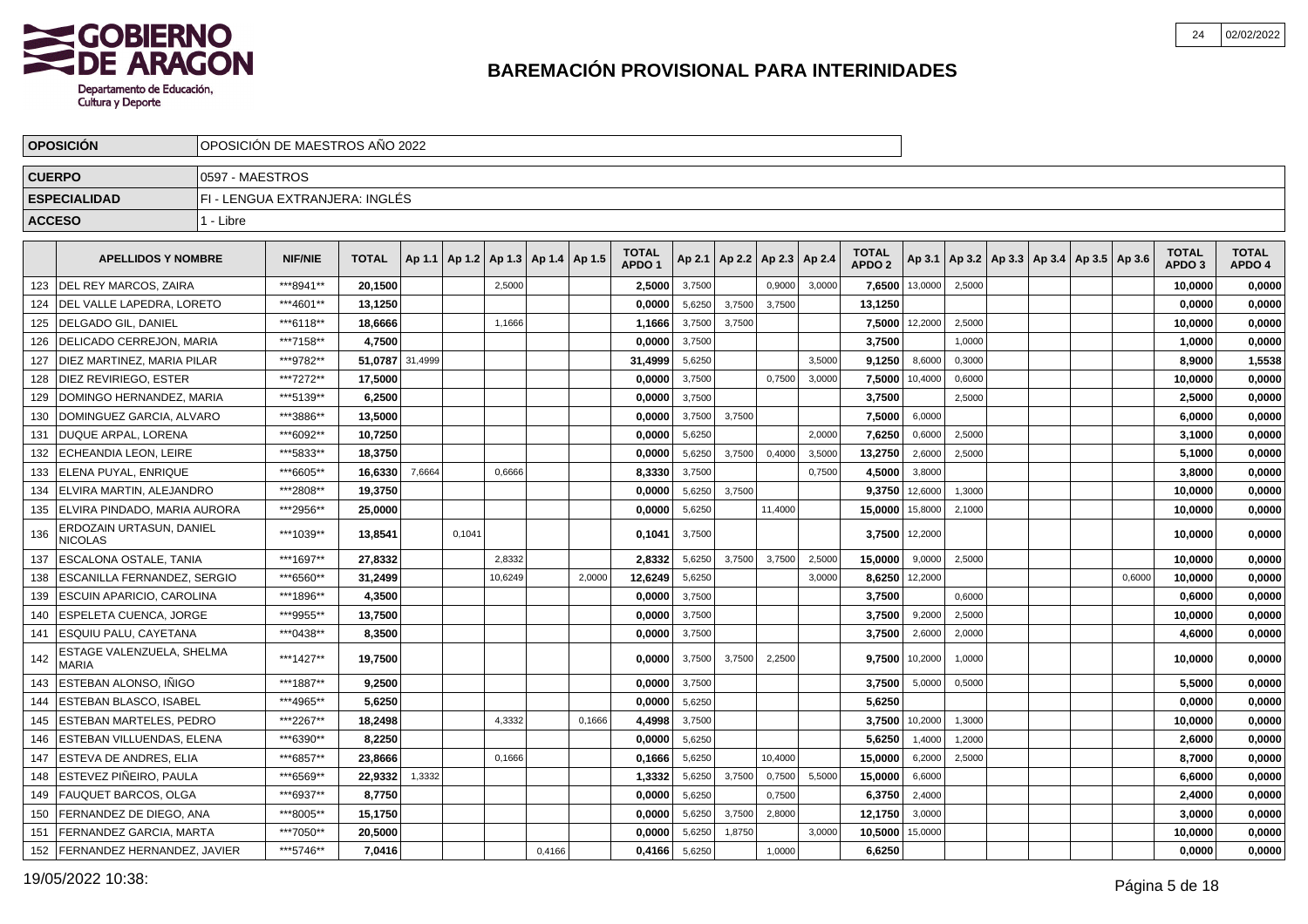

|               | <b>OPOSICION</b>                    | OPOSICION DE MAESTROS ANO 2022 |                                |              |        |                                   |        |        |                                   |        |        |                          |        |                                   |         |        |        |                                            |        |                                   |                        |
|---------------|-------------------------------------|--------------------------------|--------------------------------|--------------|--------|-----------------------------------|--------|--------|-----------------------------------|--------|--------|--------------------------|--------|-----------------------------------|---------|--------|--------|--------------------------------------------|--------|-----------------------------------|------------------------|
| <b>CUERPO</b> |                                     | 0597 - MAESTROS                |                                |              |        |                                   |        |        |                                   |        |        |                          |        |                                   |         |        |        |                                            |        |                                   |                        |
|               | <b>ESPECIALIDAD</b>                 |                                | FI - LENGUA EXTRANJERA: INGLÉS |              |        |                                   |        |        |                                   |        |        |                          |        |                                   |         |        |        |                                            |        |                                   |                        |
| <b>ACCESO</b> |                                     | 1 - Libre                      |                                |              |        |                                   |        |        |                                   |        |        |                          |        |                                   |         |        |        |                                            |        |                                   |                        |
|               | <b>APELLIDOS Y NOMBRE</b>           |                                | <b>NIF/NIE</b>                 | <b>TOTAL</b> | Ap 1.1 | Ap 1.2   Ap 1.3   Ap 1.4   Ap 1.5 |        |        | <b>TOTAL</b><br>APDO <sub>1</sub> | Ap 2.1 |        | Ap 2.2   Ap 2.3   Ap 2.4 |        | <b>TOTAL</b><br>APDO <sub>2</sub> | Ap 3.1  |        |        | Ap 3.2   Ap 3.3   Ap 3.4   Ap 3.5   Ap 3.6 |        | <b>TOTAL</b><br>APDO <sub>3</sub> | <b>TOTAL</b><br>APDO 4 |
| 153           | FERNANDEZ IZCUE, NAHIA              |                                | ***0515**                      | 23,0000      |        |                                   |        |        | 0,0000                            | 5,6250 | 5,6250 |                          | 6,0000 | 15,0000                           | 8,0000  |        |        |                                            |        | 8,0000                            | 0,0000                 |
| 154           | FERNANDEZ NAVARRO, OLGA             |                                | ***7012**                      | 25,4685      |        |                                   | 5,4685 |        | 5,4685                            | 3,7500 |        | 3,7500                   | 2,5000 | 10,0000                           | 37,0000 | 2,5000 |        |                                            |        | 10,0000                           | 0,0000                 |
| 155           | FERRERO CALLES, PAULA               |                                | ***9039**                      | 12,5000      |        |                                   |        |        | 0,0000                            |        |        |                          | 2.5000 | 2,5000                            | 12,0000 |        |        |                                            |        | 10,0000                           | 0,0000                 |
| 156           | FORTUN SANVICENTE, DIEGO            |                                | ***7054**                      | 9,3250       |        |                                   | 0,6250 |        | 0.6250                            | 3,7500 |        | 0,7500                   |        | 4,5000                            | 2,4000  | 1,8000 |        |                                            |        | 4,2000                            | 0,0000                 |
| 157           | <b>FRAILE BUETAS, JORGE</b>         |                                | ***0912**                      | 13,7500      |        |                                   |        |        | 0.0000                            | 3,7500 |        |                          |        | 3,7500                            | 10,4000 |        |        |                                            |        | 10,0000                           | 0,0000                 |
| 158           | <b>FRAUCA GUERRERO, CAROLINA</b>    |                                | ***9956**                      | 30,6916      |        | 13,3750                           |        | 0,4166 | 13,7916                           | 3,7500 |        | 0,1500                   | 3,0000 | 6,9000                            | 33,6000 | 2,5000 |        |                                            | 0,2250 | 10,0000                           | 0,0000                 |
| 159           | <b>FREDES DOMPER, ADRIAN</b>        |                                | ***8914**                      | 5,8500       |        |                                   |        |        | 0,0000                            | 3,7500 |        |                          |        | 3,7500                            |         | 2,1000 |        |                                            |        | 2,1000                            | 0,0000                 |
| 160           | <b>IFUERTES AINETO, ALEJANDRO</b>   |                                | ***7056**                      | 5,8250       |        |                                   |        |        | 0,0000                            | 5,6250 |        |                          |        | 5,6250                            | 0,2000  |        |        |                                            |        | 0,2000                            | 0,0000                 |
| 161           | GABASA GASCON, PABLO                |                                | ***2212**                      | 3,7500       |        |                                   |        |        | 0,0000                            | 3,7500 |        |                          |        | 3,7500                            |         |        |        |                                            |        | 0,0000                            | 0,0000                 |
| 162           | <b>GALED CAUSAPE, NEREA</b>         |                                | ***0099**                      | 13,7500      |        |                                   |        |        | 0,0000                            | 3,7500 |        |                          |        | 3,7500                            | 10,4000 | 1,0000 |        |                                            |        | 10,0000                           | 0,0000                 |
| 163           | <b>GALINDO CALVO, NOELIA</b>        |                                | ***1833**                      | 6,1500       |        |                                   |        |        | 0,0000                            | 3,7500 |        |                          |        | 3,7500                            | 0,8000  | 1,6000 |        |                                            |        | 2,4000                            | 0,0000                 |
| 164           | GALLARDO CORDERO, ANA               |                                | ***2600**                      | 0.0000       |        |                                   |        |        | 0,0000                            |        |        |                          |        | 0,0000                            |         |        |        |                                            |        | 0.0000                            | 0,0000                 |
| 165           | <b>GALVEZ GOMEZ. MARC</b>           |                                | ***0227**                      | 0.0000       |        |                                   |        |        | 0,0000                            |        |        |                          |        | 0,0000                            |         |        |        |                                            |        | 0,0000                            | 0,0000                 |
| 166           | <b>GARCES CLEMENTE, ESTER LUCIA</b> |                                | ***1363**                      | 28,1978      |        | 3,3332                            | 2,2396 |        | 5,5728                            | 5,6250 | 1,8750 | 2,1250                   | 3,0000 | 12,6250                           | 17,4000 | 2,5000 | 0,5000 |                                            |        | 10,0000                           | 0,0000                 |
| 167           | <b>GARCES FELIPE, ALICIA</b>        |                                | ***5977**                      | 17,8750      |        |                                   |        |        | 0,0000                            | 5,6250 |        | 2,2500                   |        | 7,8750                            | 10,4000 |        |        |                                            |        | 10,0000                           | 0,0000                 |
| 168           | <b>GARCIA CASTRO, ANDRES</b>        |                                | ***5632**                      | 13,4750      |        |                                   | 1,2500 |        | 1,2500                            | 5,6250 |        |                          | 6,0000 | 11,6250                           | 0,6000  |        |        |                                            |        | 0,6000                            | 0,0000                 |
| 169           | <b>GARCIA CELADILLA, SARA</b>       |                                | ***5693**                      | 18.7500      | 2,0000 |                                   |        |        | 2,0000                            | 3,7500 |        |                          | 3,0000 | 6,7500                            | 13,2000 | 2,5000 |        |                                            |        | 10,0000                           | 0,0000                 |
| 170           | <b>GARCIA COZAR. MARTA</b>          |                                | ***1606**                      | 0.0000       |        |                                   |        |        | 0,0000                            |        |        |                          |        | 0,0000                            |         |        |        |                                            |        | 0,0000                            | 0,0000                 |
| 171           | <b>GARCIA GARCIA MARTIN, JAVIER</b> |                                | ***5343**                      | 21,8332      | 1,3332 |                                   |        |        | 1,3332                            | 3,7500 | 3,7500 |                          | 3,0000 | 10,5000                           | 19,4000 | 2,5000 |        |                                            |        | 10,0000                           | 0,0000                 |
| 172           | <b>GARCIA GONZALEZ, CARLOS</b>      |                                | ***1511**                      | 24,0832      | 7,3332 | 0,5000                            |        |        | 7,8332                            | 3,7500 |        |                          | 2,5000 | 6,2500                            | 17,0000 |        |        |                                            |        | 10,0000                           | 0,0000                 |
| 173           | <b>GARCIA LEON, ALICIA</b>          |                                | ***0012**                      | 19,3750      |        |                                   |        |        | 0.0000                            | 5,6250 | 3.7500 |                          |        | 9,3750                            | 12,2000 | 1,7000 |        |                                            |        | 10,0000                           | 0,0000                 |
| 174           | <b>GARCIA LOPEZ. PAULA MARIA</b>    |                                | ***5229**                      | 11,7500      |        |                                   |        |        | 0,0000                            | 3,7500 |        |                          |        | 3,7500                            | 8,0000  |        |        |                                            |        | 8.0000                            | 0,0000                 |
| 175           | <b>GARCIA LUNA, SYLVIA</b>          |                                | ***3051**                      | 9,3000       |        |                                   |        |        | 0,0000                            |        |        |                          | 2,5000 | 2,5000                            | 6,8000  |        |        |                                            |        | 6,8000                            | 0,0000                 |
| 176           | <b>GARCIA MARCO, ISABEL</b>         |                                | ***5391**                      | 16,3750      |        |                                   |        |        | 0,0000                            | 5,6250 |        |                          | 0,7500 | 6,3750                            | 10,6000 | 2,3000 |        |                                            |        | 10,0000                           | 0,0000                 |
| 177           | <b>GARCIA MARTIN, ANA</b>           |                                | ***5734**                      | 7,6000       |        |                                   |        |        | 0,0000                            |        |        |                          |        | 0,0000                            | 7,6000  |        |        |                                            |        | 7,6000                            | 0,0000                 |
| 178           | <b>GARCIA MARTIN, LAURA</b>         |                                | ***2765**                      | 16.1750      |        |                                   |        |        | 0.0000                            | 5,6250 | 3,7500 |                          |        | 9,3750                            | 5,0000  | 1,8000 |        |                                            |        | 6,8000                            | 0,0000                 |
| 179           | <b>GARCIA PEREZ, MARIA ELENA</b>    |                                | ***4549**                      | 14,9000      |        |                                   |        |        | 0,0000                            | 3,7500 | 3,7500 | 2,4000                   |        | 9,9000                            | 5,0000  |        |        |                                            |        | 5,0000                            | 0,0000                 |
| 180           | <b>GARCIA RODRIGUEZ, FERNANDO</b>   |                                | ***4282**                      | 15,3617      |        | 0,6666                            | 5,1951 |        | 5,8617                            | 3,7500 |        | 3,7500                   |        | 7,5000                            | 1,8000  | 0,2000 |        |                                            |        | 2,0000                            | 0,0000                 |
| 181           | <b>GARCIA ROMANO, ELENA</b>         |                                | ***1837**                      | 22,2874      |        |                                   | 3,4374 |        | 3,4374                            | 3,7500 |        | 2,6000                   | 2,5000 | 8,8500                            | 14,4000 | 2,1000 |        |                                            |        | 10,0000                           | 0,0000                 |
| 182           | GARCIA-CARPINTERO GARCIA. ANA       |                                | ***3384**                      | 15,7500      |        |                                   |        |        | 0.0000                            | 3,7500 |        |                          | 2,0000 | 5,7500                            | 34,2000 | 2,5000 |        |                                            |        | 10.0000                           | 0,0000                 |
| 183           | GARGALLO QUIN, ISABEL               |                                | ***4601**                      | 15.9375      |        |                                   | 0,3125 |        | 0,3125                            | 5,6250 |        |                          |        | 5,6250                            | 13,2000 | 1,0000 |        |                                            |        | 10.0000                           | 0,0000                 |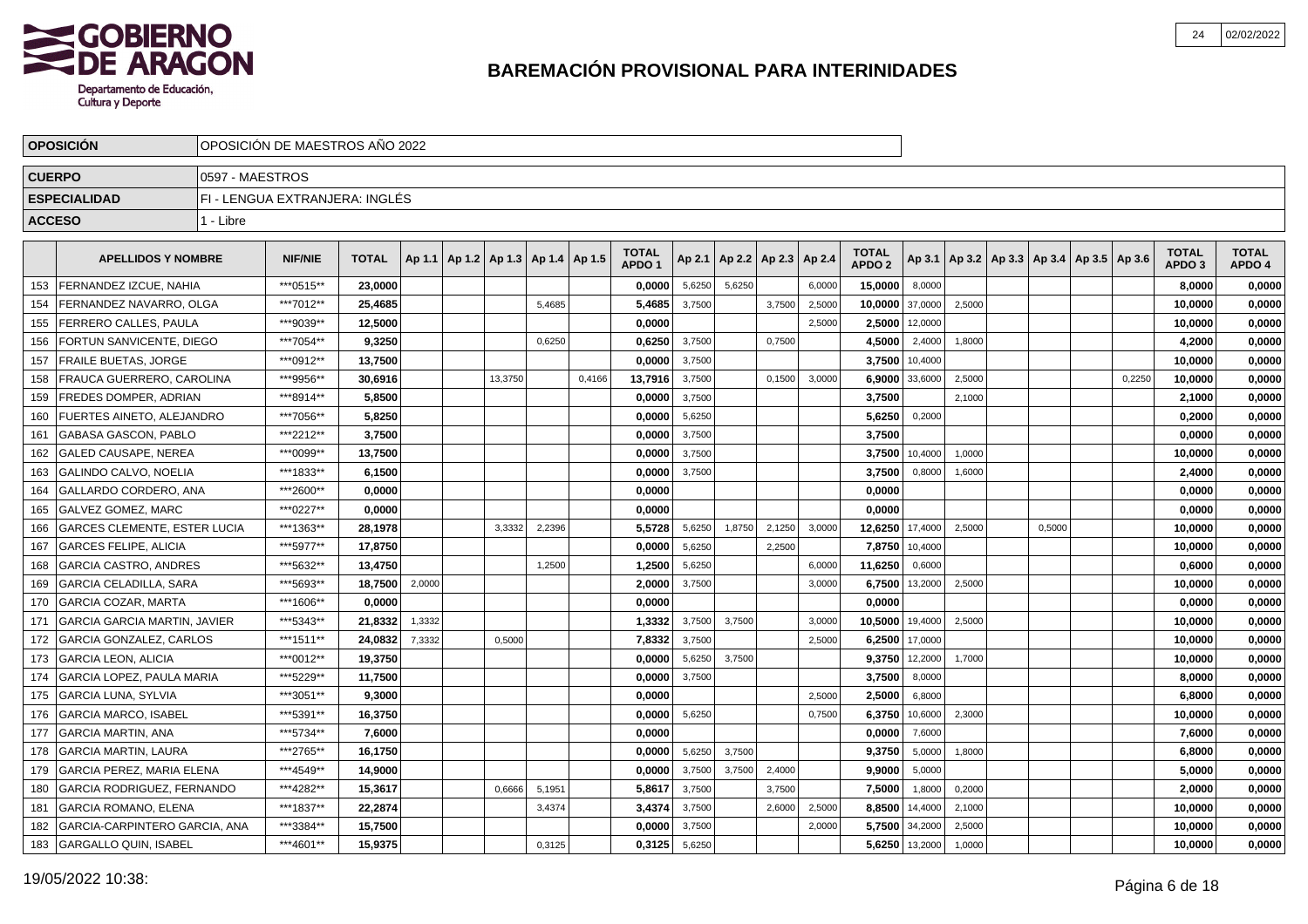

|               | <b>OPOSICION</b>                       | OPOSICION DE MAESTROS ANO 2022 |                                |                 |        |                                            |         |        |                                   |        |                                   |        |        |                                   |                |        |  |                                                     |        |                                   |                        |
|---------------|----------------------------------------|--------------------------------|--------------------------------|-----------------|--------|--------------------------------------------|---------|--------|-----------------------------------|--------|-----------------------------------|--------|--------|-----------------------------------|----------------|--------|--|-----------------------------------------------------|--------|-----------------------------------|------------------------|
| <b>CUERPO</b> |                                        | 0597 - MAESTROS                |                                |                 |        |                                            |         |        |                                   |        |                                   |        |        |                                   |                |        |  |                                                     |        |                                   |                        |
|               | <b>ESPECIALIDAD</b>                    |                                | FI - LENGUA EXTRANJERA: INGLÉS |                 |        |                                            |         |        |                                   |        |                                   |        |        |                                   |                |        |  |                                                     |        |                                   |                        |
| <b>ACCESO</b> |                                        | 1 - Libre                      |                                |                 |        |                                            |         |        |                                   |        |                                   |        |        |                                   |                |        |  |                                                     |        |                                   |                        |
|               | <b>APELLIDOS Y NOMBRE</b>              |                                | <b>NIF/NIE</b>                 | <b>TOTAL</b>    |        | Ap 1.1   Ap 1.2   Ap 1.3   Ap 1.4   Ap 1.5 |         |        | <b>TOTAL</b><br>APDO <sub>1</sub> |        | Ap 2.1   Ap 2.2   Ap 2.3   Ap 2.4 |        |        | <b>TOTAL</b><br>APDO <sub>2</sub> |                |        |  | Ap 3.1   Ap 3.2   Ap 3.3   Ap 3.4   Ap 3.5   Ap 3.6 |        | <b>TOTAL</b><br>APDO <sub>3</sub> | <b>TOTAL</b><br>APDO 4 |
| 184           | <b>GARIN GABAS, ANA</b>                |                                | ***8638**                      | 10,5534         |        |                                            |         |        | 0,0000                            | 3,7500 |                                   | 2.2500 |        | 6,0000                            |                | 2.5000 |  |                                                     |        | 2,5000                            | 2,0534                 |
| 185           | GARRIDO BECANA. FERNANDO               |                                | ***1862**                      | 23,5832         |        |                                            | 4,3332  |        | 4,3332                            | 3,7500 |                                   |        | 5,5000 | 9,2500                            | 8,6000         | 2,5000 |  |                                                     |        | 10,0000                           | 0,0000                 |
| 186           | GASCON SALILLAS. DAYANA                |                                | ***7340**                      | 18.1666         |        |                                            | 0.6666  |        | 0,6666                            | 3,7500 | 3.7500                            |        |        | 7.5000                            | 10,6000        | 2,5000 |  |                                                     |        | 10.0000                           | 0,0000                 |
| 187           | GASPAR MEDINA, RUTH                    |                                | ***5091**                      | 24,8045         | 0,3332 | 0,6250                                     |         | 2,3438 | 3,3020                            | 3,7500 |                                   | 2,8250 | 2,5000 |                                   | 9,0750 15,0000 | 2,5000 |  |                                                     |        | 10,0000                           | 2,4275                 |
| 188           | <b>GASTON UBIETO, CARLOS</b>           |                                | ***0004**                      | 25.8333         |        |                                            |         | 0.8333 | 0.8333                            | 5,6250 | 3,7500                            |        | 6,0000 | 15,0000                           | 10,0000        | 1,0000 |  |                                                     |        | 10,0000                           | 0,0000                 |
| 189           | <b>GATO ALISTE, MARIA</b>              |                                | ***4526**                      | 22,3750         |        |                                            |         |        | 0,0000                            | 5,6250 | 3,7500                            |        | 3,0000 | 12,3750                           | 15,0000        |        |  |                                                     |        | 10,0000                           | 0,0000                 |
| 190           | <b>GAYAN BRIZ, SARA</b>                |                                | ***3346**                      | 4,5000          |        |                                            |         |        | 0.0000                            | 3,7500 |                                   |        | 0.7500 | 4,5000                            |                |        |  |                                                     |        | 0,0000                            | 0,0000                 |
| 191           | GIL IBAÑEZ. MARTA                      |                                | ***9875**                      | 12,1953         |        |                                            |         | 3,3203 | 3,3203                            | 5,6250 |                                   | 0,7500 |        | 6,3750                            |                | 2,5000 |  |                                                     |        | 2,5000                            | 0,0000                 |
| 192           | GIL SALVATIERRA, MARIA CRISTINA        |                                | ***5630**                      | 22.4414         | 4,6664 |                                            |         |        | 4,6664                            | 5,6250 | 3,7500                            |        | 5.0000 | 14,3750                           | 3,4000         |        |  |                                                     |        | 3,4000                            | 0,0000                 |
| 193           | GIMENEZ PUYUELO, JULIA                 |                                | ***7074**                      | 19,3750         |        |                                            |         |        | 0,0000                            | 5,6250 | 3,7500                            |        |        | 9,3750                            | 10,4000        | 0,2000 |  |                                                     |        | 10,0000                           | 0,0000                 |
| 194           | <b>GOMEZ BARRERAS, PATRICIA</b>        |                                | ***1394**                      | 15.6250         |        |                                            |         |        | 0.0000                            | 5,6250 |                                   |        |        |                                   | 5,6250 10,8000 |        |  |                                                     |        | 10,0000                           | 0,0000                 |
| 195           | <b>GOMEZ BASELGA, BEATRIZ</b>          |                                | ***5133**                      | 17,1874         |        |                                            |         | 3,4374 | 3,4374                            | 3,7500 |                                   |        |        | 3,7500                            | 9,2000         | 1,9000 |  |                                                     |        | 10,0000                           | 0,0000                 |
| 196           | l GOMEZ CANTABRANA. DAVID ANGEL        |                                | ***4037**                      | 22.3750         |        |                                            |         |        | 0,0000                            | 5,6250 | 3,7500                            |        | 3.0000 | 12,3750                           | 10,0000        |        |  |                                                     |        | 10,0000                           | 0,0000                 |
| 197           | <b>GOMEZ MORON, PILAR</b>              |                                | ***5598**                      | 19,0000         |        |                                            | 1,5000  |        | 1,5000                            | 3,7500 | 3,7500                            |        |        | 7,5000                            | 11,0000        | 2,5000 |  |                                                     |        | 10,0000                           | 0,0000                 |
| 198           | GOMEZ POZO, LAURA                      |                                | ***1964**                      | 14,9582         | 0,3332 |                                            |         |        | 0,3332                            | 5,6250 |                                   |        | 3.0000 | 8,6250                            | 6,0000         |        |  |                                                     |        | 6,0000                            | 0,0000                 |
| 199           | GONZALEZ GONZALO, ESTHER               |                                | ***9292**                      | 5,3500          |        |                                            |         |        | 0,0000                            |        |                                   | 3,7500 |        | 3,7500                            | 1,6000         |        |  |                                                     |        | 1,6000                            | 0,0000                 |
| 200           | GONZALEZ MARIN, ANA MARIA              |                                | ***9546**                      | 3,7500          |        |                                            |         |        | 0.0000                            | 3,7500 |                                   |        |        | 3,7500                            |                |        |  |                                                     |        | 0,0000                            | 0,0000                 |
| 201           | GONZALEZ TIERRA, NATALIA               |                                | ***1443**                      | 16,9791         |        |                                            |         | 0.1041 | 0,1041                            | 5,6250 |                                   | 2,2500 |        | 7,8750                            | 8,0000         | 1,0000 |  |                                                     |        | 9,0000                            | 0,0000                 |
| 202           | <b>GRACIA BOSQUE, BEATRIZ</b>          |                                | ***7313**                      | 19.4638         |        |                                            |         | 1,0938 | 1.0938                            | 5,6250 |                                   |        | 3,0000 | 8,6250                            | 7,0000         | 0,5000 |  |                                                     |        | 7,5000                            | 2,2450                 |
| 203           | <b>GRACIA GALLEGO, TANIA</b>           |                                | ***2785**                      | 20,4582         |        |                                            | 2,8332  |        | 2,8332                            | 5,6250 |                                   |        | 2,0000 | 7,6250                            | 16,6000        |        |  |                                                     |        | 10,0000                           | 0,0000                 |
| 204           | <b>GREGORIO ANTON, PATRICIA</b>        |                                | ***8327**                      | 31,5417         |        |                                            | 18,2917 |        | 18,2917                           |        |                                   | 0,7500 | 2,5000 |                                   | 3,2500 24,8000 | 2,5000 |  |                                                     | 0,2500 | 10,0000                           | 0,0000                 |
| 205           | GUERRERO BRUNA, PABLO MARIO            |                                | ***1578**                      | 13,6250         |        |                                            |         |        | 0,0000                            | 5,6250 |                                   |        |        | 5,6250                            | 8,0000         |        |  |                                                     |        | 8,0000                            | 0,0000                 |
| 206           | <b>GUERRERO YEBRA, TERESA</b>          |                                | ***3665**                      | 22,3750         |        |                                            |         |        | 0,0000                            | 5,6250 | 3,7500                            |        | 3,0000 | 12,3750 11,8000                   |                | 1,1000 |  |                                                     |        | 10,0000                           | 0,0000                 |
| 207           | GUILLAMON MARTINEZ. FRANCISCO<br>ANGEL |                                | ***4621**                      | 22,8750         |        |                                            |         |        | 0,0000                            | 5,6250 | 3,7500                            |        | 3,5000 | 12,8750 14,0000                   |                |        |  |                                                     |        | 10,0000                           | 0,0000                 |
| 208           | GUILLEN ARIÑO, ANDRES                  |                                | ***2061**                      | 15,0000         |        |                                            |         |        | 0,0000                            | 5,6250 | 5,6250                            | 3,9000 |        | 15,0000                           |                |        |  |                                                     |        | 0,0000                            | 0,0000                 |
| 209           | <b>GUILLEN ARIÑO, DAVID</b>            |                                | ***2061**                      | 16,5000         |        |                                            |         |        | 0,0000                            | 5,6250 | 5,6250                            | 6,0000 | 3,0000 | 15,0000                           |                | 1,5000 |  |                                                     |        | 1,5000                            | 0,0000                 |
| 210           | <b>GUTIERREZ GAMIZ, JUDIT MARIA</b>    |                                | ***2306**                      | 12,0250         |        |                                            |         |        | 0,0000                            | 5,6250 |                                   |        |        | 5,6250                            | 6,4000         |        |  |                                                     |        | 6,4000                            | 0,0000                 |
| 211           | <b>HERNANDEZ ABAD, ANDREA</b>          |                                | ***5814**                      | 16,7500         |        |                                            |         |        | 0,0000                            | 3,7500 |                                   |        | 3.0000 |                                   | 6,7500 10,0000 |        |  |                                                     |        | 10,0000                           | 0,0000                 |
| 212           | <b>HERNANDEZ BERMUDEZ, ANA</b>         |                                | ***3687**                      | 27,1234         |        | 7.6563                                     |         | 0,4688 | 8,1251                            | 5,6250 |                                   | 6,3500 |        | 11,9750                           | 3,4000         | 2,5000 |  |                                                     |        | 5,9000                            | 1,1233                 |
| 213           | HERNANDEZ CUARTERO, AITOR              |                                | ***2353**                      | 40,1666 21,5000 |        |                                            | 0,6666  |        | 22,1666                           | 3,7500 |                                   |        | 4,2500 | 8,0000                            | 10,0000        | 2,5000 |  |                                                     |        | 10,0000                           | 0,0000                 |
|               | 214   HERNANDEZ POLO, NATALIA          |                                | ***1617**                      | 18,6250         |        |                                            |         |        | 0,0000                            | 5,6250 |                                   |        | 3,0000 |                                   | 8,6250 11,6000 |        |  |                                                     |        | 10,0000                           | 0,0000                 |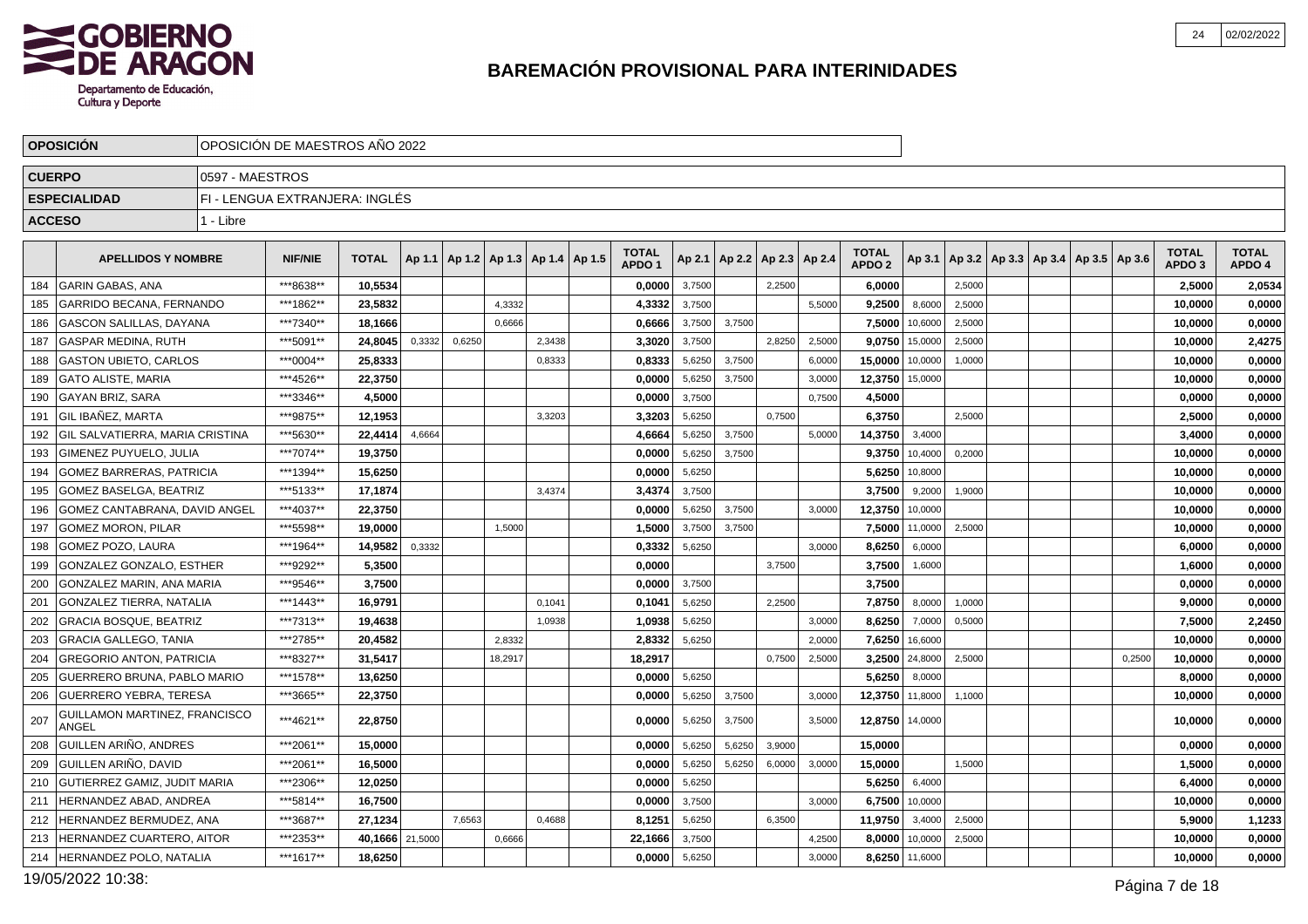

|               | <b>OPOSICION</b>                                   | OPOSICION DE MAESTROS ANO 2022 |                                |              |         |        |                          |        |        |                                   |        |        |                          |        |                                   |                |                                                     |        |        |                                   |                        |
|---------------|----------------------------------------------------|--------------------------------|--------------------------------|--------------|---------|--------|--------------------------|--------|--------|-----------------------------------|--------|--------|--------------------------|--------|-----------------------------------|----------------|-----------------------------------------------------|--------|--------|-----------------------------------|------------------------|
| <b>CUERPO</b> |                                                    | 0597 - MAESTROS                |                                |              |         |        |                          |        |        |                                   |        |        |                          |        |                                   |                |                                                     |        |        |                                   |                        |
|               | <b>ESPECIALIDAD</b>                                |                                | FI - LENGUA EXTRANJERA: INGLÉS |              |         |        |                          |        |        |                                   |        |        |                          |        |                                   |                |                                                     |        |        |                                   |                        |
| <b>ACCESO</b> |                                                    | 1 - Libre                      |                                |              |         |        |                          |        |        |                                   |        |        |                          |        |                                   |                |                                                     |        |        |                                   |                        |
|               |                                                    |                                |                                |              |         |        |                          |        |        |                                   |        |        |                          |        |                                   |                |                                                     |        |        |                                   |                        |
|               | <b>APELLIDOS Y NOMBRE</b>                          |                                | <b>NIF/NIE</b>                 | <b>TOTAL</b> | Ap 1.1  |        | Ap 1.2   Ap 1.3   Ap 1.4 |        | Ap 1.5 | <b>TOTAL</b><br>APDO <sub>1</sub> | Ap 2.1 |        | Ap 2.2   Ap 2.3   Ap 2.4 |        | <b>TOTAL</b><br>APDO <sub>2</sub> |                | Ap 3.1   Ap 3.2   Ap 3.3   Ap 3.4   Ap 3.5   Ap 3.6 |        |        | <b>TOTAL</b><br>APDO <sub>3</sub> | <b>TOTAL</b><br>APDO 4 |
| 215           | HERRERA ALEGRE, MARIA                              |                                | ***5202**                      | 20,6156      |         | 1,5625 |                          | 3,2031 |        | 4,7656                            | 3,7500 |        | 2,1000                   |        | 5,8500                            | 16,4000        | 2,5000                                              |        |        | 10,0000                           | 0,0000                 |
| 216           | HERRERO FERNANDEZ, MARGARITA                       |                                | ***4824**                      | 18,3250      |         |        |                          |        |        | 0,0000                            | 5,6250 |        | 2,7000                   |        | 8,3250                            | 24,2000        |                                                     |        |        | 10,0000                           | 0,0000                 |
| 217           | HIDALGO CAMACHO, MONICA                            |                                | ***3506**                      | 23,8750      |         |        |                          |        |        | 0,0000                            | 5,6250 | 3,7500 | 2,0000                   | 2,5000 | 13,8750                           | 9,8000         | 2,0000                                              |        |        | 10,0000                           | 0,0000                 |
| 218           | HUERGA FERNANDEZ, IRENE                            |                                | ***3772**                      | 21,0000      |         |        |                          |        |        | 0,0000                            | 5,6250 | 1,8750 |                          | 3,5000 | 11,0000                           | 12,0000        | 2,5000                                              | 0.5000 |        | 10,0000                           | 0,0000                 |
| 219           | IBARZ LORENTE. MARIA                               |                                | ***7457**                      | 2.0000       |         |        |                          |        |        | 0.0000                            |        |        |                          |        | 0,0000                            | 2,0000         |                                                     |        |        | 2.0000                            | 0,0000                 |
| 220           | <b>IGLESIAS CUSI, JACKELINE</b><br><b>ESTEFANY</b> |                                | ***8583**                      | 13,7500      |         |        |                          |        |        | 0,0000                            | 3,7500 |        |                          |        | 3,7500                            | 10,4000        |                                                     |        |        | 10,0000                           | 0,0000                 |
| 221           | <b>IGLESIAS GARCIA, JORGE</b>                      |                                | ***5116**                      | 22.6249      |         |        | 2,6666                   |        | 0,5833 | 3.2499                            | 5,6250 | 3,7500 |                          |        | 9.3750                            | 8,0000         | 2,5000                                              |        | 0,1500 | 10,0000                           | 0,0000                 |
| 222           | <b>IGLESIAS INSAUSTI, RAQUEL</b>                   |                                | ***2703**                      | 0,2000       |         |        |                          |        |        | 0.0000                            |        |        |                          |        | 0,0000                            |                | 0.2000                                              |        |        | 0,2000                            | 0,0000                 |
| 223           | IÑIGUEZ DIEZ, AXIER                                |                                | ***6150**                      | 4,8500       |         |        |                          |        |        | 0,0000                            | 3,7500 |        |                          |        | 3,7500                            |                | 1,1000                                              |        |        | 1,1000                            | 0,0000                 |
| 224           | IRANZO GONZALEZ, EMILIO                            |                                | ***6237**                      | 13,7500      |         |        |                          |        |        | 0,0000                            | 3,7500 |        |                          |        | 3,7500                            | 10,2000        | 2,5000                                              |        |        | 10,0000                           | 0,0000                 |
| 225           | JACKMAN MARCO, LARA                                |                                | ***9077**                      | 6,0000       |         |        |                          |        |        | 0,0000                            |        |        |                          |        | 0,0000                            | 6,0000         |                                                     |        |        | 6,0000                            | 0,0000                 |
| 226           | JANECKA VILLACAMPA , LUCYNA<br><b>ELZBIETA</b>     |                                | ****5583*                      | 9,7500       |         |        |                          |        |        | 0.0000                            |        | 3,7500 |                          | 6.0000 | 9,7500                            |                |                                                     |        |        | 0,0000                            | 0,0000                 |
| 227           | JEBARI JEBARI, HOSAM                               |                                | ***5314**                      | 7,1250       |         |        |                          |        |        | 0,0000                            | 5,6250 |        |                          |        | 5,6250                            | 1,4000         | 0,1000                                              |        |        | 1,5000                            | 0,0000                 |
| 228           | JIMENEZ ARRUEBO, MARIA PILAR                       |                                | ***7647**                      | 4,7500       |         |        |                          |        |        | 0,0000                            | 3,7500 |        |                          |        | 3,7500                            |                | 1,0000                                              |        |        | 1,0000                            | 0,0000                 |
| 229           | JIMENEZ MARTIN, ELENA                              |                                | ***7380**                      | 29,4416      |         |        | 7,6666                   |        |        | 7,6666                            | 5,6250 |        | 0,1500                   | 6,0000 | 11,7750                           | 14,0000        | 0,4000                                              |        |        | 10,0000                           | 0,0000                 |
| 230           | JIMENEZ MARTINEZ, GEMMA                            |                                | ***8079**                      | 33,8944      | 11,3332 | 2,3958 | 9,8332                   |        |        | 23,5622                           | 3,7500 |        |                          | 3,5000 | 7,2500                            | 0,6000         |                                                     |        |        | 0,6000                            | 2,4822                 |
| 231           | JIMENEZ PEREZ. REBECA                              |                                | ***8054**                      | 12.8250      |         |        |                          |        |        | 0,0000                            | 5,6250 |        |                          |        | 5,6250                            | 5,0000         | 2,2000                                              |        |        | 7,2000                            | 0,0000                 |
| 232           | JOVAISAITE, SKAISTE                                |                                | *****2305*                     | 20,5000      |         |        |                          |        |        | 0.0000                            | 5,6250 |        | 7,5000                   | 3,0000 | 15,0000                           | 3,0000         | 2,5000                                              |        |        | 5.5000                            | 0,0000                 |
| 233           | JULIAN CLAVERIA, ANA ISABEL                        |                                | ***9135**                      | 29,9658      |         |        | 0,5000                   | 5,7158 |        | 6,2158                            | 3,7500 |        | 7,5000                   | 2,5000 | 13,7500                           | 13,0000        | 1,5000                                              |        |        | 10,0000                           | 0,0000                 |
| 234           | LACHEN IBORRA, PATRICIA                            |                                | ***6338**                      | 9,4250       |         |        |                          |        |        | 0,0000                            | 5,6250 |        |                          |        | 5,6250                            | 3,6000         | 0,2000                                              |        |        | 3,8000                            | 0,0000                 |
| 235           | LAHOZ IBAÑEZ. REYES                                |                                | ***4525**                      | 19,4500      |         |        |                          |        |        | 0,0000                            | 3,7500 |        | 2,9500                   | 2,7500 | 9,4500                            | 9,2000         | 1,0000                                              |        |        | 10,0000                           | 0,0000                 |
| 236           | LALLANA LUSILLA, AZUCENA                           |                                | ***2942**                      | 17,2250      |         |        |                          |        |        | 0,0000                            | 5,6250 |        |                          | 2,5000 | 8,1250                            | 8,0000         | 1,1000                                              |        |        | 9,1000                            | 0,0000                 |
| 237           | LANGARITA CERRADA, CARLOS                          |                                | ***1047**                      | 5,6250       |         |        |                          |        |        | 0,0000                            | 5,6250 |        |                          |        | 5,6250                            |                |                                                     |        |        | 0,0000                            | 0,0000                 |
| 238           | LARA GARCIA, RAQUEL                                |                                | ***4815**                      | 20.7250      |         |        |                          | 3.1250 |        | 3.1250                            | 3,7500 |        | 1,8500                   | 2,0000 | 7.6000                            | 32,2000        | 2,5000                                              |        |        | 10,0000                           | 0,0000                 |
| 239           | LARRAGA GOMEZ. LAURA                               |                                | ***5883**                      | 17.3666      |         |        | 1,1666                   |        |        | 1,1666                            | 3,7500 |        | 2,4500                   |        |                                   | 6,2000 25,2000 |                                                     |        |        | 10,0000                           | 0,0000                 |
| 240           | LAZARO CABALLERO, ELENA                            |                                | ***7005**                      | 25,4688      |         |        |                          | 0,4688 |        | 0,4688                            | 5,6250 | 3,7500 | 6,7500                   |        | 15,0000                           | 12,0000        |                                                     |        |        | 10,0000                           | 0,0000                 |
| 241           | LAZARO FRACASSA, SANDRA                            |                                | ***1082**                      | 15,6250      |         |        |                          |        |        | 0,0000                            | 5,6250 |        |                          |        | 5,6250                            | 11,2000        |                                                     |        |        | 10,0000                           | 0,0000                 |
| 242           | LAZARO IZQUIERDO, ARA MARIA                        |                                | ***5189**                      | 23,7500      |         |        |                          |        |        | 0,0000                            | 3,7500 | 3,7500 | 3,7500                   | 2,5000 | 13,7500                           | 12,0000        | 0,1000                                              |        |        | 10,0000                           | 0,0000                 |
| 243           | LEGARRA LOPEZ, ANA                                 |                                | ***6710**                      | 44,0005      | 3,0000  |        |                          |        |        | 3,0000                            | 5,6250 | 1,8750 | 7,5000                   | 3,0000 | 15,0000                           | 19,0000        |                                                     |        |        | 10,0000                           | 16,0005                |
| 244           | LEON SANCHEZ, MARINA                               |                                | ***2375**                      | 15,6250      |         |        |                          |        |        | 0,0000                            | 5,6250 |        |                          |        |                                   | 5,6250 10,0000 |                                                     |        |        | 10,0000                           | 0,0000                 |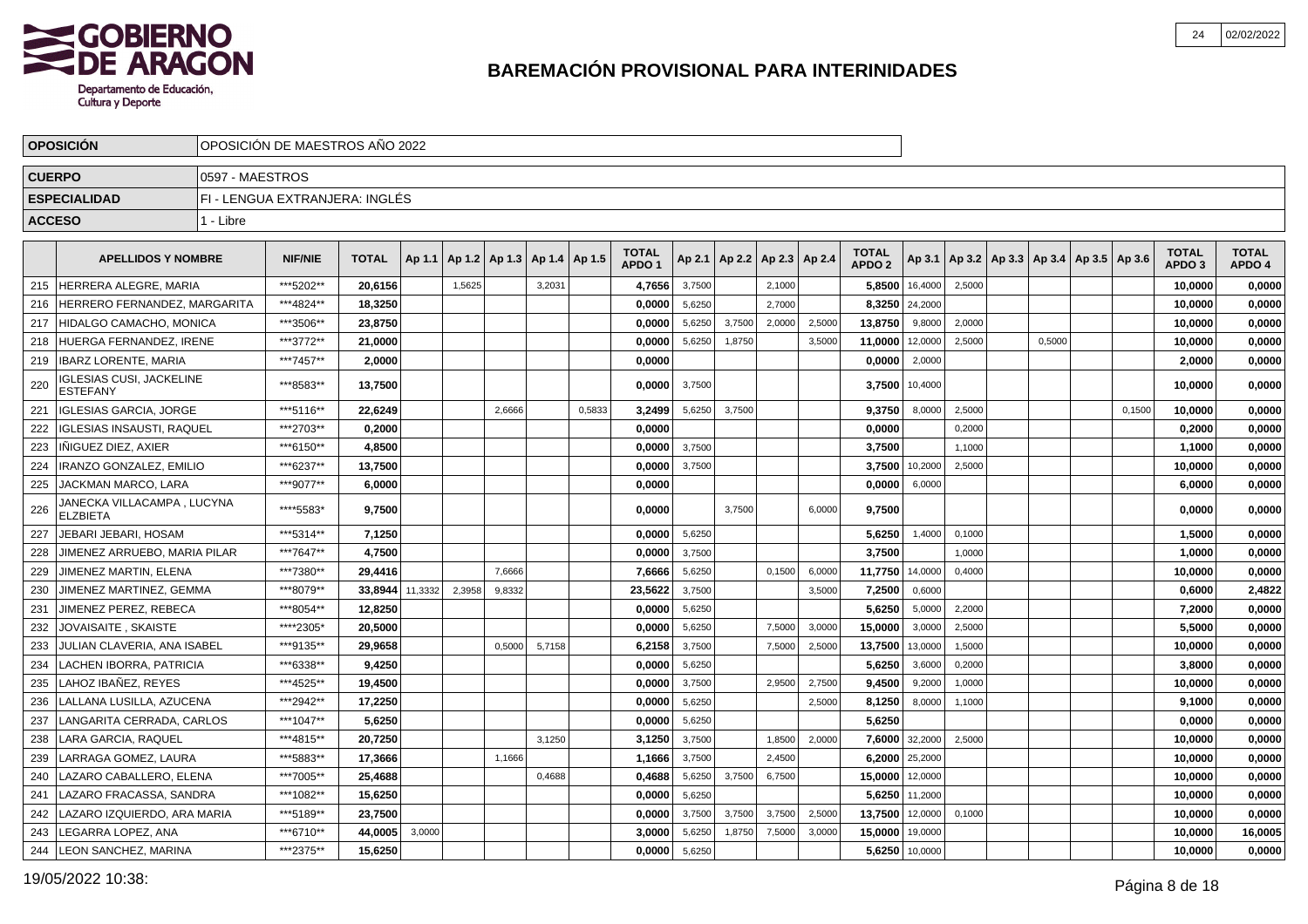

|               | <b>OPOSICION</b>                            | OPOSICIÓN DE MAESTROS AÑO 2022 |                                |                 |         |                          |         |                 |        |                                   |        |                          |        |        |                                   |                |        |                                                     |        |                                   |                        |
|---------------|---------------------------------------------|--------------------------------|--------------------------------|-----------------|---------|--------------------------|---------|-----------------|--------|-----------------------------------|--------|--------------------------|--------|--------|-----------------------------------|----------------|--------|-----------------------------------------------------|--------|-----------------------------------|------------------------|
|               | <b>CUERPO</b>                               | 0597 - MAESTROS                |                                |                 |         |                          |         |                 |        |                                   |        |                          |        |        |                                   |                |        |                                                     |        |                                   |                        |
|               | <b>ESPECIALIDAD</b>                         |                                | FI - LENGUA EXTRANJERA: INGLES |                 |         |                          |         |                 |        |                                   |        |                          |        |        |                                   |                |        |                                                     |        |                                   |                        |
| <b>ACCESO</b> |                                             | 1 - Libre                      |                                |                 |         |                          |         |                 |        |                                   |        |                          |        |        |                                   |                |        |                                                     |        |                                   |                        |
|               | <b>APELLIDOS Y NOMBRE</b>                   |                                | <b>NIF/NIE</b>                 | <b>TOTAL</b>    |         | Ap 1.1   Ap 1.2   Ap 1.3 |         | Ap 1.4   Ap 1.5 |        | <b>TOTAL</b><br>APDO <sub>1</sub> | Ap 2.1 | Ap 2.2   Ap 2.3   Ap 2.4 |        |        | <b>TOTAL</b><br>APDO <sub>2</sub> |                |        | Ap 3.1   Ap 3.2   Ap 3.3   Ap 3.4   Ap 3.5   Ap 3.6 |        | <b>TOTAL</b><br>APDO <sub>3</sub> | <b>TOTAL</b><br>APDO 4 |
|               | 245 LEZCANO RUBIO, ADRIANA                  |                                | ***3367**                      | 30.9791         |         |                          | 5,6666  | 0,3125          |        | 5,9791                            | 5,6250 | 3,7500                   | 2,2500 | 6,0000 | 15,0000 12,6000                   |                | 1,0000 |                                                     |        | 10,0000                           | 0,0000                 |
| 246           | LILLO COBO, LOURDES                         |                                | ***7666**                      | 13,7500         |         |                          | 4,0000  |                 |        | 4,0000                            | 3,7500 |                          |        | 2.0000 | 5,7500                            | 3,6000         | 0,4000 |                                                     |        | 4,0000                            | 0,0000                 |
| 247           | <b>LONGAS CLEMENTE, IRENE</b>               |                                | ***2597**                      | 13,7500         |         |                          |         |                 |        | 0,0000                            | 3,7500 |                          |        |        | 3,7500                            | 12,4000        | 0,2000 |                                                     |        | 10,0000                           | 0,0000                 |
| 248           | LOPEZ ALFRANCA. LAURA DE JESUS              |                                | ***1990**                      | 8,3250          |         |                          |         |                 |        | 0.0000                            | 5,6250 |                          |        |        | 5,6250                            | 0,2000         | 2,5000 |                                                     |        | 2,7000                            | 0,0000                 |
| 249           | LOPEZ BARROSO, ELISA ISABEL                 |                                | ***6910**                      | 25,0000         |         |                          |         |                 |        | 0,0000                            | 5,6250 | 7,5000                   |        | 2,0000 | 15,0000 20,8000                   |                |        |                                                     |        | 10,0000                           | 0,0000                 |
| 250           | <b>LOPEZ ESCUIN. PILAR</b>                  |                                | ***2322**                      | 5,2500          |         |                          |         |                 |        | 0,0000                            | 3,7500 |                          |        |        | 3,7500                            |                | 1,5000 |                                                     |        | 1,5000                            | 0,0000                 |
| 251           | OPEZ FUERTES, ALBERTO VICTOR                |                                | ***1567**                      | 0,0000          |         |                          |         |                 |        | 0,0000                            |        |                          |        |        | 0,0000                            |                |        |                                                     |        | 0,0000                            | 0,0000                 |
| 252           | OPEZ GASCON, RAQUEL                         |                                | ***2517**                      | 15,6250         |         |                          |         |                 |        | 0.0000                            | 5,6250 |                          |        |        | 5,6250                            | 8,8000         | 1,5000 |                                                     |        | 10,0000                           | 0,0000                 |
| 253           | <b>LOPEZ GOMEZ, ISABEL</b>                  |                                | ***5667**                      | 15,2500         |         |                          |         |                 |        | 0,0000                            | 3,7500 |                          |        | 1.5000 | 5,2500                            | 11,4000        |        |                                                     |        | 10,0000                           | 0,0000                 |
| 254           | LOPEZ JURADO, NOELIA                        |                                | ***9919**                      | 12,8250         |         |                          |         |                 |        | 0.0000                            | 5,6250 |                          |        |        | 5,6250                            | 6,6000         | 0,6000 |                                                     |        | 7,2000                            | 0,0000                 |
| 255           | LOPEZ MARCO, MARTA                          |                                | ***1357**                      | 24.1000         |         |                          |         |                 |        | 0.0000                            | 5,6250 | 5,6250                   | 6,0000 |        | 15.0000                           | 8,0000         | 1,1000 |                                                     |        | 9.1000                            | 0,0000                 |
| 256           | LOPEZ MURIEL, REBECA                        |                                | ***6039**                      | 18,5750         |         |                          |         |                 |        | 0,0000                            | 5,6250 |                          | 3,0500 | 2,0000 | 10,6750                           | 5,4000         | 2,5000 |                                                     |        | 7,9000                            | 0,0000                 |
| 257           | LOPEZ ZAMORA, SANDRA                        |                                | ***9865**                      | 13,7500         |         |                          |         |                 |        | 0,0000                            | 3,7500 |                          |        |        |                                   | 3,7500 12,0000 |        |                                                     |        | 10,0000                           | 0,0000                 |
| 258           | LOPEZ DE OÑATE NEVOT, RUBEN                 |                                | ***2451**                      | 31,6561         |         |                          | 6,8332  | 1,1979          |        | 8,0311                            | 5,6250 | 3,7500                   |        | 4,2500 | 13,6250 35,2000                   |                |        |                                                     |        | 10,0000                           | 0,0000                 |
| 259           | LORDA GRACIA, BLANCA                        |                                | ***5996**                      | 26,0246         | 0,6664  |                          | 3,3332  |                 | 0,2500 | 4,2496                            | 5,6250 |                          | 3,1500 | 3,0000 | 11,7750                           | 10,2000        | 2,5000 |                                                     | 0,0250 | 10,0000                           | 0,0000                 |
| 260           | LOSTE PEDREIRA. IVAN                        |                                | ***4778**                      | 18.2000         |         |                          |         |                 |        | 0.0000                            | 5,6250 |                          | 3,7500 | 6,0000 | 15,0000                           | 2,6000         | 0,6000 |                                                     |        | 3,2000                            | 0,0000                 |
| 261           | LUNA TENA, ANGELES                          |                                | ***6482**                      | 15,6250         |         |                          |         |                 |        | 0,0000                            | 5,6250 |                          |        |        | 5,6250                            | 11,0000        | 1,0000 |                                                     |        | 10,0000                           | 0,0000                 |
| 262           | MADROÑERO PEREZ. LUCIA                      |                                | ***9324**                      | 9,5750          |         |                          |         |                 |        | 0.0000                            | 5,6250 |                          | 0,7500 | 2,5000 | 8,8750                            |                | 0,7000 |                                                     |        | 0,7000                            | 0,0000                 |
| 263           | MADRUGA ARGUEDAS, MARIA DEL<br><b>PILAR</b> |                                | ***9611**                      | 9,9000          |         |                          |         |                 |        | 0,0000                            |        |                          |        | 5,0000 | 5,0000                            | 2,4000         | 2,5000 |                                                     |        | 4,9000                            | 0,0000                 |
| 264           | MAGDALENA MARTINEZ. ANGELA                  |                                | ***0153**                      | 8,9410          |         |                          |         |                 |        | 0.0000                            | 3,7500 |                          |        |        | 3,7500                            | 4,8000         |        |                                                     |        | 4,8000                            | 0,3910                 |
| 265           | MALLEN MATEO, JUAN MANUEL                   |                                | ***4336**                      | 31,5416         |         |                          | 17,1250 |                 | 2,4166 | 19,5416                           |        |                          |        | 2,0000 | 2,0000                            | 56,4000        | 2,5000 |                                                     | 0,5500 | 10,0000                           | 0,0000                 |
| 266           | MALLEN SANTOLARIA, MARIA                    |                                | ***6340**                      | 5,7500          |         |                          |         |                 |        | 0,0000                            | 3,7500 |                          |        | 2,0000 | 5,7500                            |                |        |                                                     |        | 0,0000                            | 0,0000                 |
| 267           | l MANERO GIL. ALMA                          |                                | ***4820**                      | 3.7500          |         |                          |         |                 |        | 0.0000                            | 3,7500 |                          |        |        | 3.7500                            |                |        |                                                     |        | 0.0000                            | 0,0000                 |
| 268           | MANZANERO GIL, DAVID                        |                                | ***3029**                      | 18,4462         |         |                          |         |                 |        | 0,0000                            | 3,7500 | 3,7500                   |        | 2.0000 | 9,5000                            | 8,0000         |        |                                                     |        | 8,0000                            | 0,9462                 |
| 269           | MAQUEDA MUÑOZ, JULIAN ALBERTO               |                                | ***8177**                      | 12,3854         |         |                          |         | 0,8854          |        | 0.8854                            | 3,7500 |                          | 4,7500 | 3,0000 | 11,5000                           |                |        |                                                     |        | 0.0000                            | 0,0000                 |
| 270           | MARCELLAN CLEMENTE, BEATRIZ                 |                                | ***8164**                      | 9,4250          |         |                          |         |                 |        | 0,0000                            | 5,6250 |                          |        | 2,0000 | 7,6250                            | 0,8000         | 1,0000 |                                                     |        | 1,8000                            | 0,0000                 |
| 271           | MARCH GUTIERREZ, MARTA                      |                                | ***9862**                      | 18,7500         |         |                          |         |                 |        | 0,0000                            | 3,7500 |                          |        | 5.0000 | 8,7500                            | 9,0000         | 2,4000 |                                                     |        | 10,0000                           | 0,0000                 |
| 272           | MARIN ABOLAFIA, IRENE                       |                                | ***5675**                      | 18,5250         |         |                          |         |                 |        | 0,0000                            | 5,6250 |                          | 0,9000 | 2,0000 | 8,5250                            | 12,0000        | 1,2000 |                                                     |        | 10,0000                           | 0,0000                 |
| 273           | MARQUEZ CARO, M. CARMEN                     |                                | ***6348**                      | 58,7500 26,0000 |         |                          | 20,2083 |                 |        | 45,0000                           | 3,7500 |                          |        |        |                                   | 3,7500 28,0000 | 2,5000 |                                                     |        | 10,0000                           | 0,0000                 |
| 274           | MARSOL ENJUANES, ANDREA                     |                                | ***1213**                      | 21,2914         | 3,6664  |                          | 2,0000  |                 |        | 5.6664                            | 5,6250 |                          |        |        | 5,6250                            | 8,2000         | 2,5000 |                                                     |        | 10,0000                           | 0,0000                 |
|               | 275   MARTI PUCHOL, MIRIAM                  |                                | ***2760**                      | 55,7607         | 13,6664 |                          | 3,8332  | 1,3541          |        | 18,8537                           | 5,6250 |                          | 2,5500 |        |                                   | 8,1750 18,4000 | 2,5000 |                                                     | 0,3000 | 10,0000                           | 18,7320                |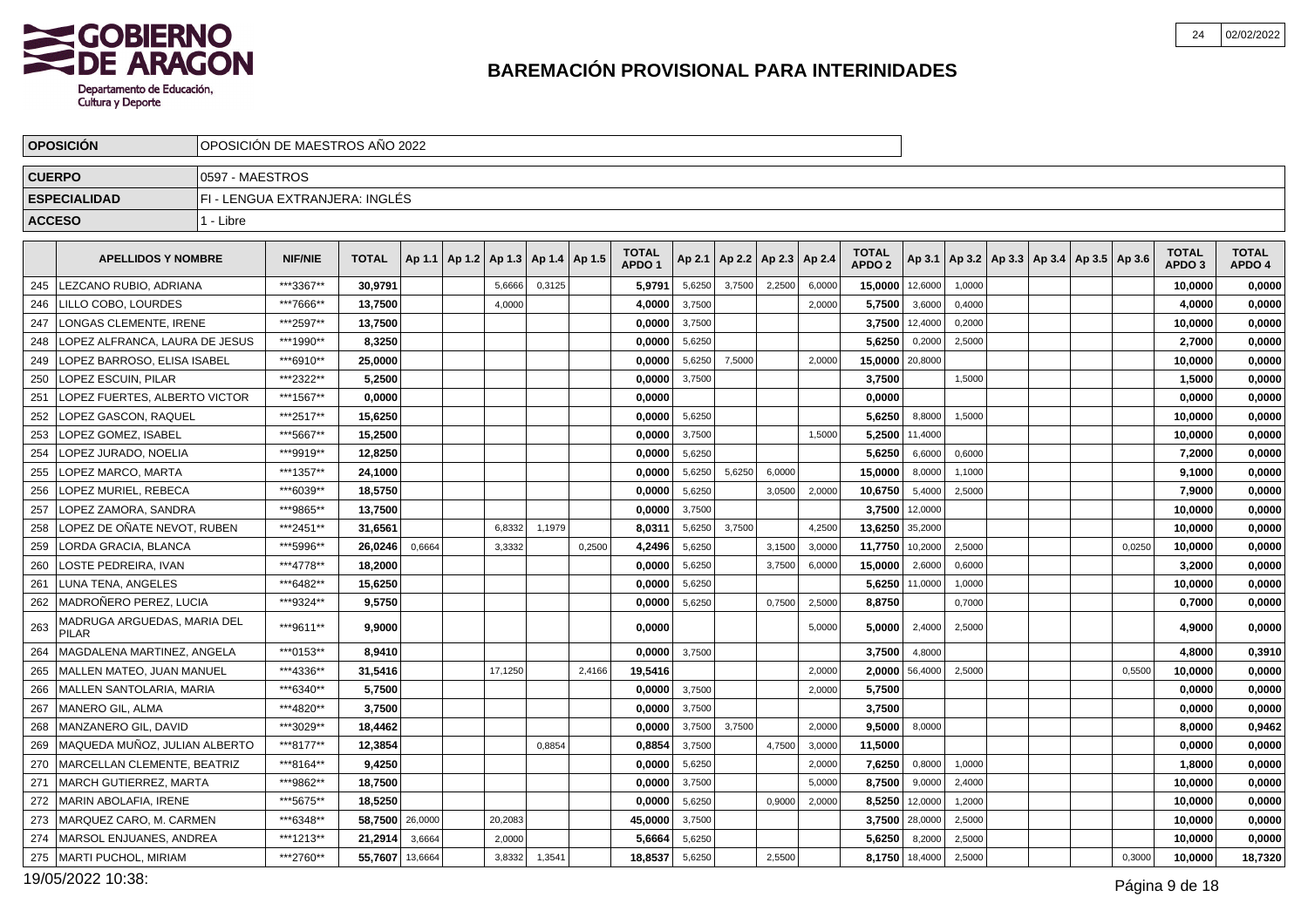

|               | <b>OPOSICION</b>                |                 | OPOSICION DE MAESTROS ANO 2022 |              |         |        |                                   |        |                                   |        |        |                          |        |                                   |                |        |        |                                            |                                   |                        |
|---------------|---------------------------------|-----------------|--------------------------------|--------------|---------|--------|-----------------------------------|--------|-----------------------------------|--------|--------|--------------------------|--------|-----------------------------------|----------------|--------|--------|--------------------------------------------|-----------------------------------|------------------------|
| <b>CUERPO</b> |                                 | 0597 - MAESTROS |                                |              |         |        |                                   |        |                                   |        |        |                          |        |                                   |                |        |        |                                            |                                   |                        |
|               | <b>ESPECIALIDAD</b>             |                 | FI - LENGUA EXTRANJERA: INGLÉS |              |         |        |                                   |        |                                   |        |        |                          |        |                                   |                |        |        |                                            |                                   |                        |
|               | <b>ACCESO</b>                   | 1 - Libre       |                                |              |         |        |                                   |        |                                   |        |        |                          |        |                                   |                |        |        |                                            |                                   |                        |
|               | <b>APELLIDOS Y NOMBRE</b>       |                 | <b>NIF/NIE</b>                 | <b>TOTAL</b> | Ap 1.1  |        | Ap 1.2   Ap 1.3   Ap 1.4   Ap 1.5 |        | <b>TOTAL</b><br>APDO <sub>1</sub> | Ap 2.1 |        | Ap 2.2   Ap 2.3   Ap 2.4 |        | <b>TOTAL</b><br>APDO <sub>2</sub> | Ap 3.1         |        |        | Ap 3.2   Ap 3.3   Ap 3.4   Ap 3.5   Ap 3.6 | <b>TOTAL</b><br>APDO <sub>3</sub> | <b>TOTAL</b><br>APDO 4 |
| 276           | <b>MARTI VERDU, ANA</b>         |                 | ***7984**                      | 62,0368      | 21,9998 |        |                                   |        | 21.9998                           | 3,7500 | 3.7500 | 3,7500                   | 2,5000 | 13,7500                           | 15,6000        | 2,5000 |        |                                            | 10,0000                           | 16,2870                |
| 277           | MARTIN ARAGON, ANDREA           |                 | ***0482**                      | 3,7500       |         |        |                                   |        | 0,0000                            | 3,7500 |        |                          |        | 3,7500                            |                |        |        |                                            | 0,0000                            | 0,0000                 |
| 278           | MARTIN CARBALLO, EVA MARIA      |                 | ***6048**                      | 1,2000       |         |        |                                   |        | 0,0000                            |        |        |                          |        | 0,0000                            | 0,4000         | 0,3000 | 0,5000 |                                            | 1,2000                            | 0,0000                 |
| 279           | MARTIN FERNANDEZ, BELEN         |                 | ***6396**                      | 5,6250       |         |        |                                   |        | 0,0000                            | 5,6250 |        |                          |        | 5,6250                            |                |        |        |                                            | 0,0000                            | 0,0000                 |
| 280           | MARTIN GOMEZ, LAURA             |                 | ***1114**                      | 16,0887      |         |        |                                   |        | 0,0000                            | 3,7500 |        | 2,1000                   |        | 5,8500                            | 10,8000        | 2,5000 |        |                                            | 10,0000                           | 0,2387                 |
| 281           | MARTIN HERNANDEZ, MARTA         |                 | ***7053**                      | 10.6250      |         |        |                                   |        | 0.0000                            | 5,6250 |        |                          | 3.5000 | 9.1250                            | 1,4000         | 0.1000 |        |                                            | 1.5000                            | 0,0000                 |
| 282           | <b>MARTIN MARTIN, ANA</b>       |                 | ***0060**                      | 19.1208      |         | 0,5208 |                                   |        | 0,5208                            | 5,6250 | 1,8750 | 1,1000                   |        | 8,6000                            | 12,4000        |        |        |                                            | 10,0000                           | 0,0000                 |
| 283           | MARTIN RODRIGUEZ, PAOLA         |                 | ***3182**                      | 19,3750      |         |        |                                   |        | 0,0000                            | 5,6250 | 3,7500 |                          | 3,0000 | 12,3750                           | 7,0000         |        |        |                                            | 7,0000                            | 0,0000                 |
| 284           | MARTIN SIMO. Mª BEGOÑA          |                 | ***2254**                      | 19,7688      |         |        |                                   | 0,4688 | 0,4688                            | 3,7500 |        | 2,5500                   | 3,0000 | 9,3000                            | 7,8000         | 2,5000 |        |                                            | 10,0000                           | 0,0000                 |
| 285           | MARTINEZ ALVAREZ, ADRIAN        |                 | ***8332**                      | 10,0250      |         |        |                                   |        | 0,0000                            | 5,6250 |        |                          |        | 5,6250                            | 3,4000         | 1,0000 |        |                                            | 4,4000                            | 0,0000                 |
| 286           | MARTINEZ DE LA TORRE, ANDREA    |                 | ***6430**                      | 17,8750      |         |        |                                   |        | 0,0000                            | 5,6250 |        | 2,2500                   |        |                                   | 7,8750 21,2000 |        |        |                                            | 10,0000                           | 0,0000                 |
| 287           | MARTINEZ GONZALO, CARLOS        |                 | ***9999**                      | 12,0000      |         |        |                                   |        | 0,0000                            |        |        |                          | 2.0000 |                                   | 2,0000 21,4000 | 0,8000 |        |                                            | 10,0000                           | 0,0000                 |
| 288           | <b>MARTINEZ GRACIA, LETICIA</b> |                 | ***1026**                      | 27,8287      |         | 6.4062 |                                   |        | 6,4062                            | 5,6250 |        | 3,7500                   | 3,5000 | 12,8750                           | 4,8000         | 2,4000 |        |                                            | 7,2000                            | 1,3475                 |
| 289           | MARTINEZ LANGARITA, MARIA       |                 | ***4350**                      | 18.6250      |         |        |                                   |        | 0,0000                            | 5,6250 |        |                          | 3,0000 | 8,6250                            | 8,2000         | 2,5000 |        |                                            | 10,0000                           | 0,0000                 |
| 290           | MARTINEZ MARTINEZ, CECILIA      |                 | ***9594**                      | 25,0000      |         |        |                                   |        | 0,0000                            | 3,7500 | 3,7500 | 6,1000                   | 2,0000 | 15,0000                           | 12,2000        |        |        |                                            | 10,0000                           | 0,0000                 |
| 291           | MARTINEZ NIVELA, JUAN           |                 | ***3231**                      | 13,1041      |         |        |                                   | 1,3541 | 1,354'                            | 3,7500 |        |                          | 5,5000 | 9,2500                            |                | 2,5000 |        |                                            | 2,5000                            | 0,0000                 |
| 292           | MARTINEZ NOTIVOL. MIGUEL        |                 | ***4964**                      | 25,1666      |         |        | 0,1666                            |        | 0,1666                            | 3,7500 |        | 6,0000                   | 5,5000 | 15,0000                           | 11,4000        | 1,5000 |        |                                            | 10,0000                           | 0,0000                 |
| 293           | MARTINEZ PASCUAL. CLAUDIA       |                 | ***6298**                      | 8,6250       |         |        |                                   |        | 0.0000                            | 5,6250 |        | 3,0000                   |        | 8,6250                            |                |        |        |                                            | 0,0000                            | 0,0000                 |
| 294           | MARTINEZ PERETE, ALMUDENA       |                 | ***9808**                      | 7.8041       |         |        |                                   | 1,3541 | 1,3541                            | 5,6250 |        | 0,8250                   |        | 6,4500                            |                |        |        |                                            | 0,0000                            | 0,0000                 |
| 295           | MARTINEZ PLAZA, ANA ISABEL      |                 | ***1333**                      | 8,9000       |         |        |                                   |        | 0,0000                            | 3,7500 |        | 3,7500                   |        | 7,5000                            |                | 1,4000 |        |                                            | 1,4000                            | 0,0000                 |
| 296           | MARTINEZ POLO, CINDY LISBETH    |                 | ***8168**                      | 16,6500      |         |        |                                   |        | 0,0000                            |        | 3,7500 |                          | 3,5000 | 7,2500                            | 9,4000         |        |        |                                            | 9,4000                            | 0,0000                 |
| 297           | MARTINEZ RABINAD, SARA          |                 | ***2359**                      | 10,5250      |         |        |                                   |        | 0,0000                            | 5,6250 |        |                          |        | 5,6250                            | 2,4000         | 2,5000 |        |                                            | 4,9000                            | 0,0000                 |
| 298           | MARTINEZ TORICES, DAVID         |                 | ***5936**                      | 20,5000      |         |        |                                   |        | 0,0000                            | 3,7500 | 3,7500 |                          | 3,0000 | 10,5000                           | 11,8000        |        |        |                                            | 10,0000                           | 0,0000                 |
| 299           | MARTINEZ VIÑUALES, BARBARA      |                 | ***1502**                      | 20.3500      |         |        |                                   |        | 0.0000                            | 5,6250 | 5,6250 |                          |        | 11,2500                           | 8,0000         | 1,1000 |        |                                            | 9.1000                            | 0,0000                 |
| 300           | MARTIN-LAZARO GUTIERREZ, SILVIA |                 | ***8689**                      | 27.9414      | 1,6664  |        | 3,0000                            |        | 4,6664                            | 5,6250 |        | 7,6500                   |        | 13,2750                           | 14,0000        |        |        |                                            | 10,0000                           | 0,0000                 |
| 301           | <b>MATEOS MORENO, ANA</b>       |                 | ***2763**                      | 15,6250      |         |        |                                   |        | 0,0000                            | 5,6250 |        |                          |        |                                   | 5,6250 21,0000 | 1,3000 |        |                                            | 10,0000                           | 0,0000                 |
| 302           | MAUREL PERALTA, ALBERTO         |                 | ***0819**                      | 13,7500      |         |        |                                   |        | 0,0000                            | 3,7500 |        |                          |        | 3,7500                            | 10,4000        |        |        |                                            | 10,0000                           | 0,0000                 |
| 303           | MAYORAL CAMPAROLA, ANA ISABEL   |                 | ***0742**                      | 27,8332      |         |        | 2,8332                            |        | 2,8332                            | 3,7500 | 3,7500 | 2,5000                   | 5,5000 | 15,0000                           | 22,8000        | 1,8000 |        |                                            | 10,0000                           | 0,0000                 |
| 304           | MAZO BARCO, JAVIER              |                 | ***8714**                      | 6,2500       |         |        |                                   |        | 0,0000                            | 3,7500 |        |                          |        | 3,7500                            |                | 2,5000 |        |                                            | 2,5000                            | 0,0000                 |
| 305           | <b>MAZON ARAUZ, IRENE</b>       |                 | ***5951**                      | 25,2083      |         | 0.2083 |                                   |        | 0.2083                            | 5,6250 | 5,6250 | 1,0750                   | 3,0000 | 15,0000                           | 16,8000        | 2,5000 |        |                                            | 10,0000                           | 0,0000                 |
| 306           | MCFADDEN DELGADO, JESSICA       |                 | ***1301**                      | 40,3919      |         |        |                                   |        | 0,0000                            | 5,6250 | 3,7500 | 7,5000                   | 3,0000 | 15,0000                           | 8,8000         | 1,0000 |        |                                            | 9,8000                            | 15,5919                |

Página 10 de 18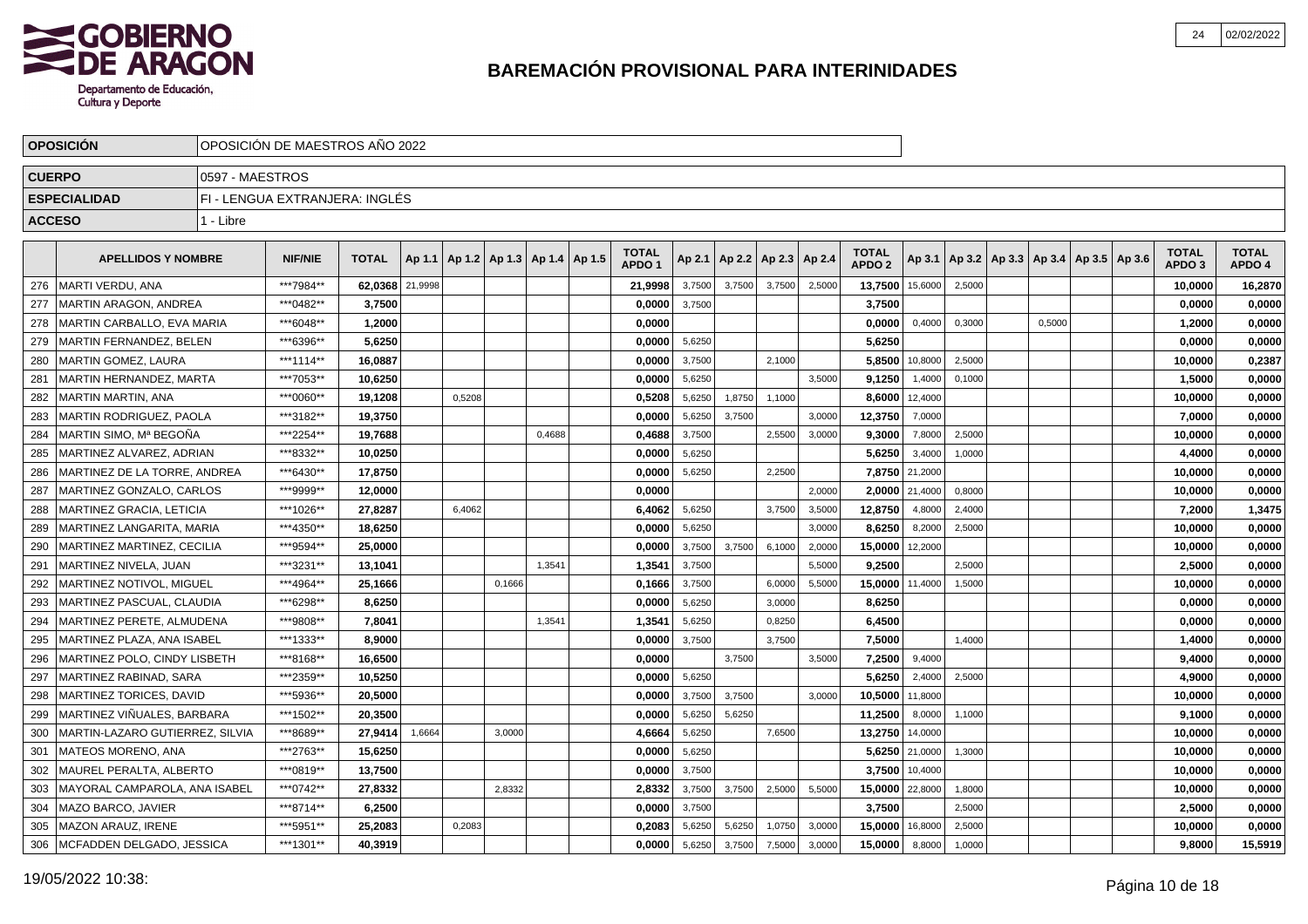

| <b>CUERPO</b><br>0597 - MAESTROS<br><b>ESPECIALIDAD</b><br>FI - LENGUA EXTRANJERA: INGLÉS<br><b>ACCESO</b><br>1 - Libre<br><b>TOTAL</b><br><b>TOTAL</b><br><b>TOTAL</b><br><b>APELLIDOS Y NOMBRE</b><br><b>NIF/NIE</b><br><b>TOTAL</b><br>Ap 1.1   Ap 1.2   Ap 1.3   Ap 1.4   Ap 1.5<br>Ap 2.1   Ap 2.2   Ap 2.3   Ap 2.4<br>Ap 3.1   Ap 3.2   Ap 3.3   Ap 3.4   Ap 3.5   Ap 3.6<br>APDO <sub>2</sub><br>APDO <sub>1</sub><br>APDO <sub>3</sub><br>MENDEZ ABADIAS, PAOLA<br>***2139**<br>9,0250<br>0,0000<br>5,6250<br>5,6250<br>3,4000<br>307<br>3,4000<br>***4821**<br>308<br>MENDO GINER, ISABEL<br>37,1498 21,2498<br>21,2498<br>3,7500<br>3,7500<br>7,5000<br>8,4000<br>8,4000<br>***2338**<br>9.3500<br>309<br><b>IMILLAN BARDUZAL, MARIA</b><br>0.0000<br>5,6250<br>1,8750<br>0,4500<br>7,9500<br>0,4000<br>1,0000<br>1.4000<br>MINGUEZ MUÑOZ, ANA IRENE<br>***0102**<br>8,8000<br>310<br>16,3000<br>0,0000<br>3,7500<br>3.7500<br>7,5000<br>8,8000<br>***4395**<br><b>IMIR OFICIAL, ROQUE</b><br>3,7500<br>14,2500<br>11,8000<br>2,5000<br>311<br>31.5832<br>7,3332<br>7,3332<br>7,5000<br>3,0000<br>10,0000<br>MOLINOS MAROTO, LAURA<br>***7382**<br>0,0000<br>8,6250 13,0000<br>312<br>18,6250<br>5,6250<br>3,0000<br>10,0000<br>9,3750<br>313<br><b>IMOLPECERES LLEDO. NOEMI</b><br>***0911**<br>19.3750<br>0.0000<br>5,6250<br>3.7500<br>30,0000<br>1.1000<br>10,0000<br>MONFIL PEREZ-CABALLERO, MARTA<br>***0702**<br>19,4750<br>9,4750<br>12,0000<br>314<br>0,0000<br>5,6250<br>0,8500<br>3,0000<br>10,0000<br>MONREAL TILO. CARMEN<br>***7226**<br>18.1250<br>0.0000<br>2.5000<br>8,1250<br>10,0000<br>10.0000<br>315<br>5,6250<br>***9281**<br>316<br>MONTEAGUDO GALVEZ, ISABEL<br>21,0163<br>0,1666<br>3,7500<br>3.7500<br>2.0000<br>9,5000<br>11,2000<br>2,5000<br>0,1666<br>10,0000<br>MONZON BARTOLOME. CARLOTA<br>***6136**<br>15.3498<br>5,4998<br>3,7500<br>4.8500<br>3,8000<br>5.0000<br>317<br>5,3332<br>0,1666<br>1,1000<br>1,2000<br>***6377**<br>3,7500 11,4000<br>318<br>MUÑOZ DEL RIO, ALBERTO<br>13,7500<br>0,0000<br>3,7500<br>10,0000<br>***6377**<br><b>IMUÑOZ DEL RIO. VICTOR</b><br>15,6250<br>5,6250 10,6000<br>319<br>0,0000<br>5,6250<br>10,0000<br>***5615**<br>0,0000<br>0,0000<br>320<br>MUÑOZ VERDINI, MAXIMILIANO<br>0,0000<br>0,0000<br>***1509**<br>3,7500 11,4000<br>321<br>INARVAEZ RODRIGUEZ. ALBA<br>18,9166<br>5,1666<br>5,1666<br>3,7500<br>10,0000<br>NAVARRO ARNAIZ, GABRIEL<br>***4799**<br>322<br>5,6250<br>5,6250<br>0,0000<br>5,6250<br>0,0000<br>323<br>NAVARRO ARRUZA, AINARA<br>***9948**<br>18.1250<br>0.0000<br>8,1250 14,4000<br>10,0000<br>5,6250<br>2.5000<br>1,0000<br>324<br>NAVARRO FERNANDEZ, JOSE JUAN<br>***5707**<br>6,3332<br>13,3332<br>36,3332<br>7,0000<br>3,7500<br>3,7500<br>5,5000<br>13,0000<br>14,8000<br>2,0000<br>0,5000<br>10,0000<br>325<br>NAVARRO GOMEZ, PABLO<br>***0926**<br>21.0540<br>9.1040<br>3,7500<br>6,7500<br>3,8000<br>5,2000<br>7,3332<br>1,7708<br>3,0000<br>1,4000<br>326<br>NAVARRO LAHUERTA, ROCIO<br>***9193**<br>37,9998 21,2498<br>21,2498<br>3,7500<br>6,7500 11,4000<br>2,5000<br>10,0000<br>3,0000<br>NAVARRO MUÑIZ, VICTORIA<br>***9047**<br>4,5000<br>327<br>14,5000<br>0.0000<br>3,7500<br>0,7500<br>13,6000<br>10,0000<br>0,1000<br>NAVARRO PEREZ, AMPARO<br>***3799**<br>39,2500<br>19,7500<br>3,7500<br>3,7500<br>9,5000 30,4000<br>2,5000<br>0,2500<br>10,0000<br>328<br>19,7500<br>2,0000<br><b>NOGALES OVEJA, LUCIA</b><br>***4691**<br>22,4250<br>13,1250<br>9,3000<br>329<br>0,0000<br>5,6250<br>3,7500<br>3,7500<br>6,6000<br>2,2000<br>0,5000<br>***3159**<br>330<br><b>INUÑO MENA, CLARA</b><br>3,7500<br>0.0000<br>3,7500<br>3,7500<br>0,0000<br>***7256**<br>22,9895<br>3,7500<br>5,7500<br>18,6000<br>2,5000<br>0,0833<br>10,0000<br>331<br>I OH WON. MARIA<br>5,6666<br>0,1563<br>1,4166<br>7,2395<br>2,0000<br>***8756**<br><b>IOJEA ALVAREZ. MARIA</b><br>2.5000<br>0.0000<br>2,5000<br>332<br>2,5000<br>0,0000<br>***3024**<br>333<br><b>lOLIVAS GIJON. ANGELA</b><br>17,4792<br>0,5000<br>3,3125<br>3,7500<br>2,5000<br>6,2500<br>5,0000<br>2,5000<br>7,9167<br>2,8125<br>0,4167<br>I OMEÑACA ARANDA. IRUNE<br>334<br>***5092**<br>6.1974<br>3,7500<br>8.2500<br>32,0000<br>1,0000<br>10.0000<br>24.4474<br>6.1974<br>4,5000<br>ORIA DE RUEDA MOLINS, MARIA DEL<br>***1021**<br>335<br>22.3750<br>0.0000<br>12,3750 15,4000<br>5,6250<br>6,7500<br>0,3000<br>10.0000<br>CARMEN<br>  OROQUIETA CARBAJO. LAURA<br>***4562**<br>15,0000<br>2,6000<br>4,5000<br>336<br>19.5000<br>0.0000<br>5,6250<br>1,8750<br>7,5000<br>1,9000 |     | <b>OPOSICION</b>             | OPOSICION DE MAESTROS ANO 2022 |           |         |  |  |        |        |        |  |        |        |        |  |  |        |                        |
|------------------------------------------------------------------------------------------------------------------------------------------------------------------------------------------------------------------------------------------------------------------------------------------------------------------------------------------------------------------------------------------------------------------------------------------------------------------------------------------------------------------------------------------------------------------------------------------------------------------------------------------------------------------------------------------------------------------------------------------------------------------------------------------------------------------------------------------------------------------------------------------------------------------------------------------------------------------------------------------------------------------------------------------------------------------------------------------------------------------------------------------------------------------------------------------------------------------------------------------------------------------------------------------------------------------------------------------------------------------------------------------------------------------------------------------------------------------------------------------------------------------------------------------------------------------------------------------------------------------------------------------------------------------------------------------------------------------------------------------------------------------------------------------------------------------------------------------------------------------------------------------------------------------------------------------------------------------------------------------------------------------------------------------------------------------------------------------------------------------------------------------------------------------------------------------------------------------------------------------------------------------------------------------------------------------------------------------------------------------------------------------------------------------------------------------------------------------------------------------------------------------------------------------------------------------------------------------------------------------------------------------------------------------------------------------------------------------------------------------------------------------------------------------------------------------------------------------------------------------------------------------------------------------------------------------------------------------------------------------------------------------------------------------------------------------------------------------------------------------------------------------------------------------------------------------------------------------------------------------------------------------------------------------------------------------------------------------------------------------------------------------------------------------------------------------------------------------------------------------------------------------------------------------------------------------------------------------------------------------------------------------------------------------------------------------------------------------------------------------------------------------------------------------------------------------------------------------------------------------------------------------------------------------------------------------------------------------------------------------------------------------------------------------------------------------------------------------------------------------------------------------------------------------------------------------------------------------------------------------------------------------------------------------------------------------------------------------------------------------------------------------------------------------------------------------------------------------------------------------------------------------------------------------------------------------|-----|------------------------------|--------------------------------|-----------|---------|--|--|--------|--------|--------|--|--------|--------|--------|--|--|--------|------------------------|
|                                                                                                                                                                                                                                                                                                                                                                                                                                                                                                                                                                                                                                                                                                                                                                                                                                                                                                                                                                                                                                                                                                                                                                                                                                                                                                                                                                                                                                                                                                                                                                                                                                                                                                                                                                                                                                                                                                                                                                                                                                                                                                                                                                                                                                                                                                                                                                                                                                                                                                                                                                                                                                                                                                                                                                                                                                                                                                                                                                                                                                                                                                                                                                                                                                                                                                                                                                                                                                                                                                                                                                                                                                                                                                                                                                                                                                                                                                                                                                                                                                                                                                                                                                                                                                                                                                                                                                                                                                                                                                                                                                  |     |                              |                                |           |         |  |  |        |        |        |  |        |        |        |  |  |        |                        |
|                                                                                                                                                                                                                                                                                                                                                                                                                                                                                                                                                                                                                                                                                                                                                                                                                                                                                                                                                                                                                                                                                                                                                                                                                                                                                                                                                                                                                                                                                                                                                                                                                                                                                                                                                                                                                                                                                                                                                                                                                                                                                                                                                                                                                                                                                                                                                                                                                                                                                                                                                                                                                                                                                                                                                                                                                                                                                                                                                                                                                                                                                                                                                                                                                                                                                                                                                                                                                                                                                                                                                                                                                                                                                                                                                                                                                                                                                                                                                                                                                                                                                                                                                                                                                                                                                                                                                                                                                                                                                                                                                                  |     |                              |                                |           |         |  |  |        |        |        |  |        |        |        |  |  |        |                        |
|                                                                                                                                                                                                                                                                                                                                                                                                                                                                                                                                                                                                                                                                                                                                                                                                                                                                                                                                                                                                                                                                                                                                                                                                                                                                                                                                                                                                                                                                                                                                                                                                                                                                                                                                                                                                                                                                                                                                                                                                                                                                                                                                                                                                                                                                                                                                                                                                                                                                                                                                                                                                                                                                                                                                                                                                                                                                                                                                                                                                                                                                                                                                                                                                                                                                                                                                                                                                                                                                                                                                                                                                                                                                                                                                                                                                                                                                                                                                                                                                                                                                                                                                                                                                                                                                                                                                                                                                                                                                                                                                                                  |     |                              |                                |           |         |  |  |        |        |        |  |        |        |        |  |  |        |                        |
|                                                                                                                                                                                                                                                                                                                                                                                                                                                                                                                                                                                                                                                                                                                                                                                                                                                                                                                                                                                                                                                                                                                                                                                                                                                                                                                                                                                                                                                                                                                                                                                                                                                                                                                                                                                                                                                                                                                                                                                                                                                                                                                                                                                                                                                                                                                                                                                                                                                                                                                                                                                                                                                                                                                                                                                                                                                                                                                                                                                                                                                                                                                                                                                                                                                                                                                                                                                                                                                                                                                                                                                                                                                                                                                                                                                                                                                                                                                                                                                                                                                                                                                                                                                                                                                                                                                                                                                                                                                                                                                                                                  |     |                              |                                |           |         |  |  |        |        |        |  |        |        |        |  |  |        | <b>TOTAL</b><br>APDO 4 |
|                                                                                                                                                                                                                                                                                                                                                                                                                                                                                                                                                                                                                                                                                                                                                                                                                                                                                                                                                                                                                                                                                                                                                                                                                                                                                                                                                                                                                                                                                                                                                                                                                                                                                                                                                                                                                                                                                                                                                                                                                                                                                                                                                                                                                                                                                                                                                                                                                                                                                                                                                                                                                                                                                                                                                                                                                                                                                                                                                                                                                                                                                                                                                                                                                                                                                                                                                                                                                                                                                                                                                                                                                                                                                                                                                                                                                                                                                                                                                                                                                                                                                                                                                                                                                                                                                                                                                                                                                                                                                                                                                                  |     |                              |                                |           |         |  |  |        |        |        |  |        |        |        |  |  |        | 0,0000                 |
|                                                                                                                                                                                                                                                                                                                                                                                                                                                                                                                                                                                                                                                                                                                                                                                                                                                                                                                                                                                                                                                                                                                                                                                                                                                                                                                                                                                                                                                                                                                                                                                                                                                                                                                                                                                                                                                                                                                                                                                                                                                                                                                                                                                                                                                                                                                                                                                                                                                                                                                                                                                                                                                                                                                                                                                                                                                                                                                                                                                                                                                                                                                                                                                                                                                                                                                                                                                                                                                                                                                                                                                                                                                                                                                                                                                                                                                                                                                                                                                                                                                                                                                                                                                                                                                                                                                                                                                                                                                                                                                                                                  |     |                              |                                |           |         |  |  |        |        |        |  |        |        |        |  |  |        | 0,0000                 |
|                                                                                                                                                                                                                                                                                                                                                                                                                                                                                                                                                                                                                                                                                                                                                                                                                                                                                                                                                                                                                                                                                                                                                                                                                                                                                                                                                                                                                                                                                                                                                                                                                                                                                                                                                                                                                                                                                                                                                                                                                                                                                                                                                                                                                                                                                                                                                                                                                                                                                                                                                                                                                                                                                                                                                                                                                                                                                                                                                                                                                                                                                                                                                                                                                                                                                                                                                                                                                                                                                                                                                                                                                                                                                                                                                                                                                                                                                                                                                                                                                                                                                                                                                                                                                                                                                                                                                                                                                                                                                                                                                                  |     |                              |                                |           |         |  |  |        |        |        |  |        |        |        |  |  |        | 0,0000                 |
|                                                                                                                                                                                                                                                                                                                                                                                                                                                                                                                                                                                                                                                                                                                                                                                                                                                                                                                                                                                                                                                                                                                                                                                                                                                                                                                                                                                                                                                                                                                                                                                                                                                                                                                                                                                                                                                                                                                                                                                                                                                                                                                                                                                                                                                                                                                                                                                                                                                                                                                                                                                                                                                                                                                                                                                                                                                                                                                                                                                                                                                                                                                                                                                                                                                                                                                                                                                                                                                                                                                                                                                                                                                                                                                                                                                                                                                                                                                                                                                                                                                                                                                                                                                                                                                                                                                                                                                                                                                                                                                                                                  |     |                              |                                |           |         |  |  |        |        |        |  |        |        |        |  |  |        | 0,0000                 |
|                                                                                                                                                                                                                                                                                                                                                                                                                                                                                                                                                                                                                                                                                                                                                                                                                                                                                                                                                                                                                                                                                                                                                                                                                                                                                                                                                                                                                                                                                                                                                                                                                                                                                                                                                                                                                                                                                                                                                                                                                                                                                                                                                                                                                                                                                                                                                                                                                                                                                                                                                                                                                                                                                                                                                                                                                                                                                                                                                                                                                                                                                                                                                                                                                                                                                                                                                                                                                                                                                                                                                                                                                                                                                                                                                                                                                                                                                                                                                                                                                                                                                                                                                                                                                                                                                                                                                                                                                                                                                                                                                                  |     |                              |                                |           |         |  |  |        |        |        |  |        |        |        |  |  |        | 0,0000                 |
|                                                                                                                                                                                                                                                                                                                                                                                                                                                                                                                                                                                                                                                                                                                                                                                                                                                                                                                                                                                                                                                                                                                                                                                                                                                                                                                                                                                                                                                                                                                                                                                                                                                                                                                                                                                                                                                                                                                                                                                                                                                                                                                                                                                                                                                                                                                                                                                                                                                                                                                                                                                                                                                                                                                                                                                                                                                                                                                                                                                                                                                                                                                                                                                                                                                                                                                                                                                                                                                                                                                                                                                                                                                                                                                                                                                                                                                                                                                                                                                                                                                                                                                                                                                                                                                                                                                                                                                                                                                                                                                                                                  |     |                              |                                |           |         |  |  |        |        |        |  |        |        |        |  |  |        | 0,0000                 |
|                                                                                                                                                                                                                                                                                                                                                                                                                                                                                                                                                                                                                                                                                                                                                                                                                                                                                                                                                                                                                                                                                                                                                                                                                                                                                                                                                                                                                                                                                                                                                                                                                                                                                                                                                                                                                                                                                                                                                                                                                                                                                                                                                                                                                                                                                                                                                                                                                                                                                                                                                                                                                                                                                                                                                                                                                                                                                                                                                                                                                                                                                                                                                                                                                                                                                                                                                                                                                                                                                                                                                                                                                                                                                                                                                                                                                                                                                                                                                                                                                                                                                                                                                                                                                                                                                                                                                                                                                                                                                                                                                                  |     |                              |                                |           |         |  |  |        |        |        |  |        |        |        |  |  |        | 0,0000                 |
|                                                                                                                                                                                                                                                                                                                                                                                                                                                                                                                                                                                                                                                                                                                                                                                                                                                                                                                                                                                                                                                                                                                                                                                                                                                                                                                                                                                                                                                                                                                                                                                                                                                                                                                                                                                                                                                                                                                                                                                                                                                                                                                                                                                                                                                                                                                                                                                                                                                                                                                                                                                                                                                                                                                                                                                                                                                                                                                                                                                                                                                                                                                                                                                                                                                                                                                                                                                                                                                                                                                                                                                                                                                                                                                                                                                                                                                                                                                                                                                                                                                                                                                                                                                                                                                                                                                                                                                                                                                                                                                                                                  |     |                              |                                |           |         |  |  |        |        |        |  |        |        |        |  |  |        | 0,0000                 |
|                                                                                                                                                                                                                                                                                                                                                                                                                                                                                                                                                                                                                                                                                                                                                                                                                                                                                                                                                                                                                                                                                                                                                                                                                                                                                                                                                                                                                                                                                                                                                                                                                                                                                                                                                                                                                                                                                                                                                                                                                                                                                                                                                                                                                                                                                                                                                                                                                                                                                                                                                                                                                                                                                                                                                                                                                                                                                                                                                                                                                                                                                                                                                                                                                                                                                                                                                                                                                                                                                                                                                                                                                                                                                                                                                                                                                                                                                                                                                                                                                                                                                                                                                                                                                                                                                                                                                                                                                                                                                                                                                                  |     |                              |                                |           |         |  |  |        |        |        |  |        |        |        |  |  |        | 0,0000                 |
|                                                                                                                                                                                                                                                                                                                                                                                                                                                                                                                                                                                                                                                                                                                                                                                                                                                                                                                                                                                                                                                                                                                                                                                                                                                                                                                                                                                                                                                                                                                                                                                                                                                                                                                                                                                                                                                                                                                                                                                                                                                                                                                                                                                                                                                                                                                                                                                                                                                                                                                                                                                                                                                                                                                                                                                                                                                                                                                                                                                                                                                                                                                                                                                                                                                                                                                                                                                                                                                                                                                                                                                                                                                                                                                                                                                                                                                                                                                                                                                                                                                                                                                                                                                                                                                                                                                                                                                                                                                                                                                                                                  |     |                              |                                |           |         |  |  |        |        |        |  |        |        |        |  |  |        | 1,3497                 |
|                                                                                                                                                                                                                                                                                                                                                                                                                                                                                                                                                                                                                                                                                                                                                                                                                                                                                                                                                                                                                                                                                                                                                                                                                                                                                                                                                                                                                                                                                                                                                                                                                                                                                                                                                                                                                                                                                                                                                                                                                                                                                                                                                                                                                                                                                                                                                                                                                                                                                                                                                                                                                                                                                                                                                                                                                                                                                                                                                                                                                                                                                                                                                                                                                                                                                                                                                                                                                                                                                                                                                                                                                                                                                                                                                                                                                                                                                                                                                                                                                                                                                                                                                                                                                                                                                                                                                                                                                                                                                                                                                                  |     |                              |                                |           |         |  |  |        |        |        |  |        |        |        |  |  |        | 0,0000                 |
|                                                                                                                                                                                                                                                                                                                                                                                                                                                                                                                                                                                                                                                                                                                                                                                                                                                                                                                                                                                                                                                                                                                                                                                                                                                                                                                                                                                                                                                                                                                                                                                                                                                                                                                                                                                                                                                                                                                                                                                                                                                                                                                                                                                                                                                                                                                                                                                                                                                                                                                                                                                                                                                                                                                                                                                                                                                                                                                                                                                                                                                                                                                                                                                                                                                                                                                                                                                                                                                                                                                                                                                                                                                                                                                                                                                                                                                                                                                                                                                                                                                                                                                                                                                                                                                                                                                                                                                                                                                                                                                                                                  |     |                              |                                |           |         |  |  |        |        |        |  |        |        |        |  |  |        | 0,0000                 |
|                                                                                                                                                                                                                                                                                                                                                                                                                                                                                                                                                                                                                                                                                                                                                                                                                                                                                                                                                                                                                                                                                                                                                                                                                                                                                                                                                                                                                                                                                                                                                                                                                                                                                                                                                                                                                                                                                                                                                                                                                                                                                                                                                                                                                                                                                                                                                                                                                                                                                                                                                                                                                                                                                                                                                                                                                                                                                                                                                                                                                                                                                                                                                                                                                                                                                                                                                                                                                                                                                                                                                                                                                                                                                                                                                                                                                                                                                                                                                                                                                                                                                                                                                                                                                                                                                                                                                                                                                                                                                                                                                                  |     |                              |                                |           |         |  |  |        |        |        |  |        |        |        |  |  |        | 0,0000                 |
|                                                                                                                                                                                                                                                                                                                                                                                                                                                                                                                                                                                                                                                                                                                                                                                                                                                                                                                                                                                                                                                                                                                                                                                                                                                                                                                                                                                                                                                                                                                                                                                                                                                                                                                                                                                                                                                                                                                                                                                                                                                                                                                                                                                                                                                                                                                                                                                                                                                                                                                                                                                                                                                                                                                                                                                                                                                                                                                                                                                                                                                                                                                                                                                                                                                                                                                                                                                                                                                                                                                                                                                                                                                                                                                                                                                                                                                                                                                                                                                                                                                                                                                                                                                                                                                                                                                                                                                                                                                                                                                                                                  |     |                              |                                |           |         |  |  |        |        |        |  |        |        |        |  |  |        | 0,0000                 |
|                                                                                                                                                                                                                                                                                                                                                                                                                                                                                                                                                                                                                                                                                                                                                                                                                                                                                                                                                                                                                                                                                                                                                                                                                                                                                                                                                                                                                                                                                                                                                                                                                                                                                                                                                                                                                                                                                                                                                                                                                                                                                                                                                                                                                                                                                                                                                                                                                                                                                                                                                                                                                                                                                                                                                                                                                                                                                                                                                                                                                                                                                                                                                                                                                                                                                                                                                                                                                                                                                                                                                                                                                                                                                                                                                                                                                                                                                                                                                                                                                                                                                                                                                                                                                                                                                                                                                                                                                                                                                                                                                                  |     |                              |                                |           |         |  |  |        |        |        |  |        |        |        |  |  |        | 0,0000                 |
|                                                                                                                                                                                                                                                                                                                                                                                                                                                                                                                                                                                                                                                                                                                                                                                                                                                                                                                                                                                                                                                                                                                                                                                                                                                                                                                                                                                                                                                                                                                                                                                                                                                                                                                                                                                                                                                                                                                                                                                                                                                                                                                                                                                                                                                                                                                                                                                                                                                                                                                                                                                                                                                                                                                                                                                                                                                                                                                                                                                                                                                                                                                                                                                                                                                                                                                                                                                                                                                                                                                                                                                                                                                                                                                                                                                                                                                                                                                                                                                                                                                                                                                                                                                                                                                                                                                                                                                                                                                                                                                                                                  |     |                              |                                |           |         |  |  |        |        |        |  |        |        |        |  |  |        | 0,0000                 |
|                                                                                                                                                                                                                                                                                                                                                                                                                                                                                                                                                                                                                                                                                                                                                                                                                                                                                                                                                                                                                                                                                                                                                                                                                                                                                                                                                                                                                                                                                                                                                                                                                                                                                                                                                                                                                                                                                                                                                                                                                                                                                                                                                                                                                                                                                                                                                                                                                                                                                                                                                                                                                                                                                                                                                                                                                                                                                                                                                                                                                                                                                                                                                                                                                                                                                                                                                                                                                                                                                                                                                                                                                                                                                                                                                                                                                                                                                                                                                                                                                                                                                                                                                                                                                                                                                                                                                                                                                                                                                                                                                                  |     |                              |                                |           |         |  |  |        |        |        |  |        |        |        |  |  |        | 0,0000                 |
|                                                                                                                                                                                                                                                                                                                                                                                                                                                                                                                                                                                                                                                                                                                                                                                                                                                                                                                                                                                                                                                                                                                                                                                                                                                                                                                                                                                                                                                                                                                                                                                                                                                                                                                                                                                                                                                                                                                                                                                                                                                                                                                                                                                                                                                                                                                                                                                                                                                                                                                                                                                                                                                                                                                                                                                                                                                                                                                                                                                                                                                                                                                                                                                                                                                                                                                                                                                                                                                                                                                                                                                                                                                                                                                                                                                                                                                                                                                                                                                                                                                                                                                                                                                                                                                                                                                                                                                                                                                                                                                                                                  |     |                              |                                |           |         |  |  |        |        |        |  |        |        |        |  |  |        | 0,0000                 |
|                                                                                                                                                                                                                                                                                                                                                                                                                                                                                                                                                                                                                                                                                                                                                                                                                                                                                                                                                                                                                                                                                                                                                                                                                                                                                                                                                                                                                                                                                                                                                                                                                                                                                                                                                                                                                                                                                                                                                                                                                                                                                                                                                                                                                                                                                                                                                                                                                                                                                                                                                                                                                                                                                                                                                                                                                                                                                                                                                                                                                                                                                                                                                                                                                                                                                                                                                                                                                                                                                                                                                                                                                                                                                                                                                                                                                                                                                                                                                                                                                                                                                                                                                                                                                                                                                                                                                                                                                                                                                                                                                                  |     |                              |                                |           |         |  |  |        |        |        |  |        |        |        |  |  |        | 0,0000                 |
|                                                                                                                                                                                                                                                                                                                                                                                                                                                                                                                                                                                                                                                                                                                                                                                                                                                                                                                                                                                                                                                                                                                                                                                                                                                                                                                                                                                                                                                                                                                                                                                                                                                                                                                                                                                                                                                                                                                                                                                                                                                                                                                                                                                                                                                                                                                                                                                                                                                                                                                                                                                                                                                                                                                                                                                                                                                                                                                                                                                                                                                                                                                                                                                                                                                                                                                                                                                                                                                                                                                                                                                                                                                                                                                                                                                                                                                                                                                                                                                                                                                                                                                                                                                                                                                                                                                                                                                                                                                                                                                                                                  |     |                              |                                |           |         |  |  |        |        |        |  |        |        |        |  |  |        | 0,0000                 |
|                                                                                                                                                                                                                                                                                                                                                                                                                                                                                                                                                                                                                                                                                                                                                                                                                                                                                                                                                                                                                                                                                                                                                                                                                                                                                                                                                                                                                                                                                                                                                                                                                                                                                                                                                                                                                                                                                                                                                                                                                                                                                                                                                                                                                                                                                                                                                                                                                                                                                                                                                                                                                                                                                                                                                                                                                                                                                                                                                                                                                                                                                                                                                                                                                                                                                                                                                                                                                                                                                                                                                                                                                                                                                                                                                                                                                                                                                                                                                                                                                                                                                                                                                                                                                                                                                                                                                                                                                                                                                                                                                                  |     |                              |                                |           |         |  |  |        |        |        |  |        |        |        |  |  |        | 0,0000                 |
|                                                                                                                                                                                                                                                                                                                                                                                                                                                                                                                                                                                                                                                                                                                                                                                                                                                                                                                                                                                                                                                                                                                                                                                                                                                                                                                                                                                                                                                                                                                                                                                                                                                                                                                                                                                                                                                                                                                                                                                                                                                                                                                                                                                                                                                                                                                                                                                                                                                                                                                                                                                                                                                                                                                                                                                                                                                                                                                                                                                                                                                                                                                                                                                                                                                                                                                                                                                                                                                                                                                                                                                                                                                                                                                                                                                                                                                                                                                                                                                                                                                                                                                                                                                                                                                                                                                                                                                                                                                                                                                                                                  |     |                              |                                |           |         |  |  |        |        |        |  |        |        |        |  |  |        | 0,0000                 |
|                                                                                                                                                                                                                                                                                                                                                                                                                                                                                                                                                                                                                                                                                                                                                                                                                                                                                                                                                                                                                                                                                                                                                                                                                                                                                                                                                                                                                                                                                                                                                                                                                                                                                                                                                                                                                                                                                                                                                                                                                                                                                                                                                                                                                                                                                                                                                                                                                                                                                                                                                                                                                                                                                                                                                                                                                                                                                                                                                                                                                                                                                                                                                                                                                                                                                                                                                                                                                                                                                                                                                                                                                                                                                                                                                                                                                                                                                                                                                                                                                                                                                                                                                                                                                                                                                                                                                                                                                                                                                                                                                                  |     |                              |                                |           |         |  |  |        |        |        |  |        |        |        |  |  |        | 0,0000                 |
|                                                                                                                                                                                                                                                                                                                                                                                                                                                                                                                                                                                                                                                                                                                                                                                                                                                                                                                                                                                                                                                                                                                                                                                                                                                                                                                                                                                                                                                                                                                                                                                                                                                                                                                                                                                                                                                                                                                                                                                                                                                                                                                                                                                                                                                                                                                                                                                                                                                                                                                                                                                                                                                                                                                                                                                                                                                                                                                                                                                                                                                                                                                                                                                                                                                                                                                                                                                                                                                                                                                                                                                                                                                                                                                                                                                                                                                                                                                                                                                                                                                                                                                                                                                                                                                                                                                                                                                                                                                                                                                                                                  |     |                              |                                |           |         |  |  |        |        |        |  |        |        |        |  |  |        | 0,0000                 |
|                                                                                                                                                                                                                                                                                                                                                                                                                                                                                                                                                                                                                                                                                                                                                                                                                                                                                                                                                                                                                                                                                                                                                                                                                                                                                                                                                                                                                                                                                                                                                                                                                                                                                                                                                                                                                                                                                                                                                                                                                                                                                                                                                                                                                                                                                                                                                                                                                                                                                                                                                                                                                                                                                                                                                                                                                                                                                                                                                                                                                                                                                                                                                                                                                                                                                                                                                                                                                                                                                                                                                                                                                                                                                                                                                                                                                                                                                                                                                                                                                                                                                                                                                                                                                                                                                                                                                                                                                                                                                                                                                                  |     |                              |                                |           |         |  |  |        |        |        |  |        |        |        |  |  |        | 0,0000                 |
|                                                                                                                                                                                                                                                                                                                                                                                                                                                                                                                                                                                                                                                                                                                                                                                                                                                                                                                                                                                                                                                                                                                                                                                                                                                                                                                                                                                                                                                                                                                                                                                                                                                                                                                                                                                                                                                                                                                                                                                                                                                                                                                                                                                                                                                                                                                                                                                                                                                                                                                                                                                                                                                                                                                                                                                                                                                                                                                                                                                                                                                                                                                                                                                                                                                                                                                                                                                                                                                                                                                                                                                                                                                                                                                                                                                                                                                                                                                                                                                                                                                                                                                                                                                                                                                                                                                                                                                                                                                                                                                                                                  |     |                              |                                |           |         |  |  |        |        |        |  |        |        |        |  |  |        | 0,0000                 |
|                                                                                                                                                                                                                                                                                                                                                                                                                                                                                                                                                                                                                                                                                                                                                                                                                                                                                                                                                                                                                                                                                                                                                                                                                                                                                                                                                                                                                                                                                                                                                                                                                                                                                                                                                                                                                                                                                                                                                                                                                                                                                                                                                                                                                                                                                                                                                                                                                                                                                                                                                                                                                                                                                                                                                                                                                                                                                                                                                                                                                                                                                                                                                                                                                                                                                                                                                                                                                                                                                                                                                                                                                                                                                                                                                                                                                                                                                                                                                                                                                                                                                                                                                                                                                                                                                                                                                                                                                                                                                                                                                                  |     |                              |                                |           |         |  |  |        |        |        |  |        |        |        |  |  |        | 0,0000                 |
|                                                                                                                                                                                                                                                                                                                                                                                                                                                                                                                                                                                                                                                                                                                                                                                                                                                                                                                                                                                                                                                                                                                                                                                                                                                                                                                                                                                                                                                                                                                                                                                                                                                                                                                                                                                                                                                                                                                                                                                                                                                                                                                                                                                                                                                                                                                                                                                                                                                                                                                                                                                                                                                                                                                                                                                                                                                                                                                                                                                                                                                                                                                                                                                                                                                                                                                                                                                                                                                                                                                                                                                                                                                                                                                                                                                                                                                                                                                                                                                                                                                                                                                                                                                                                                                                                                                                                                                                                                                                                                                                                                  |     |                              |                                |           |         |  |  |        |        |        |  |        |        |        |  |  |        | 0,0000                 |
|                                                                                                                                                                                                                                                                                                                                                                                                                                                                                                                                                                                                                                                                                                                                                                                                                                                                                                                                                                                                                                                                                                                                                                                                                                                                                                                                                                                                                                                                                                                                                                                                                                                                                                                                                                                                                                                                                                                                                                                                                                                                                                                                                                                                                                                                                                                                                                                                                                                                                                                                                                                                                                                                                                                                                                                                                                                                                                                                                                                                                                                                                                                                                                                                                                                                                                                                                                                                                                                                                                                                                                                                                                                                                                                                                                                                                                                                                                                                                                                                                                                                                                                                                                                                                                                                                                                                                                                                                                                                                                                                                                  |     |                              |                                |           |         |  |  |        |        |        |  |        |        |        |  |  |        | 0,0000                 |
|                                                                                                                                                                                                                                                                                                                                                                                                                                                                                                                                                                                                                                                                                                                                                                                                                                                                                                                                                                                                                                                                                                                                                                                                                                                                                                                                                                                                                                                                                                                                                                                                                                                                                                                                                                                                                                                                                                                                                                                                                                                                                                                                                                                                                                                                                                                                                                                                                                                                                                                                                                                                                                                                                                                                                                                                                                                                                                                                                                                                                                                                                                                                                                                                                                                                                                                                                                                                                                                                                                                                                                                                                                                                                                                                                                                                                                                                                                                                                                                                                                                                                                                                                                                                                                                                                                                                                                                                                                                                                                                                                                  |     |                              |                                |           |         |  |  |        |        |        |  |        |        |        |  |  |        | 0,0000                 |
|                                                                                                                                                                                                                                                                                                                                                                                                                                                                                                                                                                                                                                                                                                                                                                                                                                                                                                                                                                                                                                                                                                                                                                                                                                                                                                                                                                                                                                                                                                                                                                                                                                                                                                                                                                                                                                                                                                                                                                                                                                                                                                                                                                                                                                                                                                                                                                                                                                                                                                                                                                                                                                                                                                                                                                                                                                                                                                                                                                                                                                                                                                                                                                                                                                                                                                                                                                                                                                                                                                                                                                                                                                                                                                                                                                                                                                                                                                                                                                                                                                                                                                                                                                                                                                                                                                                                                                                                                                                                                                                                                                  | 337 | <b>ORUS SERAL, GUILLERMO</b> |                                | ***2375** | 14,7000 |  |  | 0,0000 | 3,7500 | 3,7500 |  | 7,5000 | 5,2000 | 2,0000 |  |  | 7,2000 | 0,0000                 |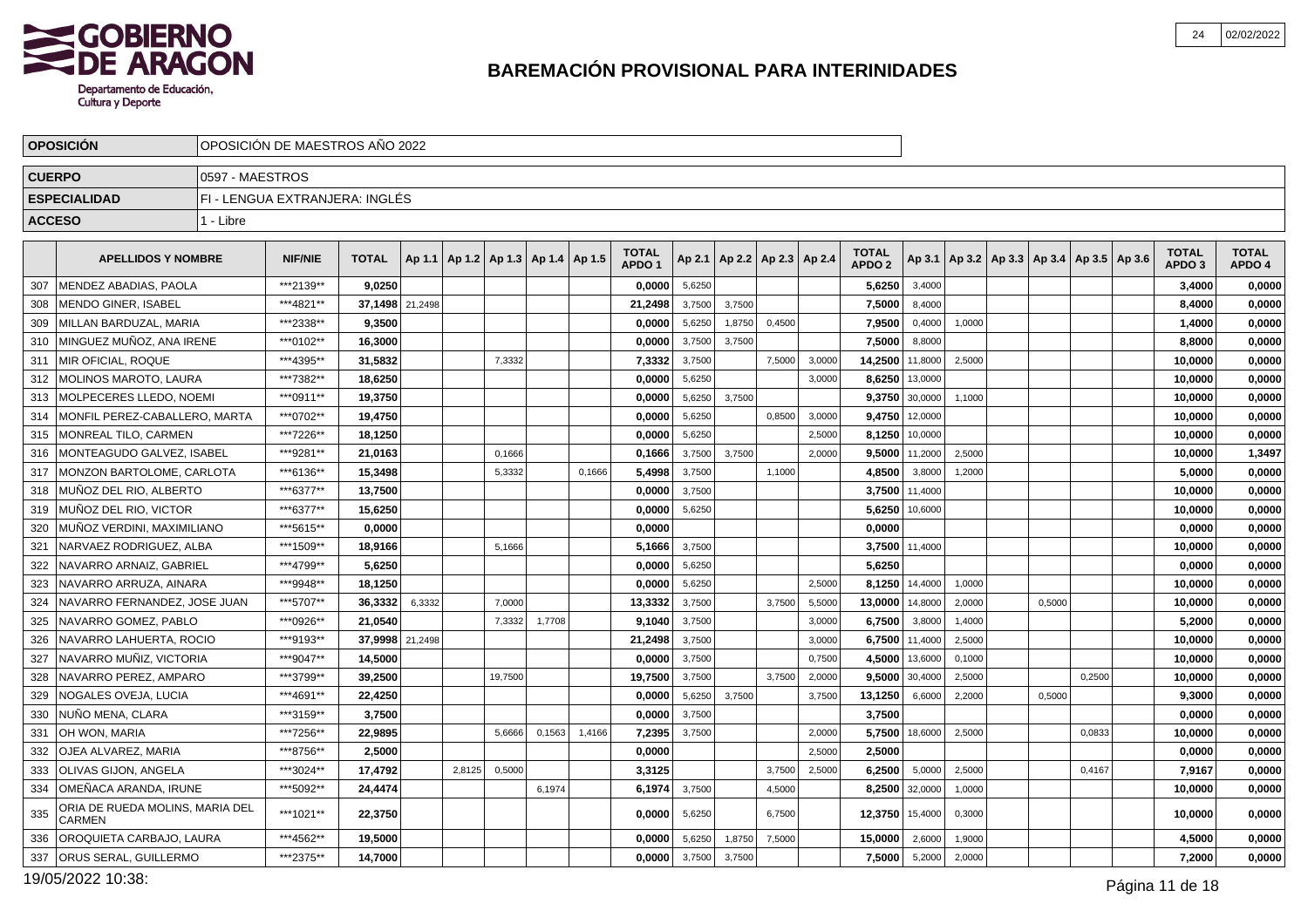

|               | <b>OPOSICION</b>                          | OPOSICION DE MAESTROS ANO 2022 |                                |              |         |        |         |                                   |                                   |        |         |                                   |        |                                   |         |                                                     |  |  |                                   |                        |
|---------------|-------------------------------------------|--------------------------------|--------------------------------|--------------|---------|--------|---------|-----------------------------------|-----------------------------------|--------|---------|-----------------------------------|--------|-----------------------------------|---------|-----------------------------------------------------|--|--|-----------------------------------|------------------------|
| <b>CUERPO</b> |                                           | 0597 - MAESTROS                |                                |              |         |        |         |                                   |                                   |        |         |                                   |        |                                   |         |                                                     |  |  |                                   |                        |
|               | <b>ESPECIALIDAD</b>                       |                                | FI - LENGUA EXTRANJERA: INGLÉS |              |         |        |         |                                   |                                   |        |         |                                   |        |                                   |         |                                                     |  |  |                                   |                        |
| <b>ACCESO</b> |                                           | 1 - Libre                      |                                |              |         |        |         |                                   |                                   |        |         |                                   |        |                                   |         |                                                     |  |  |                                   |                        |
|               | <b>APELLIDOS Y NOMBRE</b>                 |                                | <b>NIF/NIE</b>                 | <b>TOTAL</b> | Ap 1.1  |        |         | Ap 1.2   Ap 1.3   Ap 1.4   Ap 1.5 | <b>TOTAL</b><br>APDO <sub>1</sub> |        |         | Ap 2.1   Ap 2.2   Ap 2.3   Ap 2.4 |        | <b>TOTAL</b><br>APDO <sub>2</sub> |         | Ap 3.1   Ap 3.2   Ap 3.3   Ap 3.4   Ap 3.5   Ap 3.6 |  |  | <b>TOTAL</b><br>APDO <sub>3</sub> | <b>TOTAL</b><br>APDO 4 |
| 338           | <b>PAEZ GUTIERREZ, ROBERTO</b>            |                                | ***3332**                      | 3,7500       |         |        |         |                                   | 0,0000                            | 3,7500 |         |                                   |        | 3,7500                            |         |                                                     |  |  | 0,0000                            | 0,0000                 |
| 339           | I PALLARUELO MASCARAY. CRISTINA           |                                | ***6339**                      | 9.8958       |         | 0,5208 |         |                                   | 0.5208                            | 5,6250 | 3.7500  |                                   |        | 9.3750                            |         |                                                     |  |  | 0.0000                            | 0,0000                 |
| 340           | <b>PALOMAR ROYO, LETICIA</b>              |                                | ***5405**                      | 19,4391      |         |        |         | 0,1563                            | 0,1563                            | 3,7500 |         | 3,7500                            |        | 7,5000                            | 11,8000 | 2,5000                                              |  |  | 10,0000                           | 1,7828                 |
| 341           | PARASCHIV LUNGANU. IULIA                  |                                | ****8219*                      | 3.7500       |         |        |         |                                   | 0,0000                            | 3,7500 |         |                                   |        | 3,7500                            |         |                                                     |  |  | 0.0000                            | 0,0000                 |
| 342           | PARDO MARTINEZ, MARIA DEL MAR             |                                | ***4203**                      | 10,8500      |         |        |         |                                   | 0,0000                            | 3,7500 | 3,7500  |                                   | 0,7500 | 8,2500                            | 2,4000  | 0,2000                                              |  |  | 2,6000                            | 0,0000                 |
| 343           | <b>PARICIO DOLZ, CRISTINA</b>             |                                | ***0425**                      | 17,5000      |         |        |         |                                   | 0,0000                            | 3,7500 | 3,7500  |                                   |        | 7,5000                            | 10,0000 |                                                     |  |  | 10,0000                           | 0,0000                 |
| 344           | PASCUAL CASES. ANDREA                     |                                | ***5642**                      | 17.9250      |         |        |         |                                   | 0.0000                            | 5,6250 |         |                                   | 2,5000 | 8,1250                            | 8,2000  | 1,6000                                              |  |  | 9.8000                            | 0,0000                 |
| 345           | PASCUAL GOMEZ, EVA MARIA                  |                                | ***3350**                      | 15,4250      |         |        |         |                                   | 0,0000                            | 5,6250 |         |                                   |        | 5,6250                            | 9,8000  |                                                     |  |  | 9,8000                            | 0,0000                 |
| 346           | PAUL VIDALLER, CRISTINA                   |                                | ***1064**                      | 8,6000       |         |        |         |                                   | 0.0000                            |        |         |                                   | 5,5000 | 5,5000                            | 2,4000  | 0,7000                                              |  |  | 3,1000                            | 0,0000                 |
| 347           | PEGUERO CARABALLO, FELIX RAMON            |                                | ***3147**                      | 7,1583       |         |        |         | 0,2083                            | 0,2083                            | 3,7500 |         |                                   |        | 3,7500                            | 1,0000  | 2,2000                                              |  |  | 3,2000                            | 0,0000                 |
| 348           | PELLICER RECASENS, JOSE ANTONIO           |                                | ***0740**                      | 14,6666      |         |        | 4,1666  |                                   | 4,1666                            | 3,7500 | 3,7500  |                                   | 3,0000 | 10,5000                           |         |                                                     |  |  | 0,0000                            | 0,0000                 |
| 349           | PEÑA RODRIGUEZ, MALENA                    |                                | ***6240**                      | 7.7000       |         |        |         |                                   | 0.0000                            |        |         |                                   |        | 0.0000                            | 5,2000  | 2,5000                                              |  |  | 7,7000                            | 0,0000                 |
| 350           | PEÑALBA VILCHES, AINHOA<br><b>CONCEPC</b> |                                | ***1020**                      | 49,2208      | 27,5000 | 0,8333 |         |                                   | 28,3333                           |        |         | 7,5000                            | 2,5000 | 10,0000                           | 16,0000 | 2,5000                                              |  |  | 10,0000                           | 0,8875                 |
| 351           | PER MORENO. PAULA                         |                                | ***5749**                      | 14,0566      |         | 0,4166 |         |                                   | 0,4166                            | 3,7500 |         | 2,0500                            |        | 5,8000                            | 4,0000  | 1,4000                                              |  |  | 5,4000                            | 2,4400                 |
| 352           | PERALTA PALLARES, RAQUEL                  |                                | ***2051**                      | 30,3750      |         |        | 8.5000  |                                   | 8,5000                            | 5,6250 | 3.7500  |                                   | 2,5000 | 11,8750                           | 18,8000 | 1,0000                                              |  |  | 10,0000                           | 0,0000                 |
| 353           | PEREIRA BARREIRO, EVA M.                  |                                | ***9874**                      | 59,0423      | 23,9999 |        | 8,3332  |                                   | 32,3331                           | 5,6250 |         | 7,5000                            | 2,5000 | 15,0000                           | 16,0000 |                                                     |  |  | 10,0000                           | 1,7092                 |
| 354           | PEREZ BENEDED. RUTH                       |                                | ***4496**                      | 16.7500      |         |        |         |                                   | 0.0000                            | 3,7500 |         |                                   | 3,0000 | 6,7500                            | 12,0000 | 2,5000                                              |  |  | 10,0000                           | 0,0000                 |
| 355           | PEREZ DEL VALLE, SERGIO                   |                                | ***2361**                      | 34,3750      |         |        | 10,1250 |                                   | 10,1250                           | 3,7500 | 3,7500  | 3,7500                            | 3,0000 | 14,2500                           | 10,4000 |                                                     |  |  | 10,0000                           | 0,0000                 |
| 356           | PEREZ OCHOA. NEREA                        |                                | ***8016**                      | 5,6250       |         |        |         |                                   | 0,0000                            | 5,6250 |         |                                   |        | 5,6250                            |         |                                                     |  |  | 0,0000                            | 0,0000                 |
| 357           | PEREZ OÑATE, PANTELY                      |                                | ***1442**                      | 0,2000       |         |        |         |                                   | 0,0000                            |        |         |                                   |        | 0,0000                            | 0,2000  |                                                     |  |  | 0,2000                            | 0,0000                 |
| 358           | PEREZ PENALVA, LUCIA                      |                                | ***5159**                      | 18,2250      |         |        |         |                                   | 0,0000                            | 5,6250 |         |                                   | 3,0000 | 8,6250                            | 8,6000  | 1,0000                                              |  |  | 9,6000                            | 0,0000                 |
| 359           | PERIBAÑEZ PORTERO. LIDIA                  |                                | ***6038**                      | 15.6250      |         |        |         |                                   | 0.0000                            | 5,6250 |         |                                   |        | 5,6250                            | 10,0000 |                                                     |  |  | 10.0000                           | 0,0000                 |
| 360           | PIEDRAFITA SANZ, IRENE                    |                                | ***7631**                      | 12,6250      |         |        |         |                                   | 0,0000                            | 5,6250 |         |                                   |        | 5,6250                            | 6,0000  | 1,0000                                              |  |  | 7,0000                            | 0,0000                 |
| 361           | PIRACES ATARES, RAMON                     |                                | ***6075**                      | 15.5000      |         |        |         |                                   | 0.0000                            | 3,7500 |         | 0,7500                            | 2,0000 | 6,5000                            | 8,0000  | 1,0000                                              |  |  | 9,0000                            | 0,0000                 |
| 362           | PONCELA CORDERO, LAURA                    |                                | ***0423**                      | 36,9479      | 9,0000  |        | 0,5000  | 2,4479                            | 11,9479                           | 5,6250 | 3,7500  | 7,5000                            | 3,0000 | 15,0000                           | 10,2000 | 2,5000                                              |  |  | 10,0000                           | 0,0000                 |
| 363           | PORTERO NADAL, JUAN PEDRO                 |                                | ***2222**                      | 18,4250      |         |        |         |                                   | 0,0000                            | 5,6250 |         |                                   | 5,0000 | 10,6250                           | 7,8000  |                                                     |  |  | 7,8000                            | 0,0000                 |
| 364           | PUIG CASCAJO, BEATRIZ                     |                                | ***6905**                      | 23.7231      |         |        |         | 2.2916                            | 2,2916                            | 5,6250 | 3,7500  | 4,5000                            |        | 13,8750                           | 2,8000  | 2,5000                                              |  |  | 5.3000                            | 2,2565                 |
| 365           | <b>PURI NAVARRO, MARINA</b>               |                                | ***2169**                      | 7,0250       |         |        |         |                                   | 0,0000                            | 5,6250 |         |                                   |        | 5,6250                            | 1,4000  |                                                     |  |  | 1,4000                            | 0,0000                 |
| 366           | <b>QUILEZ ROBRES, ALBERTO</b>             |                                | ***8451**                      | 27,3438      |         |        |         | 2.3438                            | 2,3438                            | 5,6250 | 11,2500 | 1,5000                            | 2,5000 | 15,0000                           | 23,6000 | 2,5000                                              |  |  | 10,0000                           | 0,0000                 |
| 367           | RADA GARCIA, LUIS JESUS                   |                                | ***0767**                      | 17,5000      |         |        |         |                                   | 0,0000                            | 3,7500 | 3,7500  |                                   |        | 7,5000                            | 10,0000 | 1,0000                                              |  |  | 10,0000                           | 0,0000                 |
| 368           | <b>RAMOS ACERO, MANUEL</b>                |                                | ***5864**                      | 5,8250       |         |        |         |                                   | 0,0000                            | 5,6250 |         |                                   |        | 5,6250                            | 0,2000  |                                                     |  |  | 0,2000                            | 0,0000                 |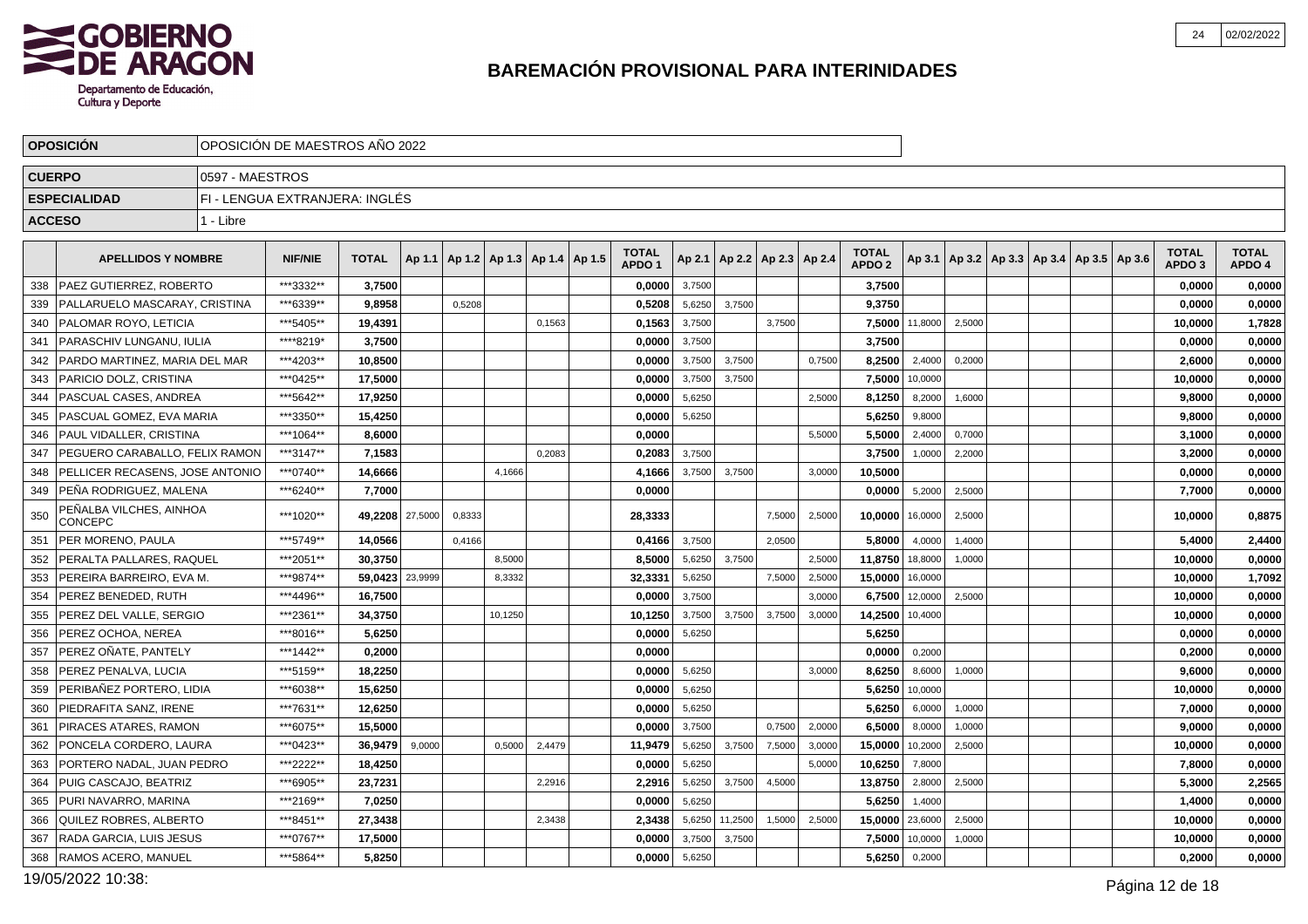

| <b>OPOSICIÓN</b><br>OPOSICIÓN DE MAESTROS AÑO 2022<br><b>CUERPO</b><br>0597 - MAESTROS |                                             |           |                                |              |         |                       |         |        |        |                                   |        |         |                          |        |                                   |                |        |                                                     |        |  |                                   |                        |
|----------------------------------------------------------------------------------------|---------------------------------------------|-----------|--------------------------------|--------------|---------|-----------------------|---------|--------|--------|-----------------------------------|--------|---------|--------------------------|--------|-----------------------------------|----------------|--------|-----------------------------------------------------|--------|--|-----------------------------------|------------------------|
|                                                                                        |                                             |           |                                |              |         |                       |         |        |        |                                   |        |         |                          |        |                                   |                |        |                                                     |        |  |                                   |                        |
|                                                                                        | <b>ESPECIALIDAD</b>                         |           | FI - LENGUA EXTRANJERA: INGLÉS |              |         |                       |         |        |        |                                   |        |         |                          |        |                                   |                |        |                                                     |        |  |                                   |                        |
|                                                                                        | <b>ACCESO</b>                               | 1 - Libre |                                |              |         |                       |         |        |        |                                   |        |         |                          |        |                                   |                |        |                                                     |        |  |                                   |                        |
|                                                                                        | <b>APELLIDOS Y NOMBRE</b>                   |           | <b>NIF/NIE</b>                 | <b>TOTAL</b> | Ap 1.1  | Ap1.2   Ap1.3   Ap1.4 |         |        | Ap 1.5 | <b>TOTAL</b><br>APDO <sub>1</sub> | Ap 2.1 |         | Ap 2.2   Ap 2.3   Ap 2.4 |        | <b>TOTAL</b><br>APDO <sub>2</sub> |                |        | Ap 3.1   Ap 3.2   Ap 3.3   Ap 3.4   Ap 3.5   Ap 3.6 |        |  | <b>TOTAL</b><br>APDO <sub>3</sub> | <b>TOTAL</b><br>APDO 4 |
| 369                                                                                    | <b>RAMOS CENTELLES, DAVID</b>               |           | ***8759**                      | 3,7500       |         |                       |         |        |        | 0,0000                            | 3,7500 |         |                          |        | 3,7500                            |                |        |                                                     |        |  | 0,0000                            | 0,0000                 |
| 370                                                                                    | <b>RAMOS LOZANO, PATRICIA</b>               |           | ***1323**                      | 19.7500      |         |                       |         |        |        | 0.0000                            | 3,7500 |         | 3,0000                   | 3,0000 |                                   | 9.7500 18,2000 |        |                                                     |        |  | 10.0000                           | 0.0000                 |
| 37 <sup>′</sup>                                                                        | RAMOS MUÑOZ, PRISCILA<br><b>ALEJANDRA</b>   |           | ****1305*                      | 12.9625      |         |                       |         | 0.9375 |        | 0.9375                            | 5,6250 |         |                          |        | 5,6250                            | 6,4000         |        |                                                     |        |  | 6.4000                            | 0,0000                 |
| 372                                                                                    | RAMOS ROMAN. ARMANDO MIGUEL                 |           | ***6463**                      | 4,7500       |         |                       |         |        |        | 0.0000                            | 3,7500 |         |                          |        | 3.7500                            |                | 1.0000 |                                                     |        |  | 1,0000                            | 0,0000                 |
| 373                                                                                    | REDONDO LAENCINA, PAULA                     |           | ***2881**                      | 22,5104      |         |                       |         | 0,8854 |        | 0,8854                            | 5,6250 |         | 6,0000                   |        | 11,6250 18,6000                   |                | 2,5000 |                                                     |        |  | 10,0000                           | 0,0000                 |
| 374                                                                                    | I REGUERA HERNANDEZ. IGNACIO                |           | ***4339**                      | 6.8000       |         |                       |         |        |        | 0.0000                            |        |         | 1,8000                   |        | 1,8000                            | 5,0000         |        |                                                     |        |  | 5,0000                            | 0,0000                 |
| 375                                                                                    | REGUILON VIDAL, LAURA                       |           | ***9970**                      | 18,8750      |         |                       | 1,0000  |        |        | 1,0000                            | 5,6250 |         | 2,2500                   |        | 7,8750                            | 10,8000        | 0,1000 |                                                     |        |  | 10,0000                           | 0,0000                 |
| 376                                                                                    | RETORTILLO APARICIO, TERESA                 |           | ***9706**                      | 13,9666      |         |                       |         | 1,0416 |        | 1,0416                            | 5,6250 |         |                          |        | 5,6250                            | 5,0000         | 2,3000 |                                                     |        |  | 7.3000                            | 0,0000                 |
| 377                                                                                    | REYNOLDS GOMEZ, JORGE<br><b>CHRISTOPHER</b> |           | ***0379**                      | 8,3250       |         |                       |         |        |        | 0.0000                            | 5,6250 |         |                          |        | 5.6250                            | 0,2000         | 2,5000 |                                                     |        |  | 2,7000                            | 0,0000                 |
| 378                                                                                    | RIDRUEJO GUTIERREZ DE LA<br>CAMARA, IGNACIO |           | ***7202**                      | 25,4166      |         |                       | 1,1666  |        |        | 1,1666                            | 3,7500 |         | 10,5000                  |        | 14,2500 10,0000                   |                |        |                                                     |        |  | 10,0000                           | 0,0000                 |
| 379                                                                                    | <b>RIERA GARCIA, MONICA</b>                 |           | ***0496**                      | 32,4332      | 2,3332  |                       | 10,1250 |        |        | 12,4582                           | 5,6250 | 3,7500  |                          | 3,0000 | 12,3750                           | 6,0000         | 1,6000 |                                                     |        |  | 7,6000                            | 0,0000                 |
| 380                                                                                    | <b>RIVES PEREZ, MARIA</b>                   |           | ***4246**                      | 3.4000       |         |                       |         |        |        | 0.0000                            |        |         |                          |        | 0.0000                            | 3,4000         |        |                                                     |        |  | 3,4000                            | 0,0000                 |
| 381                                                                                    | ROBLES DIAZ, SARA ALBA                      |           | ***4893**                      | 19,3750      |         |                       |         |        |        | 0,0000                            | 5,6250 |         | 3,7500                   |        |                                   | 9,3750 33,2000 | 2,5000 |                                                     |        |  | 10,0000                           | 0,0000                 |
| 382                                                                                    | <b>ROBLES MARTIN. TANIA</b>                 |           | ***5774**                      | 34.2247      | 9,3332  |                       | 1,3332  | 0,2083 |        | 10,8747                           | 3,7500 | 3,7500  | 2,8500                   | 3.0000 | 13,3500 20,2000                   |                | 2,5000 |                                                     | 0.5000 |  | 10,0000                           | 0,0000                 |
| 383                                                                                    | <b>ROCA SERNA, MARIA</b>                    |           | ***2273**                      | 28,5312      |         | 8.2812                |         |        |        | 8,2812                            | 3,7500 | 3,7500  | 1,4500                   | 3,5000 | 12,4500                           | 7,8000         |        |                                                     |        |  | 7,8000                            | 0,0000                 |
| 384                                                                                    | ROCHE PERIBAÑEZ, MARIA JOSE                 |           | ***2257**                      | 40.6664      | 11,6664 |                       | 11,5000 |        |        | 23,1664                           | 3,7500 |         | 3,7500                   |        |                                   | 7,5000 20,8000 | 2,5000 |                                                     |        |  | 10,0000                           | 0,0000                 |
| 385                                                                                    | RODRIGO QUERO, ESTHER                       |           | ***8990**                      | 16,7000      |         |                       |         |        |        | 0,0000                            | 3,7500 |         | 1,5500                   | 2,5000 | 7,8000                            | 7,2000         | 1,7000 |                                                     |        |  | 8,9000                            | 0,0000                 |
| 386                                                                                    | RODRIGUEZ AYALA, ANA                        |           | ***1753**                      | 31.6666      |         |                       | 6,6666  |        |        | 6.6666                            |        | 3,7500  | 7,5000                   | 7,5000 | 15,0000                           | 18,4000        | 2,5000 |                                                     | 1.0000 |  | 10,0000                           | 0,0000                 |
| 387                                                                                    | RODRIGUEZ CHUECA, LAURA                     |           | ***6571**                      | 18,6250      |         |                       |         |        |        | 0,0000                            | 5,6250 |         |                          | 3,0000 | 8,6250                            | 10,2000        | 1,0000 |                                                     |        |  | 10,0000                           | 0,0000                 |
| 388                                                                                    | RODRIGUEZ HERNANDEZ. LAURA                  |           | ***8862**                      | 9.2500       |         |                       |         |        |        | 0.0000                            |        | 3.7500  |                          | 2.5000 | 6,2500                            |                | 2,5000 |                                                     | 0.5000 |  | 3,0000                            | 0,0000                 |
| 389                                                                                    | <b>ROLDAN PEREZ, MARIO</b>                  |           | ***1451**                      | 14,3750      |         |                       |         |        |        | 0,0000                            | 5,6250 |         | 0,7500                   |        | 6,3750                            | 8,0000         |        |                                                     |        |  | 8,0000                            | 0,0000                 |
| 390                                                                                    | ROMERO ARELLANO, JUDITH                     |           | ***2009**                      | 3,7500       |         |                       |         |        |        | 0.0000                            | 3,7500 |         |                          |        | 3.7500                            |                |        |                                                     |        |  | 0.0000                            | 0,0000                 |
| 391                                                                                    | ROMERO GOMEZ, SHEILA                        |           | ***9573**                      | 13,7500      |         |                       |         |        |        | 0,0000                            | 3,7500 |         |                          |        |                                   | 3,7500 25,8000 |        |                                                     |        |  | 10,0000                           | 0,0000                 |
| 392                                                                                    | ROMO RODRIGUEZ. MARTA                       |           | ***9575**                      | 24.6250      |         |                       |         |        |        | 0.0000                            | 5,6250 |         | 6,0000                   | 3,0000 | 14,6250 13,2000                   |                | 0,3000 |                                                     |        |  | 10.0000                           | 0,0000                 |
| 393                                                                                    | <b>ROYO BLASCO, JOSEFINA</b>                |           | ***9291**                      | 49,4167      |         |                       | 24,4167 |        |        | 24,4167                           | 5,6250 | 11,2500 | 3,7500                   |        | 15,0000 38,4000                   |                | 2,5000 |                                                     |        |  | 10,0000                           | 0,0000                 |
| 394                                                                                    | <b>ROYO MANERO. LUCIA</b>                   |           | ***2498**                      | 13,7500      |         |                       |         |        |        | 0.0000                            | 3,7500 |         |                          |        |                                   | 3,7500 10,0000 |        |                                                     |        |  | 10,0000                           | 0,0000                 |
| 395                                                                                    | <b>RUBERTE NAVARRO, ANDREA</b>              |           | ***7362**                      | 16,1250      |         |                       | 0,5000  |        |        | 0,5000                            | 5,6250 |         |                          |        | 5,6250                            | 10,0000        | 1,1000 |                                                     |        |  | 10,0000                           | 0,0000                 |
| 396                                                                                    | RUBIO AGUILERA, MARIA<br><b>CONCEPCION</b>  |           | ***8092**                      | 24,5206      |         | 0,1041                | 4,8332  | 0,2083 |        | 5,1456                            | 5,6250 | 3,7500  |                          |        |                                   | 9,3750 12,6000 |        |                                                     |        |  | 10,0000                           | 0,0000                 |
| 397                                                                                    | <b>RUIZ FERNANDEZ, MARTA</b>                |           | ***6640**                      | 25,0000      |         |                       |         |        |        | 0,0000                            | 5,6250 |         | 12,0000                  |        | 15,0000 10,4000                   |                | 2,5000 |                                                     |        |  | 10,0000                           | 0,0000                 |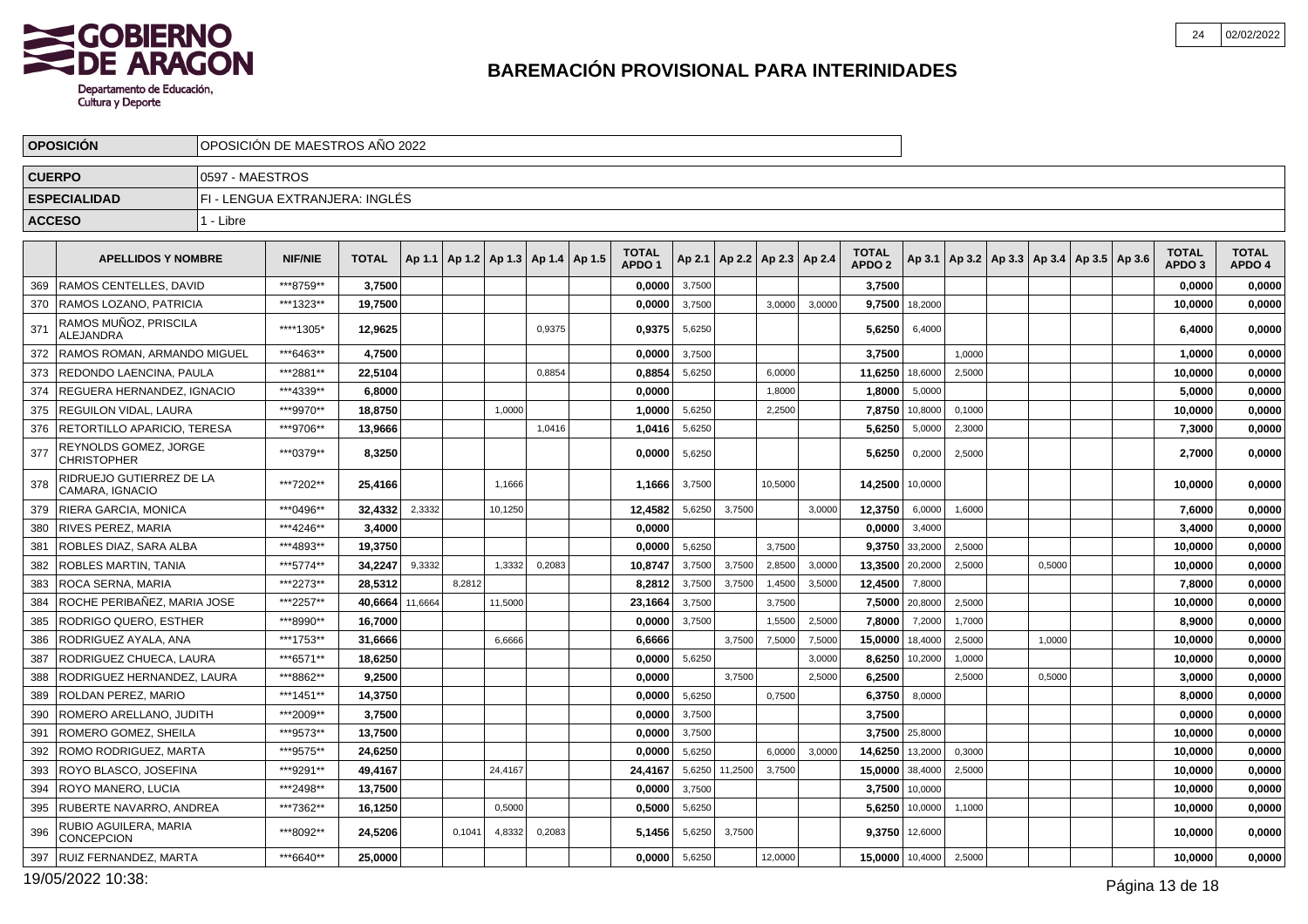

|     | <b>OPOSICIÓN</b><br>OPOSICIÓN DE MAESTROS AÑO 2022<br><b>CUERPO</b><br>0597 - MAESTROS |           |                                |              |         |  |         |                          |        |                                   |        |                          |        |        |                                   |                  |        |                                                     |        |  |                                   |                        |
|-----|----------------------------------------------------------------------------------------|-----------|--------------------------------|--------------|---------|--|---------|--------------------------|--------|-----------------------------------|--------|--------------------------|--------|--------|-----------------------------------|------------------|--------|-----------------------------------------------------|--------|--|-----------------------------------|------------------------|
|     |                                                                                        |           |                                |              |         |  |         |                          |        |                                   |        |                          |        |        |                                   |                  |        |                                                     |        |  |                                   |                        |
|     | <b>ESPECIALIDAD</b>                                                                    |           | FI - LENGUA EXTRANJERA: INGLÉS |              |         |  |         |                          |        |                                   |        |                          |        |        |                                   |                  |        |                                                     |        |  |                                   |                        |
|     | <b>ACCESO</b>                                                                          | 1 - Libre |                                |              |         |  |         |                          |        |                                   |        |                          |        |        |                                   |                  |        |                                                     |        |  |                                   |                        |
|     | <b>APELLIDOS Y NOMBRE</b>                                                              |           | <b>NIF/NIE</b>                 | <b>TOTAL</b> | Ap 1.1  |  |         | Ap 1.2   Ap 1.3   Ap 1.4 | Ap 1.5 | <b>TOTAL</b><br>APDO <sub>1</sub> | Ap 2.1 | Ap 2.2   Ap 2.3   Ap 2.4 |        |        | <b>TOTAL</b><br>APDO <sub>2</sub> |                  |        | Ap 3.1   Ap 3.2   Ap 3.3   Ap 3.4   Ap 3.5   Ap 3.6 |        |  | <b>TOTAL</b><br>APDO <sub>3</sub> | <b>TOTAL</b><br>APDO 4 |
| 398 | <b>RUIZ GARCIA, JOSE ANTONIO</b>                                                       |           | ***3066**                      | 7,5000       |         |  |         |                          |        | 0,0000                            | 3,7500 |                          | 3,7500 |        | 7,5000                            |                  |        |                                                     |        |  | 0,0000                            | 0,0000                 |
| 399 | <b>RUIZ SERRANO, MIKEL</b>                                                             |           | ***3443**                      | 11,7500      |         |  |         |                          |        | 0,0000                            | 3,7500 |                          |        |        | 3,7500                            | 8,0000           |        |                                                     |        |  | 8,0000                            | 0,0000                 |
| 400 | RUIZ DE CONEJO GUTIERREZ,<br><b>RAMON</b>                                              |           | ***2586**                      | 7,3750       |         |  |         |                          |        | 0.0000                            | 5,6250 |                          | 0,7500 |        | 6,3750                            |                  | 1,0000 |                                                     |        |  | 1,0000                            | 0,0000                 |
| 401 | RUSTARAZO LAHOZ. ALBA                                                                  |           | ***5709**                      | 13,7500      |         |  |         |                          |        | 0.0000                            | 3,7500 |                          |        |        |                                   | 3,7500 10,0000   |        |                                                     |        |  | 10,0000                           | 0,0000                 |
| 402 | <b>SALAME SAHDANE. ALYAA</b>                                                           |           | ***4513**                      | 7.8500       |         |  |         |                          |        | 0.0000                            | 3,7500 |                          |        |        | 3.7500                            | 2,6000           | 1,5000 |                                                     |        |  | 4.1000                            | 0.0000                 |
| 403 | SALAS HERNANDEZ, SERGIO                                                                |           | ***0867**                      | 13,0000      |         |  |         |                          |        | 0,0000                            | 3,7500 | 3,7500                   |        |        | 7,5000                            | 3,0000           | 2,5000 |                                                     |        |  | 5,5000                            | 0,0000                 |
| 404 | SALAZAR DE GURENDES GUTIERREZ.<br><b>BERTA</b>                                         |           | ***4801**                      | 4,5000       |         |  |         |                          |        | 0,0000                            | 3,7500 |                          |        | 0,7500 | 4,5000                            |                  |        |                                                     |        |  | 0,0000                            | 0,0000                 |
| 405 | SALINAS HERNANDEZ, PAULA                                                               |           | ***1348**                      | 24.2082      |         |  | 0,8332  |                          | 0,2500 | 1,0832                            | 5,6250 | 3,7500                   | 0,7500 | 3,0000 | 13,1250 17,0000                   |                  | 1,2000 |                                                     |        |  | 10,0000                           | 0,0000                 |
| 406 | I SALINAS HINOJOSA. BEATRIZ                                                            |           | ***6328**                      | 13,9166      |         |  | 0,1666  |                          |        | 0.1666                            | 3,7500 |                          |        |        |                                   | 3,7500 18,0000   | 2,5000 |                                                     |        |  | 10,0000                           | 0,0000                 |
| 407 | <b>SALINAS PEDRAZ, JAVIER</b>                                                          |           | ***9680**                      | 19.0000      |         |  |         |                          |        | 0,0000                            | 3,7500 | 3,7500                   | 1,5000 |        |                                   | 9,0000 15,6000   |        |                                                     |        |  | 10,0000                           | 0,0000                 |
| 408 | SANAGUSTIN MOREU. FERNANDO                                                             |           | ***5556**                      | 14,7264      |         |  |         | 4.7264                   |        | 4,7264                            |        |                          |        |        |                                   | $0.0000$ 17,4000 | 2,5000 |                                                     |        |  | 10,0000                           | 0,0000                 |
| 409 | <b>SANCHEZ BLANCO, CAROLINA</b>                                                        |           | ***7681**                      | 15,4688      |         |  |         | 0,4688                   |        | 0,4688                            | 3,7500 |                          | 1,2500 |        |                                   | 5,0000 16,0000   |        |                                                     |        |  | 10,0000                           | 0,0000                 |
| 410 | <b>SANCHEZ CEAMANOS, ISABEL</b>                                                        |           | ***6021**                      | 23.7250      |         |  |         |                          |        | 0.0000                            | 3,7500 | 3,7500                   | 6,2250 |        | 13,7250 10,4000                   |                  |        |                                                     |        |  | 10,0000                           | 0,0000                 |
| 411 | SANCHEZ CHAMORRO, SANDRA                                                               |           | ***9698**                      | 25,9414      | 4,6664  |  |         |                          |        | 4,6664                            | 5,6250 |                          | 2,6500 | 3,0000 | 11,2750                           | 12,4000          |        |                                                     |        |  | 10,0000                           | 0,0000                 |
| 412 | <b>SANCHEZ GRACIA, PALOMA</b>                                                          |           | ***6963**                      | 49,2863      | 35,7500 |  | 2,3332  |                          |        | 38,0832                           |        |                          |        |        | 0,0000                            | 14,2000          | 2,5000 |                                                     |        |  | 10,0000                           | 1,2031                 |
| 413 | SANCHEZ JURADO, CARMEN                                                                 |           | ***4683**                      | 21,5000      |         |  |         |                          |        | 0,0000                            | 5,6250 | 3,7500                   |        | 6,5000 | 15,0000                           | 6,0000           |        |                                                     | 0,5000 |  | 6,5000                            | 0,0000                 |
| 414 | SANCHEZ MONTENEGRO, CRISTIAN                                                           |           | ***4611**                      | 22,7832      | 2,0000  |  | 0,3332  |                          |        | 2,3332                            | 3,7500 | 3,7500                   | 3,7500 |        | 11,2500                           | 9,2000           |        |                                                     |        |  | 9,2000                            | 0,0000                 |
| 415 | <b>SANCHEZ RIOS, GADEA</b>                                                             |           | ***0878**                      | 0,0000       |         |  |         |                          |        | 0,0000                            |        |                          |        |        | 0,0000                            |                  |        |                                                     |        |  | 0,0000                            | 0,0000                 |
| 416 | <b>SANCHEZ SAURA, ANDREA</b>                                                           |           | ***5985**                      | 12,7500      |         |  |         |                          |        | 0,0000                            | 3,7500 |                          |        |        | 3,7500                            | 8,0000           | 1,0000 |                                                     |        |  | 9.0000                            | 0,0000                 |
| 417 | SANCHEZ SENDRA, ALFREDO<br>FERRAN                                                      |           | ***4979**                      | 27,9166      |         |  | 6,6666  |                          |        | 6,6666                            | 3,7500 |                          | 7,5000 |        | 11,2500                           | 13,0000          | 1,1000 |                                                     |        |  | 10,0000                           | 0,0000                 |
| 418 | SANCHEZ-CRUZAT ALBERTIN,<br><b>MARGARITA</b>                                           |           | ***7261**                      | 24,7000      |         |  | 4,5000  |                          |        | 4,5000                            | 5,6250 |                          | 7,5000 | 2,5000 | 15,0000                           | 5,2000           |        |                                                     |        |  | 5,2000                            | 0,0000                 |
| 419 | SANMIGUEL AGREDA, ELENA                                                                |           | ***5445**                      | 19,3104      |         |  |         | 0.8854                   |        | 0,8854                            | 5,6250 |                          |        | 3.0000 | 8,6250                            | 9,6000           | 0,2000 |                                                     |        |  | 9,8000                            | 0,0000                 |
| 420 | <b>SANTANA MARCOS, JOSE MIGUEL</b>                                                     |           | ***9901**                      | 14,5000      |         |  |         |                          |        | 0.0000                            | 3,7500 |                          | 0,7500 |        | 4,5000                            | 12,0000          |        |                                                     |        |  | 10,0000                           | 0,0000                 |
| 421 | SANTAOLALLA MARTIN, ALVARO                                                             |           | ***2809**                      | 11,9250      |         |  |         |                          |        | 0.0000                            | 5,6250 |                          |        | 3.0000 | 8.6250                            | 0,8000           | 2,5000 |                                                     |        |  | 3,3000                            | 0,0000                 |
| 422 | <b>SANTOLARIA PINA, ANDREA</b>                                                         |           | ***1117**                      | 16,3750      |         |  |         |                          |        | 0,0000                            | 5,6250 |                          | 0,7500 |        | 6,3750                            | 10,4000          | 1,5000 |                                                     |        |  | 10,0000                           | 0,0000                 |
| 423 | SANTOLARIA PINA. PAULA                                                                 |           | ***1117**                      | 25.8854      |         |  |         | 0.8854                   |        | 0.8854                            | 5,6250 |                          | 7,5000 | 3,0000 | 15,0000                           | 10,6000          | 0,6000 |                                                     |        |  | 10,0000                           | 0,0000                 |
| 424 | <b>SANTOS PARADELA, AIDA</b>                                                           |           | ***1422**                      | 11,0250      |         |  |         |                          |        | 0,0000                            | 5,6250 |                          |        | 2,5000 | 8,1250                            | 0,4000           | 2,5000 |                                                     |        |  | 2,9000                            | 0,0000                 |
| 425 | SANZ GOMEZ, ANA CRISTINA                                                               |           | ***6493**                      | 30,9210      |         |  | 10,1250 |                          |        | 10,1250                           | 5,6250 |                          | 1,6500 | 3,0000 | 10,2750                           | 13,4000          |        |                                                     | 0.5000 |  | 10,0000                           | 0,5210                 |
| 426 | <b>SANZ MORENO, PATRICIA MARIA</b>                                                     |           | ***0404**                      | 25,5830      | 3,6664  |  | 8,1666  |                          |        | 11,8330                           | 3,7500 |                          |        |        |                                   | 3,7500 23,0000   |        |                                                     |        |  | 10,0000                           | 0,0000                 |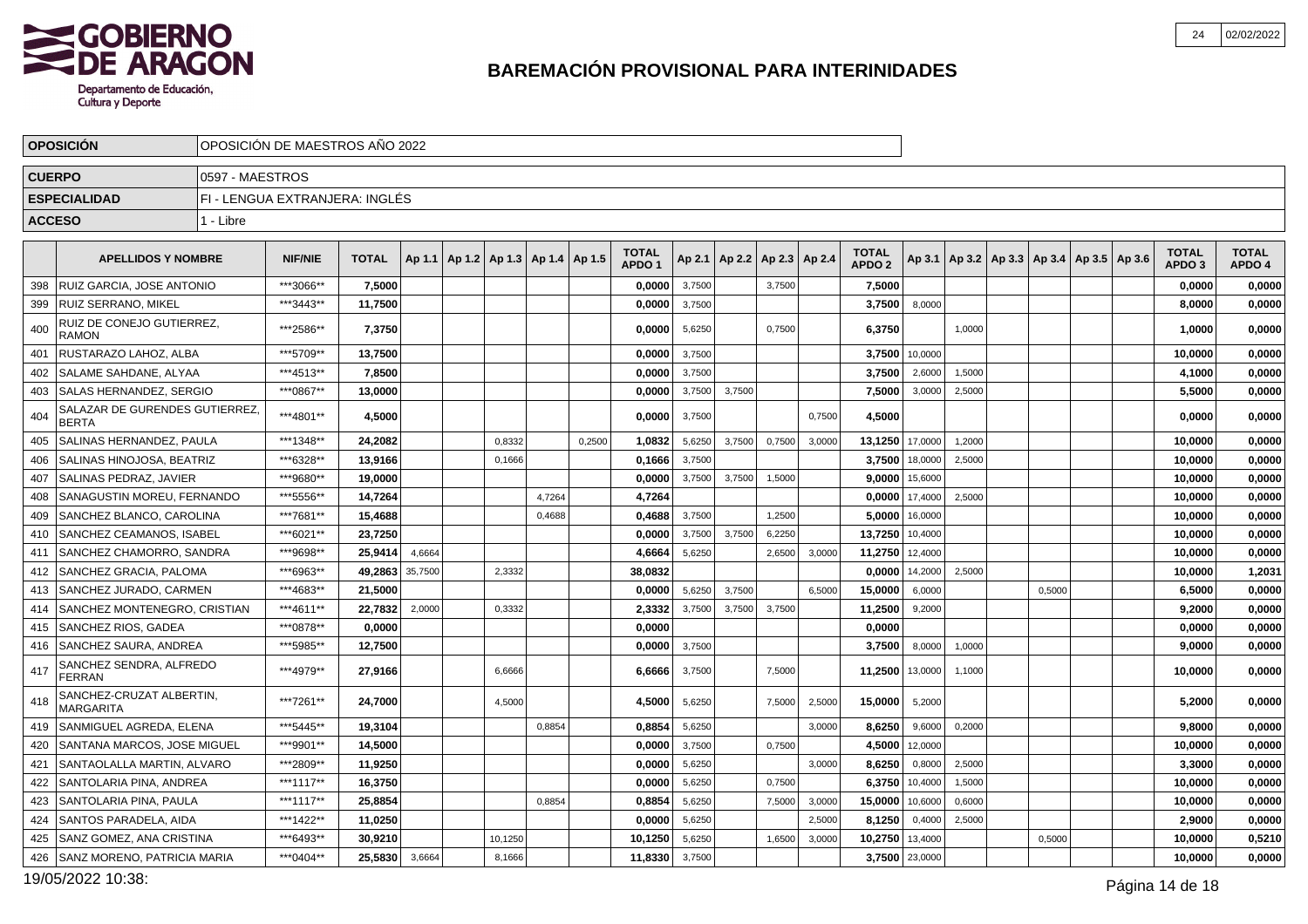

|                 | <b>OPOSICION</b>                            | OPOSICION DE MAESTROS ANO 2022<br>0597 - MAESTROS |                                |                 |        |                                            |         |        |        |                                   |        |                                   |        |        |                                   |                |        |                                                     |  |                                   |                        |
|-----------------|---------------------------------------------|---------------------------------------------------|--------------------------------|-----------------|--------|--------------------------------------------|---------|--------|--------|-----------------------------------|--------|-----------------------------------|--------|--------|-----------------------------------|----------------|--------|-----------------------------------------------------|--|-----------------------------------|------------------------|
| <b>CUERPO</b>   |                                             |                                                   |                                |                 |        |                                            |         |        |        |                                   |        |                                   |        |        |                                   |                |        |                                                     |  |                                   |                        |
|                 | <b>ESPECIALIDAD</b>                         |                                                   | FI - LENGUA EXTRANJERA: INGLÉS |                 |        |                                            |         |        |        |                                   |        |                                   |        |        |                                   |                |        |                                                     |  |                                   |                        |
| <b>ACCESO</b>   |                                             | 1 - Libre                                         |                                |                 |        |                                            |         |        |        |                                   |        |                                   |        |        |                                   |                |        |                                                     |  |                                   |                        |
|                 |                                             |                                                   |                                |                 |        |                                            |         |        |        |                                   |        |                                   |        |        |                                   |                |        |                                                     |  |                                   |                        |
|                 | <b>APELLIDOS Y NOMBRE</b>                   |                                                   | <b>NIF/NIE</b>                 | <b>TOTAL</b>    |        | Ap 1.1   Ap 1.2   Ap 1.3   Ap 1.4   Ap 1.5 |         |        |        | <b>TOTAL</b><br>APDO <sub>1</sub> |        | Ap 2.1   Ap 2.2   Ap 2.3   Ap 2.4 |        |        | <b>TOTAL</b><br>APDO <sub>2</sub> |                |        | Ap 3.1   Ap 3.2   Ap 3.3   Ap 3.4   Ap 3.5   Ap 3.6 |  | <b>TOTAL</b><br>APDO <sub>3</sub> | <b>TOTAL</b><br>APDO 4 |
| 427             | <b>SANZ RUBIO, MARTA</b>                    |                                                   | ***4272**                      | 18,3664         | 0,3332 |                                            | 3,8332  |        |        | 4,1664                            |        |                                   | 1,7000 | 2,5000 | 4,2000                            | 7,8000         | 2,5000 |                                                     |  | 10,0000                           | 0,0000                 |
| 428             | <b>SANZ VIDAL, MARTA</b>                    |                                                   | ***6791**                      | 9,6500          |        |                                            |         |        |        | 0.0000                            | 3,7500 |                                   |        |        | 3,7500                            | 3,4000         | 2,5000 |                                                     |  | 5,9000                            | 0,0000                 |
| 429             | <b>SEBASTIAN CABELLO, ANDREA</b>            |                                                   | ***1887**                      | 25.0000         |        |                                            |         |        |        | 0.0000                            | 5,6250 |                                   | 6,8500 | 3,0000 | 15,0000                           | 8,2000         | 2,5000 |                                                     |  | 10.0000                           | 0,0000                 |
| 430             | SENTIS USIETO, ROMAN                        |                                                   | ***6279**                      | 0,0000          |        |                                            |         |        |        | 0,0000                            |        |                                   |        |        | 0,0000                            |                |        |                                                     |  | 0,0000                            | 0,0000                 |
| 431             | SERAL CORTES, ALEJANDRO                     |                                                   | ***6152**                      | 9.1521          |        |                                            |         | 0.0521 |        | 0,0521                            | 3,7500 |                                   | 0.7500 |        | 4,5000                            | 3,6000         | 1,0000 |                                                     |  | 4,6000                            | 0,0000                 |
| 432             | SERRANO BELLIDO, MARIA PILAR                |                                                   | ***9633**                      | 25,4250         | 5,0000 |                                            |         |        |        | 5,0000                            | 5,6250 |                                   | 1,8000 | 3,0000 | 10,4250                           | 20,6000        | 2,5000 |                                                     |  | 10,0000                           | 0,0000                 |
| 433             | SERRANO GONZALEZ, EDUARDO                   |                                                   | ***7415**                      | 13,7500         |        |                                            |         |        |        | 0,0000                            | 3,7500 |                                   |        |        | 3,7500                            | 11,4000        | 2,5000 |                                                     |  | 10,0000                           | 0,0000                 |
| 434             | SERRANO NOTIVOLI, SANDRA                    |                                                   | ***9739**                      | 19,3750         |        |                                            |         |        |        | 0.0000                            | 5,6250 | 3,7500                            |        |        |                                   | 9,3750 17,8000 |        |                                                     |  | 10.0000                           | 0,0000                 |
| 435             | <b>SERRANO PAYA, SILVIA</b>                 |                                                   | ***7614**                      | 0,7000          |        |                                            |         |        |        | 0,0000                            |        |                                   |        |        | 0,0000                            |                | 0,7000 |                                                     |  | 0,7000                            | 0,0000                 |
| 436             | SERRANO SABOU, EVA                          |                                                   | ***5984**                      | 25,8332         |        |                                            | 0,8332  |        |        | 0,8332                            | 3,7500 | 3.7500                            | 7,5000 | 2.0000 | 15,0000                           | 13,2000        | 2,5000 |                                                     |  | 10,0000                           | 0,0000                 |
| 437             | SESMA ROMANO, ELISA                         |                                                   | ***7348**                      | 15,6250         |        |                                            |         |        |        | 0,0000                            | 5,6250 |                                   |        |        |                                   | 5,6250 11,0000 |        |                                                     |  | 10,0000                           | 0,0000                 |
| 438             | SIERRA MONZON, LARA                         |                                                   | ***2768**                      | 30,7500         |        |                                            | 14,8750 |        | 0,2500 | 15,1250                           | 5,6250 |                                   |        |        |                                   | 5,6250 10,2000 | 1,4000 |                                                     |  | 10,0000                           | 0,0000                 |
| 439             | SOLANO GRIMA, ALEJANDRO                     |                                                   | ***9944**                      | 24,4996 10,6664 |        |                                            | 3,8332  |        |        | 14,4996                           |        |                                   |        |        | 0,0000                            | 15,2000        | 2,5000 |                                                     |  | 10,0000                           | 0,0000                 |
| 440             | SOLIS ANTUNEZ, IKER                         |                                                   | ***4992**                      | 20,6250         |        |                                            |         |        |        | 0,0000                            | 5,6250 |                                   | 6,0000 |        | 11,6250                           | 9,0000         |        |                                                     |  | 9,0000                            | 0,0000                 |
| 44 <sup>°</sup> | SOLVEZ MALDONADO, MARIA DEL<br><b>PILAR</b> |                                                   | ***9518**                      | 16,3958         |        | 2,3958                                     |         |        |        | 2,3958                            | 3,7500 | 3,7500                            | 1,5000 |        | 9,0000                            | 5,0000         |        |                                                     |  | 5,0000                            | 0,0000                 |
| 442             | <b>SORIA PERALES, NEREA</b>                 |                                                   | ***0109**                      | 12.6000         |        |                                            |         |        |        | 0.0000                            | 3,7500 |                                   | 1,2500 | 2,0000 | 7.0000                            | 3,4000         | 2,2000 |                                                     |  | 5.6000                            | 0,0000                 |
| 443             | <b>STANKOVIC HELD, IGOR</b>                 |                                                   | ***6591**                      | 19,9166         |        |                                            | 6,1666  |        |        | 6,1666                            | 3,7500 |                                   |        |        |                                   | 3,7500 20,8000 | 0,3000 |                                                     |  | 10,0000                           | 0,0000                 |
| 444             | <b>SUAREZ VIDAL. MARIA</b>                  |                                                   | ***0741**                      | 28,2852         | 3,6664 |                                            |         |        |        | 3,6664                            | 3,7500 | 3,7500                            | 1,8750 | 3,0000 | 12,3750                           | 13,6000        |        |                                                     |  | 10,0000                           | 2,2438                 |
| 445             | <b>TEJADA MENDIVIL. IRATI</b>               |                                                   | ***4707**                      | 15,1104         |        |                                            |         | 0.8854 |        | 0,8854                            | 5,6250 |                                   |        |        | 5,6250                            | 8,6000         |        |                                                     |  | 8.6000                            | 0,0000                 |
| 446             | TEJEDOR FERNANDEZ, MARTA                    |                                                   | ***7892**                      | 24,2188         |        |                                            |         | 2,3438 |        | 2,3438                            | 5,6250 | 3,7500                            |        | 2,5000 | 11,8750 17,4000                   |                |        |                                                     |  | 10,0000                           | 0,0000                 |
| 447             | TEJERO GIMENO. NURIA                        |                                                   | ***1882**                      | 11,1250         |        |                                            |         |        |        | 0.0000                            | 5,6250 |                                   |        | 5,5000 | 11,1250                           |                |        |                                                     |  | 0,0000                            | 0,0000                 |
| 448             | TEJERO MORENO, JULIA                        |                                                   | ***6133**                      | 13,7500         |        |                                            |         |        |        | 0,0000                            | 3,7500 |                                   |        |        | 3,7500                            | 11,6000        | 1,0000 |                                                     |  | 10,0000                           | 0,0000                 |
| 449             | <b>TELLO GARCIA, TERESA</b>                 |                                                   | ***5948**                      | 12,6750         |        |                                            |         |        |        | 0,0000                            | 5,6250 |                                   | 2,0500 |        | 7,6750                            | 5,0000         |        |                                                     |  | 5,0000                            | 0,0000                 |
| 450             | <b>TENA LAMENCA, RAQUEL</b>                 |                                                   | ***9834**                      | 21,4207         |        |                                            | 7,1666  | 1,3541 |        | 8.5207                            | 3,7500 |                                   | 1,7500 | 3.0000 | 8,5000                            | 4,4000         |        |                                                     |  | 4,4000                            | 0,0000                 |
| 451             | TIRADO JASANADA, ANA CRISTINA               |                                                   | ***8134**                      | 32,2207         |        | 6,4844                                     |         |        |        | 6,4844                            | 3,7500 | 3,7500                            | 3,7500 | 3,0000 | 14,2500                           | 13,4000        | 2,5000 |                                                     |  | 10,0000                           | 1,4863                 |
| 452             | TOLOSANA MOROS, SERGIO                      |                                                   | ***3504**                      | 11.8832         |        |                                            | 0,8332  |        |        | 0,8332                            | 3,7500 |                                   |        | 4.5000 | 8,2500                            | 2,8000         |        |                                                     |  | 2,8000                            | 0,0000                 |
| 453             | TORRES DIAZ, MANUELA                        |                                                   | ***3433**                      | 15,4164         | 6,6664 |                                            |         |        |        | 6.6664                            | 3,7500 |                                   |        | 2.5000 | 6,2500                            |                | 2,5000 |                                                     |  | 2,5000                            | 0,0000                 |
| 454             | TORRES SUAREZ, INMACULADA                   |                                                   | ***6060**                      | 19,3000         |        |                                            |         |        |        | 0,0000                            | 5,6250 | 1,8750                            | 6,0000 |        | 13,5000                           | 5,0000         | 0,8000 |                                                     |  | 5,8000                            | 0,0000                 |
| 455             | <b>TRASOBARES PEREZ, PATRICIA</b>           |                                                   | ***5907**                      | 9,3000          |        |                                            |         |        |        | 0,0000                            |        |                                   |        |        | 0,0000                            | 6,8000         | 2,5000 |                                                     |  | 9,3000                            | 0,0000                 |
| 456             | TREJO SANCHEZ, CRISTINA                     |                                                   | ***0937**                      | 21,3750         |        |                                            | 5,5000  |        | 0,2500 | 5,7500                            | 5,6250 |                                   |        |        | 5,6250                            | 14,0000        |        |                                                     |  | 10,0000                           | 0,0000                 |
| 457             | TUR LLORCA, JORDI                           |                                                   | ***2994**                      | 44,0998 23,4998 |        |                                            |         |        |        | 23,4998                           | 5,6250 |                                   | 7,5000 | 3,5000 | 15,0000                           | 5,6000         |        |                                                     |  | 5,6000                            | 0,0000                 |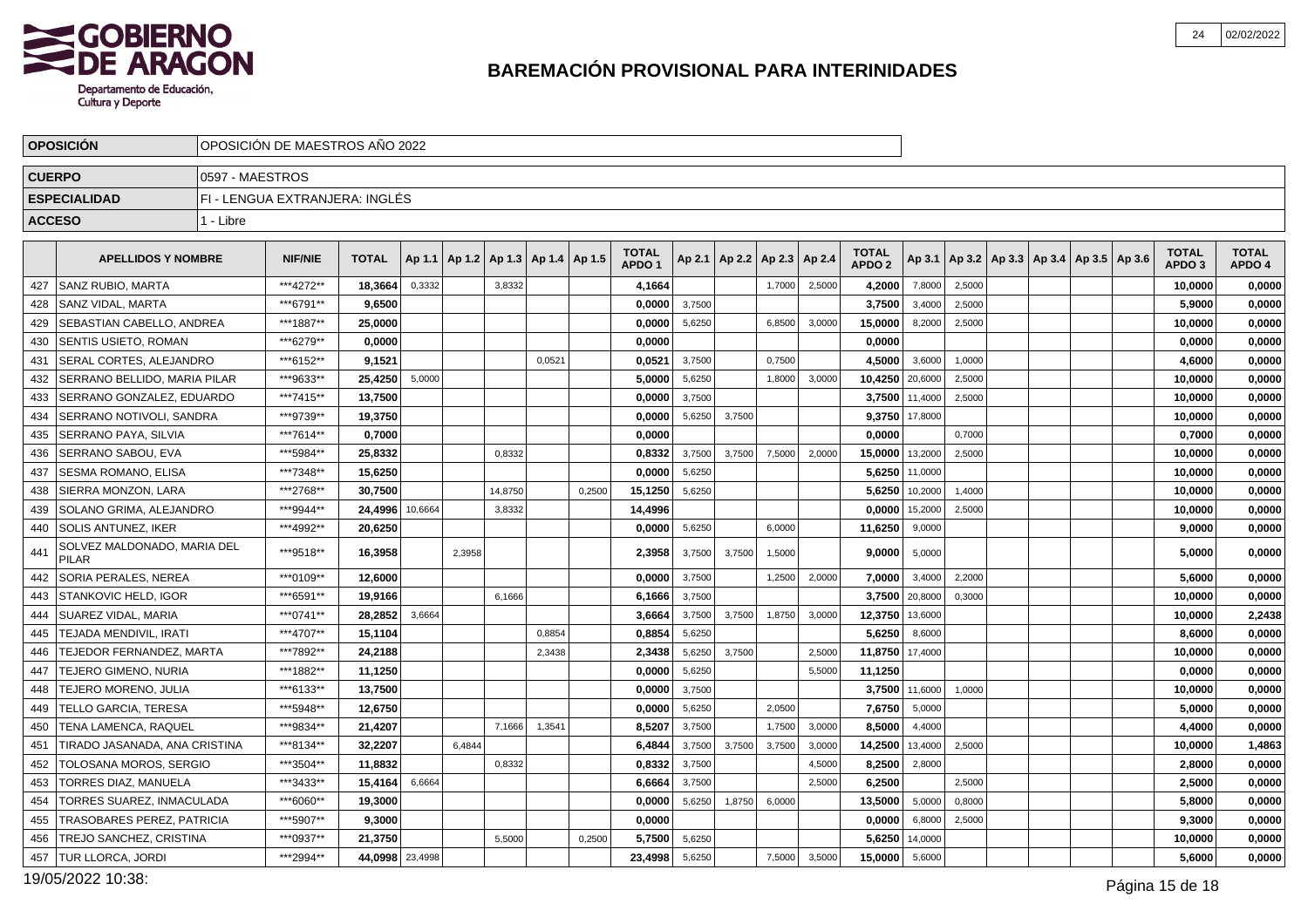

|               | <b>OPOSICIÓN</b>               | OPOSICIÓN DE MAESTROS AÑO 2022 |                                |                 |        |  |                              |        |        |                                   |        |        |                          |        |                                   |                |                                            |  |  |                                   |                        |
|---------------|--------------------------------|--------------------------------|--------------------------------|-----------------|--------|--|------------------------------|--------|--------|-----------------------------------|--------|--------|--------------------------|--------|-----------------------------------|----------------|--------------------------------------------|--|--|-----------------------------------|------------------------|
| <b>CUERPO</b> |                                | 0597 - MAESTROS                |                                |                 |        |  |                              |        |        |                                   |        |        |                          |        |                                   |                |                                            |  |  |                                   |                        |
|               | <b>ESPECIALIDAD</b>            |                                | FI - LENGUA EXTRANJERA: INGLÉS |                 |        |  |                              |        |        |                                   |        |        |                          |        |                                   |                |                                            |  |  |                                   |                        |
| <b>ACCESO</b> |                                | 1 - Libre                      |                                |                 |        |  |                              |        |        |                                   |        |        |                          |        |                                   |                |                                            |  |  |                                   |                        |
|               | <b>APELLIDOS Y NOMBRE</b>      |                                | <b>NIF/NIE</b>                 | <b>TOTAL</b>    | Ap 1.1 |  | $ $ Ap 1.2   Ap 1.3   Ap 1.4 |        | Ap 1.5 | <b>TOTAL</b><br>APDO <sub>1</sub> | Ap 2.1 |        | Ap 2.2   Ap 2.3   Ap 2.4 |        | <b>TOTAL</b><br>APDO <sub>2</sub> | Ap 3.1         | Ap 3.2   Ap 3.3   Ap 3.4   Ap 3.5   Ap 3.6 |  |  | <b>TOTAL</b><br>APDO <sub>3</sub> | <b>TOTAL</b><br>APDO 4 |
| 458           | <b>TUYA SANCHEZ, ALDO</b>      |                                | ***4604**                      | 26,9646         | 6,0000 |  | 2,5000                       | 0,3646 |        | 8,8646                            | 5,6250 | 1,8750 | 5,5000                   | 5,5000 | 15,0000                           | 0,6000         | 2,5000                                     |  |  | 3,1000                            | 0,0000                 |
| 459           | UBEDA NAVARRO, PABLO           |                                | ***3522**                      | 6,9250          |        |  |                              |        |        | 0.0000                            | 5,6250 |        |                          |        | 5,6250                            |                | 1,3000                                     |  |  | 1,3000                            | 0,0000                 |
| 460           | UCEDO VICENT, LETICIA          |                                | ***8876**                      | 9,7500          |        |  |                              |        |        | 0,0000                            | 3,7500 |        |                          |        | 3,7500                            | 6,0000         |                                            |  |  | 6,0000                            | 0,0000                 |
| 461           | <b>USACH DOLZ, MARIA</b>       |                                | ***4421**                      | 9,1250          |        |  |                              |        |        | 0.0000                            | 5,6250 |        |                          |        | 5,6250                            | 2,0000         | 1,5000                                     |  |  | 3.5000                            | 0,0000                 |
| 462           | VALLES FERNANDEZ, RICARDO      |                                | ***6767**                      | 14,5000         |        |  |                              |        |        | 0.0000                            | 3,7500 |        | 0,7500                   |        | 4,5000                            | 12,2000        | 1,5000                                     |  |  | 10,0000                           | 0,0000                 |
| 463           | VASQUEZ TAMAYO. ANGELA MARIA   |                                | ***6525**                      | 17.5000         |        |  |                              |        |        | 0,0000                            | 3,7500 |        | 3,7500                   |        | 7,5000                            | 8,8000         | 1.7000                                     |  |  | 10.0000                           | 0,0000                 |
| 464           | VAZQUEZ COELLO, VANESSA        |                                | ***0408**                      | 18,8783         | 2,3332 |  | 0.6666                       | 0,0521 |        | 3,0519                            |        |        | 1,7500                   | 3,2500 | 5,0000                            | 19,2000        | 2,5000                                     |  |  | 10,0000                           | 0,8264                 |
| 465           | <b>VENTOSO GIL, ALICIA</b>     |                                | ***1784**                      | 23,2000         | 1,0000 |  |                              |        |        | 1.0000                            | 5,6250 | 1,8750 | 7,5000                   | 3,7500 | 15,0000                           | 7,2000         |                                            |  |  | 7,2000                            | 0,0000                 |
| 466           | VICARIO MANERO. PATRICIA       |                                | ***9924**                      | 28,8250         |        |  | 8,0000                       |        |        | 8,0000                            | 5,6250 |        |                          | 5,5000 | 11,1250                           | 9,2000         | 0,5000                                     |  |  | 9.7000                            | 0,0000                 |
| 467           | <b>VICENTE ARREGUI, DAVID</b>  |                                | ***3289**                      | 17.2498         |        |  | 1.8332                       | 0,4166 |        | 2.2498                            | 3,7500 |        | 1.2500                   |        | 5.0000                            | 8,0000         | 2,5000                                     |  |  | 10,0000                           | 0,0000                 |
| 468           | VICENTE TARRASON. M. ANGELES   |                                | ***3243**                      | 17.5000         |        |  |                              |        |        | 0,0000                            | 3,7500 |        |                          | 3,7500 | 7,5000                            | 24,0000        |                                            |  |  | 10,0000                           | 0,0000                 |
| 469           | l VICENTE VALVERDE. ROBERTO    |                                | ***8037**                      | 13.7500         |        |  |                              |        |        | 0.0000                            |        | 3,7500 |                          |        | 3,7500 10,4000                    |                |                                            |  |  | 10,0000                           | 0,0000                 |
| 470           | VILLANOVA GONZALEZ, TANIA      |                                | ***8313**                      | 5,6250          |        |  |                              |        |        | 0.0000                            | 5,6250 |        |                          |        | 5.6250                            |                |                                            |  |  | 0.0000                            | 0,0000                 |
| 471           | VILLANUEVA ABRIL, PAULA        |                                | ***5072**                      | 9.0000          |        |  |                              |        |        | 0.0000                            | 3,7500 |        |                          | 0,7500 | 4,5000                            | 2,0000         | 2,5000                                     |  |  | 4.5000                            | 0,0000                 |
| 472           | l VILLANUEVA HERNANDEZ. ADRIAN |                                | ***5265**                      | 1,0000          |        |  |                              |        |        | 0,0000                            |        |        |                          |        | 0.0000                            |                | 1,0000                                     |  |  | 1,0000                            | 0,0000                 |
| 473           | <b>VILLAR ALONSO, IDOIA</b>    |                                | ***3081**                      | 4.7500          |        |  |                              |        |        | 0.0000                            |        |        | 3,7500                   |        | 3.7500                            |                | 1,0000                                     |  |  | 1,0000                            | 0,0000                 |
| 474           | <b>VILLARROYA GIL, MIRIAM</b>  |                                | ***0598**                      | 19,7603         | 2,0000 |  | 0,8332                       | 0,6771 |        | 3,5103                            | 3,7500 |        |                          | 2,5000 | 6.2500 12,0000                    |                |                                            |  |  | 10.0000                           | 0,0000                 |
| 475           | VILLARROYA RUIZ. PAULA         |                                | ***1460**                      | 26.1604         |        |  |                              | 1,5104 |        | 1,5104                            | 5,6250 | 3,7500 | 2,2750                   | 3,0000 | 14,6500                           | 10,0000        | 1,0000                                     |  |  | 10,0000                           | 0,0000                 |
| 476           | <b>VILLEN SANCHEZ, CARLOS</b>  |                                | ***3035**                      | 25,0000         |        |  |                              |        |        | 0.0000                            | 5,6250 | 7,5000 | 2,2500                   | 2,0000 | 15,0000                           | 10,6000        | 0,2000                                     |  |  | 10.0000                           | 0,0000                 |
| 477           | <b>VILLUENDAS RAPP. IRIS</b>   |                                | ***7391**                      | 5.9166          |        |  | 0,1666                       |        |        | 0.1666                            | 3,7500 |        |                          | 2,0000 | 5.7500                            |                |                                            |  |  | 0.0000                            | 0,0000                 |
| 478           | ZABALETA SANCHEZ, CLARA        |                                | ***5193**                      | 6,1500          |        |  |                              |        |        | 0,0000                            | 3,7500 |        | 1,9000                   |        | 5,6500                            |                | 0,5000                                     |  |  | 0,5000                            | 0,0000                 |
| 479           | <b>ZAMORA LASECA, SILVIA</b>   |                                | ***7718**                      | 21,1250         |        |  |                              |        |        | 0,0000                            | 5,6250 |        |                          | 5,5000 | 11,1250 11,0000                   |                | 2,5000                                     |  |  | 10,0000                           | 0,0000                 |
| 480           | ZAMORA ORDOÑEZ, VANESSA        |                                | ***8046**                      | 5,5000          |        |  |                              |        |        | 0,0000                            |        |        |                          | 3,0000 | 3,0000                            |                | 2,5000                                     |  |  | 2,5000                            | 0,0000                 |
| 481           | ZARATE FERNANDEZ, ROSA         |                                | ***7671**                      | 37,0578 20,4998 |        |  |                              |        |        | 20,4998                           | 3,7500 |        |                          | 2,5000 |                                   | 6,2500 11,2000 |                                            |  |  | 10,0000                           | 0,3080                 |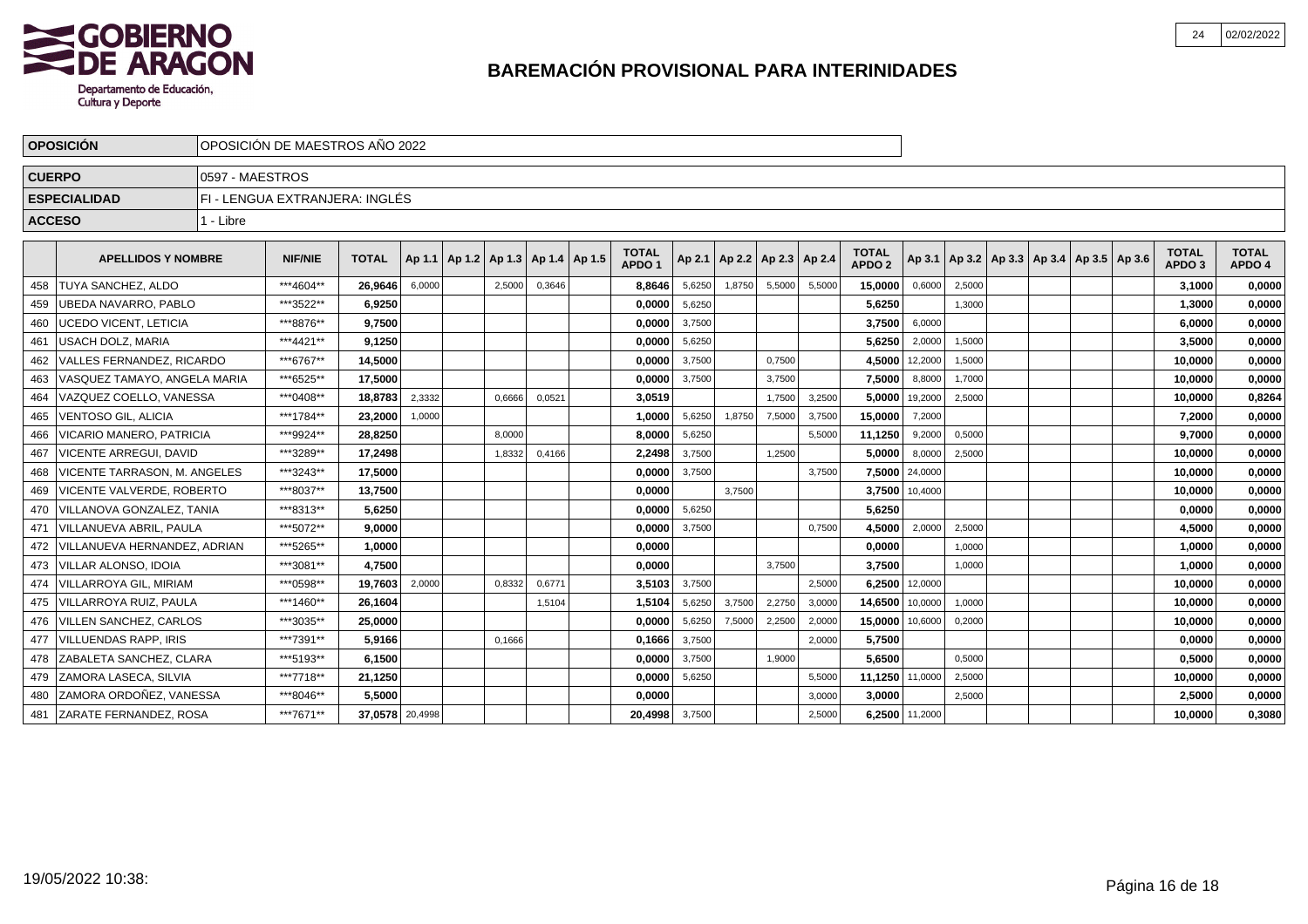

|               | <b>OPOSICIÓN</b>                                      |                  | OPOSICIÓN DE MAESTROS AÑO 2022 |              |        |  |         |  |                                            |                                   |                                   |        |        |        |                                   |        |        |        |                                                         |                                   |                        |
|---------------|-------------------------------------------------------|------------------|--------------------------------|--------------|--------|--|---------|--|--------------------------------------------|-----------------------------------|-----------------------------------|--------|--------|--------|-----------------------------------|--------|--------|--------|---------------------------------------------------------|-----------------------------------|------------------------|
| <b>CUERPO</b> |                                                       | 10597 - MAESTROS |                                |              |        |  |         |  |                                            |                                   |                                   |        |        |        |                                   |        |        |        |                                                         |                                   |                        |
|               | FI - LENGUA EXTRANJERA: INGLÉS<br><b>ESPECIALIDAD</b> |                  |                                |              |        |  |         |  |                                            |                                   |                                   |        |        |        |                                   |        |        |        |                                                         |                                   |                        |
| <b>ACCESO</b> |                                                       |                  | 2 - Reserva para discapacidad  |              |        |  |         |  |                                            |                                   |                                   |        |        |        |                                   |        |        |        |                                                         |                                   |                        |
|               | <b>APELLIDOS Y NOMBRE</b>                             |                  | <b>NIF/NIE</b>                 | <b>TOTAL</b> |        |  |         |  | Ap 1.1   Ap 1.2   Ap 1.3   Ap 1.4   Ap 1.5 | <b>TOTAL</b><br>APDO <sub>1</sub> | Ap 2.1   Ap 2.2   Ap 2.3   Ap 2.4 |        |        |        | <b>TOTAL</b><br>APDO <sub>2</sub> |        |        |        | $ $ Ap 3.1   Ap 3.2   Ap 3.3   Ap 3.4   Ap 3.5   Ap 3.6 | <b>TOTAL</b><br>APDO <sub>3</sub> | <b>TOTAL</b><br>APDO 4 |
|               | <b>IALVAREZ GARCIA. ANA BELEN</b>                     |                  | ***7231**                      | 44,4250      |        |  | 22.2500 |  | 1,0000                                     | 23.2500                           | 5.6250                            |        | 4,8000 | 0.7500 | 11.1750 28,2000                   | 0.9000 |        | 0,5000 |                                                         | 10.0000                           | 0,0000                 |
|               | ATARES RODRIGUEZ, JAIME                               |                  | ***7274**                      | 10,3250      |        |  |         |  |                                            | 0,0000                            | 5,6250                            |        |        | 2,5000 | 8,1250                            | 2,2000 |        |        |                                                         | 2,2000                            | 0,0000                 |
|               | SAEZ MORALES, DAVID                                   |                  | ***3479**                      | 34,3332      | 9,3332 |  |         |  |                                            | 9,3332                            | 5,6250                            | 7,5000 |        | 6,0000 | 15,0000 32,0000                   | 1,5000 | 0,5000 |        |                                                         | 10,0000                           | 0,0000                 |